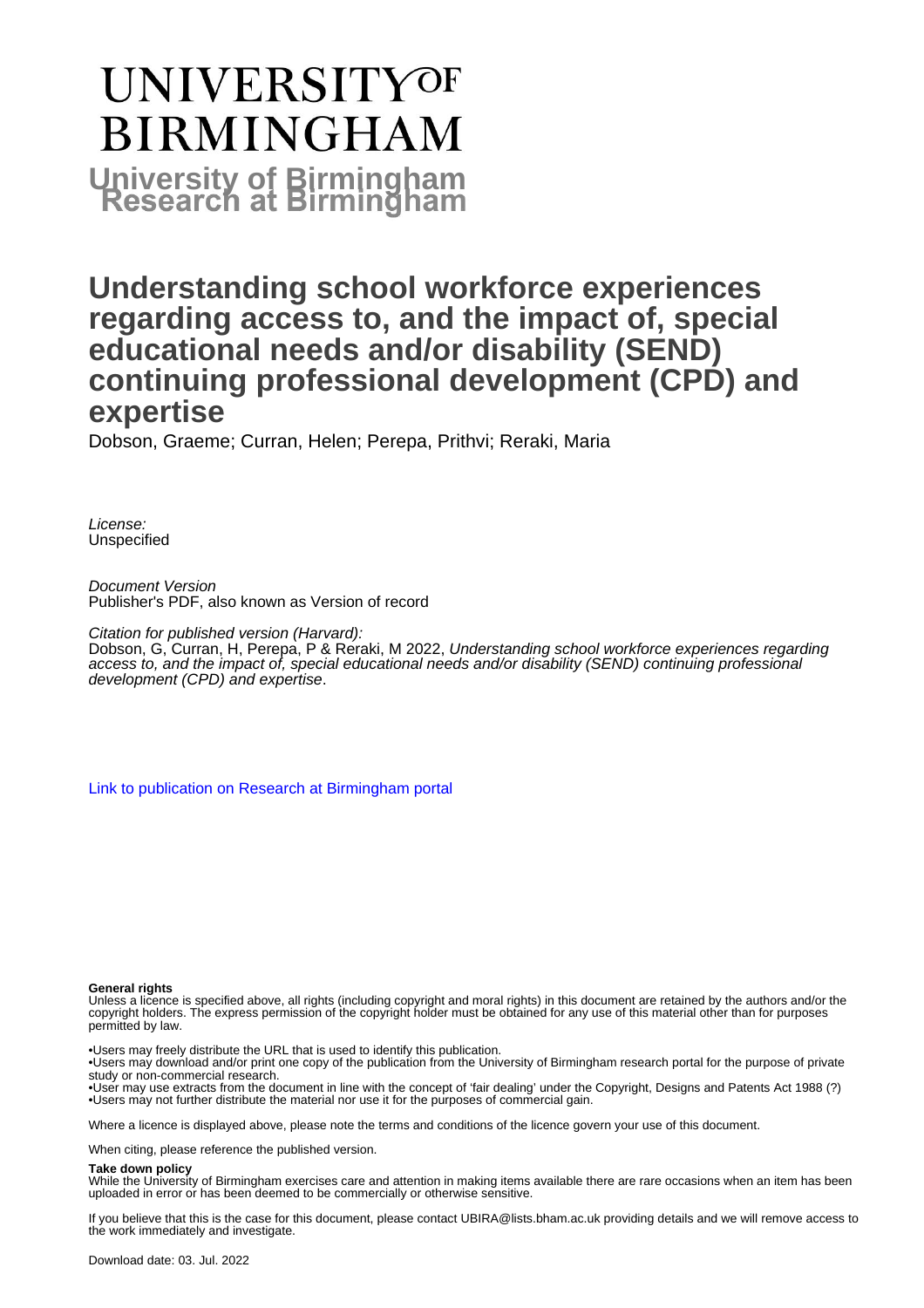



# **Understanding school workforce experiences regarding access to, and the impact of, special educational needs and/or disability (SEND) continuing professional development (CPD) and expertise**

March 2022

Dr Graeme Dobson, University of Birmingham Dr Helen Curran, Bath Spa University Dr Prithvi Perepa, University of Birmingham Dr Maria Reraki, University of Birmingham



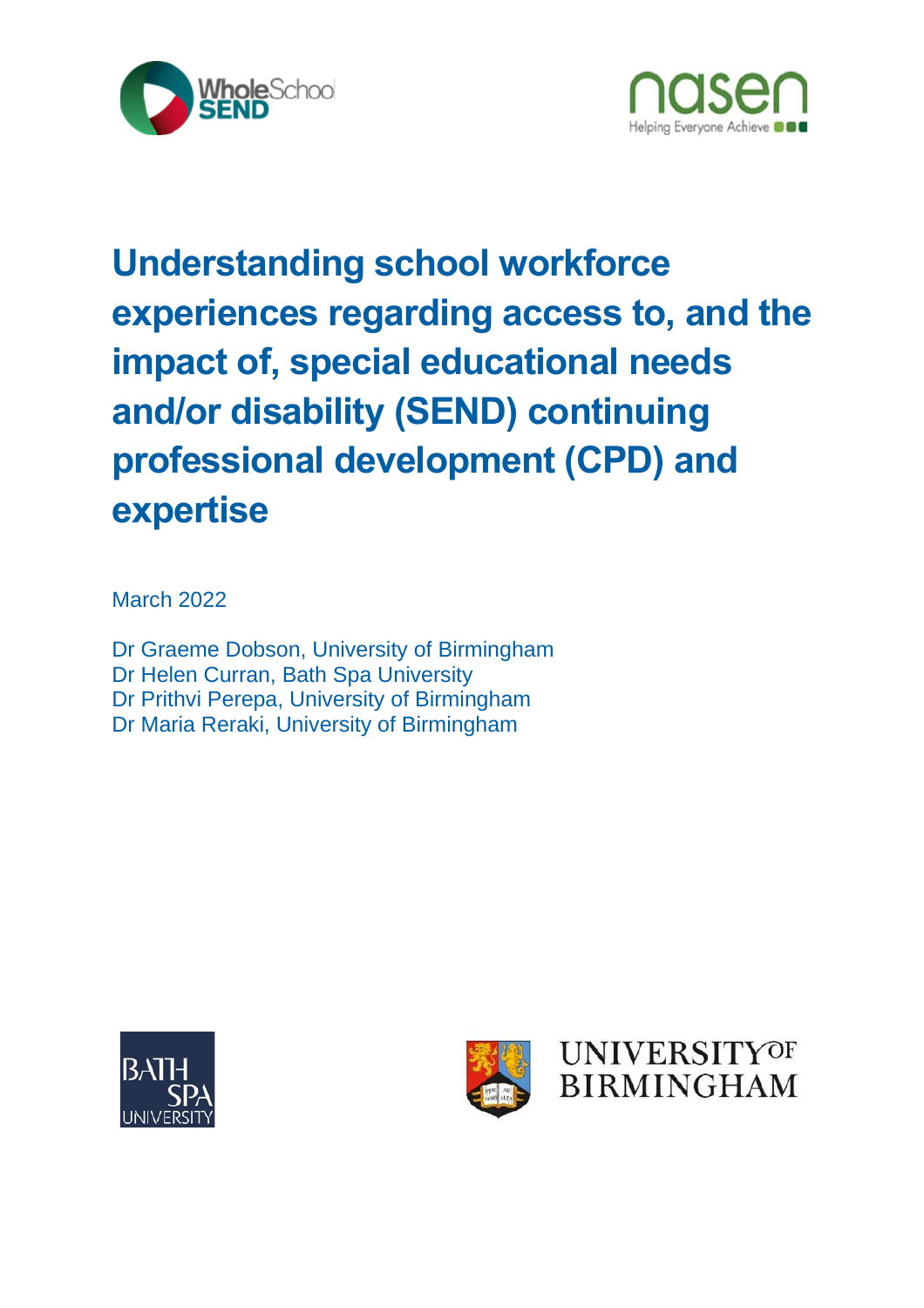# Acknowledgments

Bath Spa University and the University of Birmingham would like to thank all the participants who took part in the online survey and the interviews, taking the time to share their views and thoughts regarding school workforce access to SEND CPD and expertise. We would also like to thank the Whole School SEND Regional Leads for sharing their insights regarding the research. Finally, our thanks go to everyone who has kindly shared our research and encouraged people to take part, including but not limited to Whole School SEND, nasen, The National Award for SEN Coordination Provider group and the wider network of those who are interested in developing school workforce access to SEND CPD and expertise.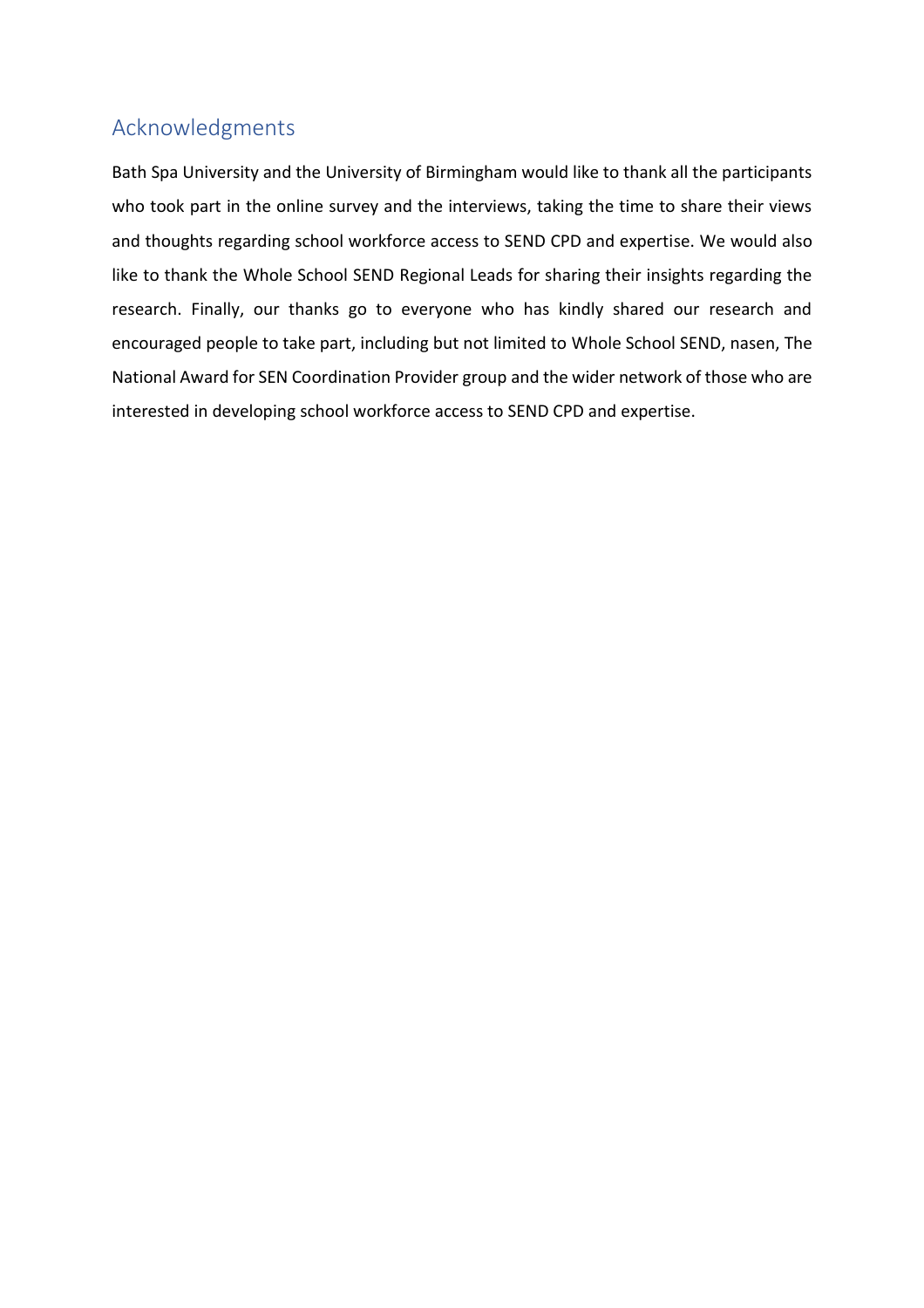### Table of Contents

| List of figures                                                                                                     | 1              |
|---------------------------------------------------------------------------------------------------------------------|----------------|
| Glossary                                                                                                            | $\overline{2}$ |
| <b>Executive Summary and Recommendations</b>                                                                        | <u>3</u>       |
|                                                                                                                     |                |
| Overview of context<br>1.1.                                                                                         | 3              |
| 1.2.<br>Research approach                                                                                           | 3              |
| Overview of findings<br>1.3.                                                                                        | 5              |
| Recommendations<br>1.4.                                                                                             | $\overline{7}$ |
| <b>Full Report</b><br>2.                                                                                            | 10             |
| Introduction<br>2.1.                                                                                                | 10             |
| Background<br>2.2.                                                                                                  | 10             |
| Methodology<br>2.3.                                                                                                 | 12             |
| Access to school based CPD<br><u>3.</u>                                                                             | <u>18</u>      |
| The prioritisation of SEND CPD<br>3.1.                                                                              | 18             |
| The organisation of SEND CPD in schools<br>3.2.                                                                     | 19             |
| In-Service training in SEND in schools and settings<br>3.3.                                                         | 22             |
| Access to and frequency of SEND CPD by distinct roles within the school workforce<br>3.4.                           | 25             |
| Access to formal courses as CPD<br><u>4.</u>                                                                        | <u> 28</u>     |
| Face-to-face courses as CPD<br>4.1.                                                                                 | 28             |
| Access to and occurrence of face-to-face SEND CPD by distinct roles within the school<br>4.2.                       |                |
| workforce                                                                                                           | 30             |
| Online and distance courses as CPD<br>4.3.                                                                          | 32             |
| Access to and occurrence of online and distance SEND CPD by distinct roles within the<br>4.4.                       |                |
| school workforce                                                                                                    | 33             |
| The perceived impact of SEND CPD<br><u>5.</u>                                                                       | <u>36</u>      |
| In-Service training in SEND in schools and settings<br>5.1.                                                         | 36             |
| 5.2.<br>Effectiveness and preference by distinct roles within the school workforce                                  | 40             |
| Face-to-face courses as CPD.<br>5.3.                                                                                | 41             |
| Online and distance courses as CPD<br>5.4.                                                                          | 42             |
| Effectiveness and preference of different types of courses by distinct roles within the<br>5.5.<br>school workforce | 43             |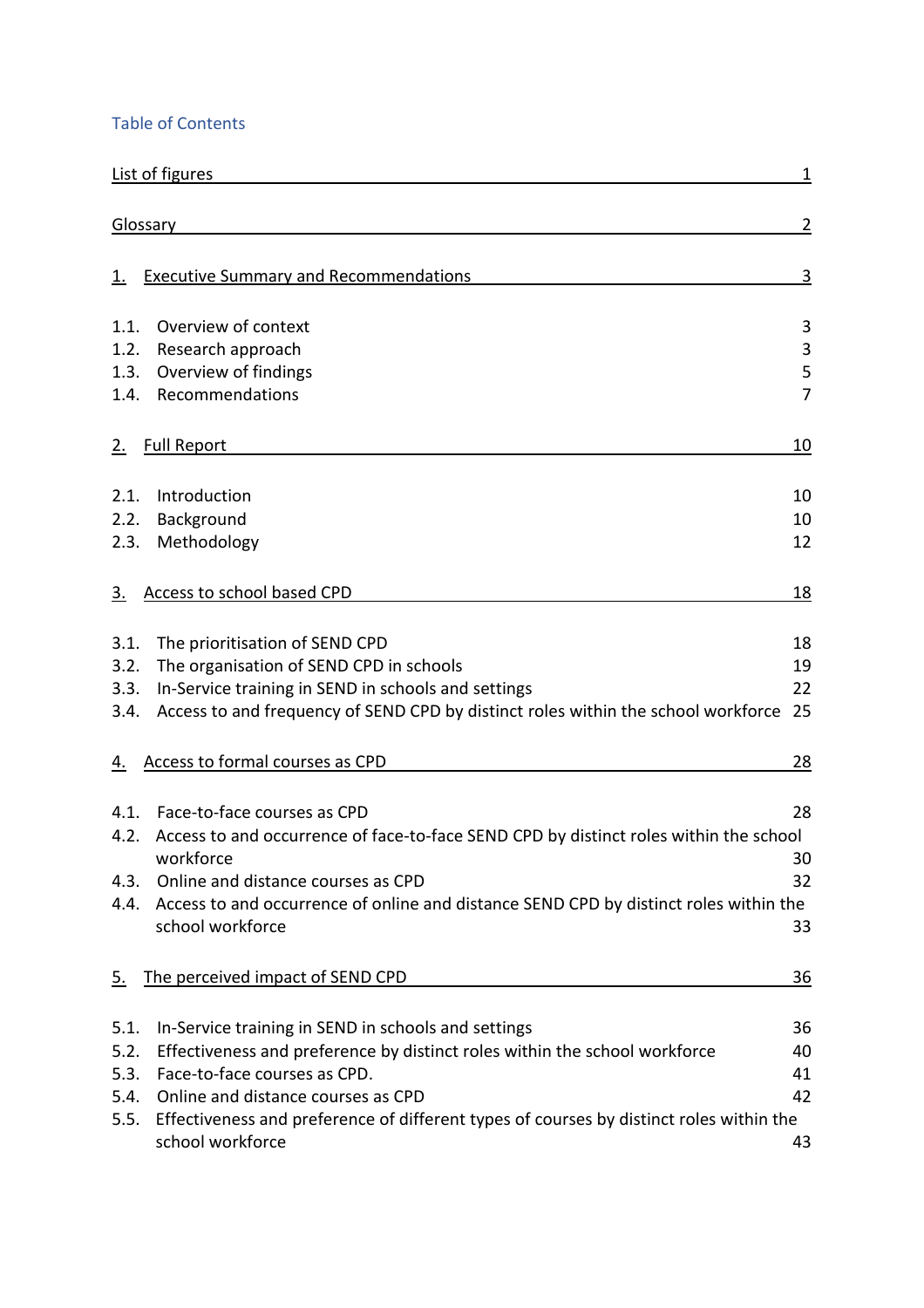| 6.  | The impact of the Coronavirus (COVID-19) pandemic on SEND CPD and expertise | 45 |
|-----|-----------------------------------------------------------------------------|----|
| 7.  | The future of SEND CPD                                                      | 47 |
| 8.  | Accessing information at the point of need                                  | 51 |
| 9.  | <b>Summary and Conclusions</b>                                              | 55 |
| 10. | Recommendations                                                             | 57 |
|     | References                                                                  | 59 |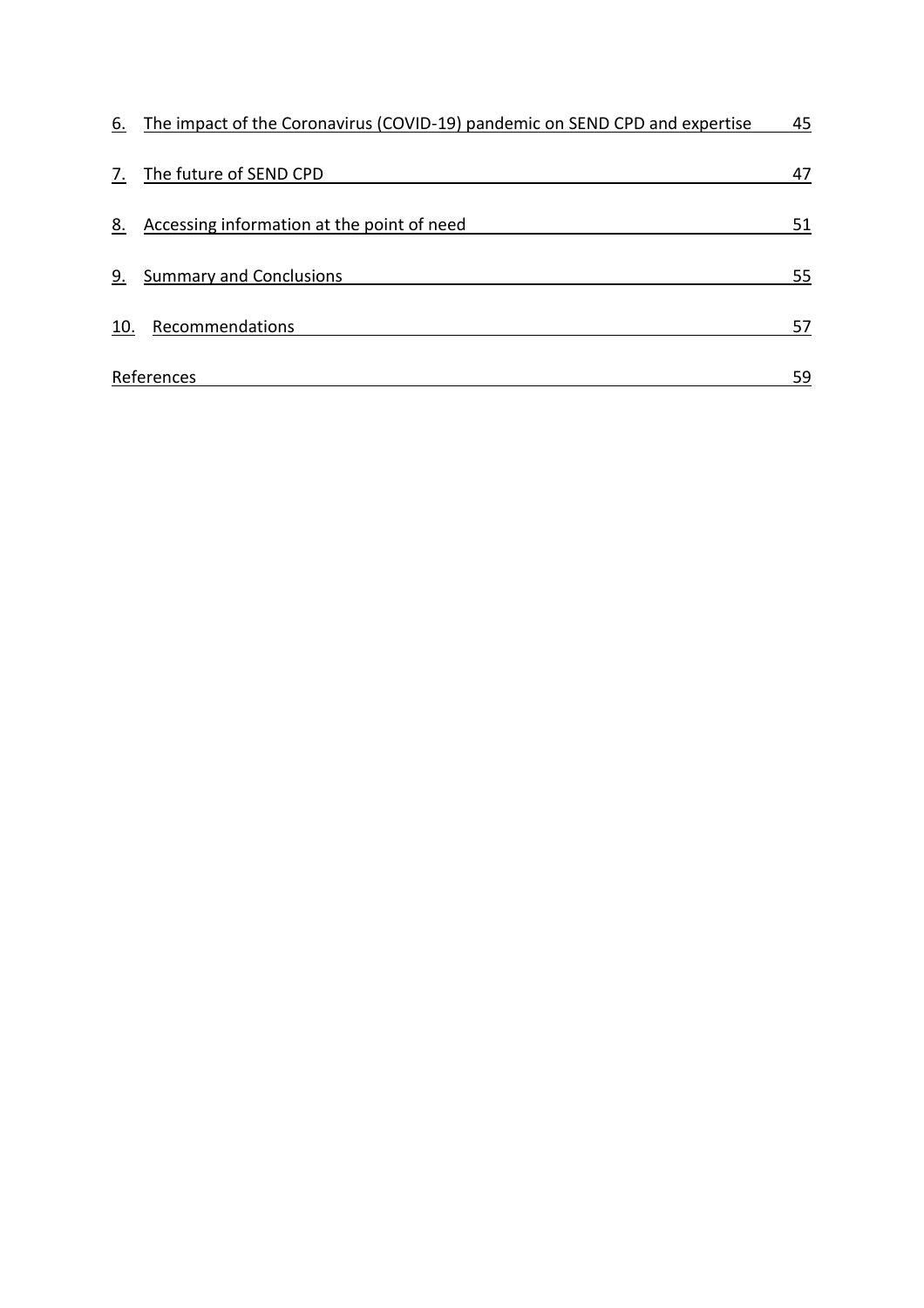# <span id="page-5-0"></span>List of figures

| Table 3.1 Who provides in-service training in SEND in your school or setting (such as staff |  |
|---------------------------------------------------------------------------------------------|--|
|                                                                                             |  |
| Figure 3.1 Have you accessed SEND CPD through the following work-based learning             |  |
|                                                                                             |  |
| Figure 4.1 Have you accessed SEND CPD through the following face-to-face formal and         |  |
|                                                                                             |  |
|                                                                                             |  |
| Table 7.1 How do you think COVID may impact on your access to CPD in the future? 47         |  |
| Table 8.1 How likely, at the point of need, would you be to receive support from the        |  |
|                                                                                             |  |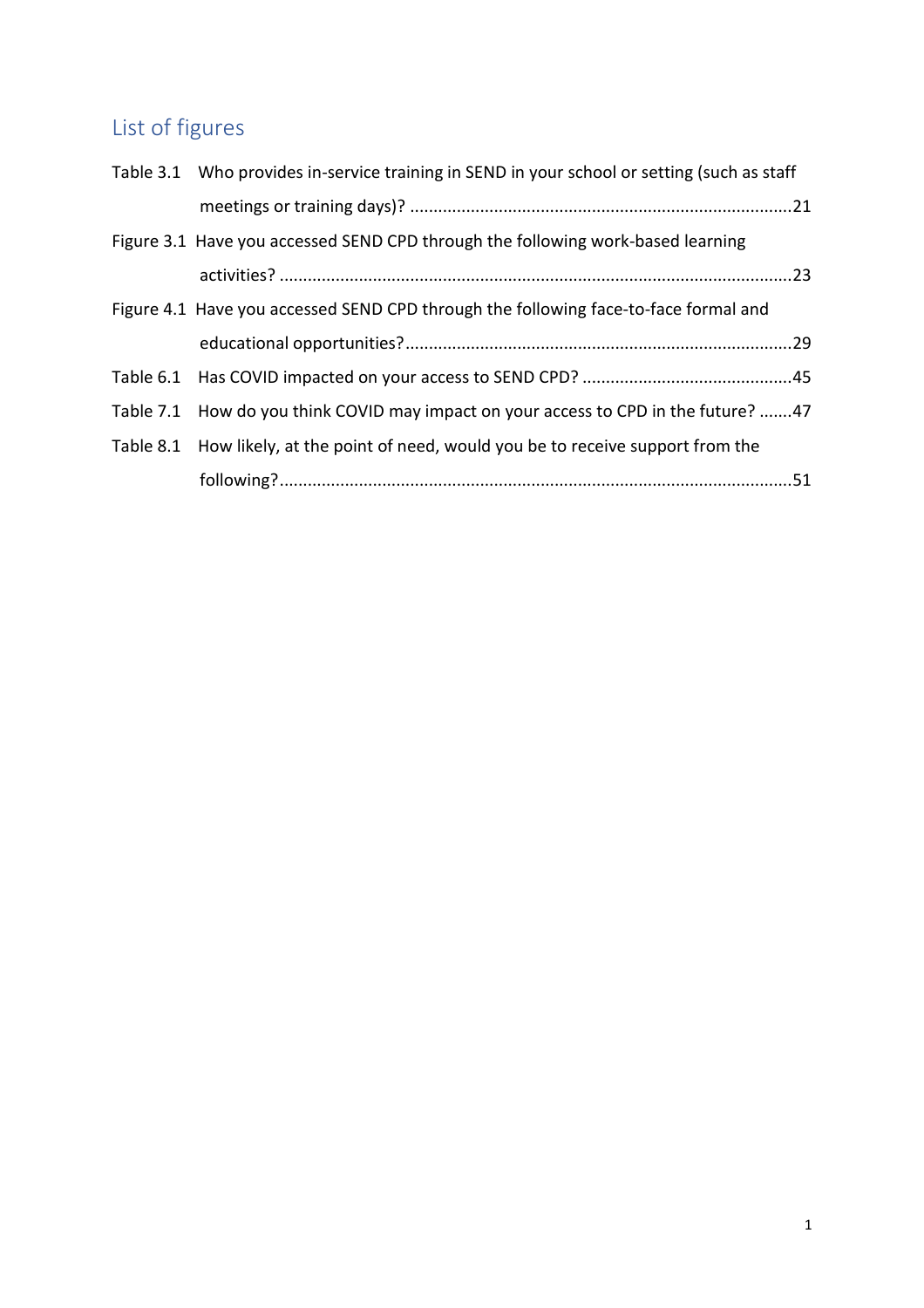# <span id="page-6-0"></span>Glossary

| <b>AMBDA</b>  | Associate Membership of the British Dyslexia Association |
|---------------|----------------------------------------------------------|
| <b>CAMHS</b>  | <b>Child and Adolescent Mental Health Services</b>       |
| COVID-19      | Coronavirus (COVID-19)                                   |
| <b>CPD</b>    | <b>Continuing Professional Development</b>               |
| <b>DfE</b>    | Department for Education                                 |
| <b>DoH</b>    | Department of Health                                     |
| <b>EHCP</b>   | Education, Health and Care Plan                          |
| FE            | <b>Further Education</b>                                 |
| HE            | <b>Higher Education</b>                                  |
| MEd           | Master's in Education                                    |
| nasen         | National Association for Special Educational Needs       |
| <b>NGA</b>    | <b>National Governance Association</b>                   |
| <b>NVQ</b>    | <b>National Vocational Qualification</b>                 |
| Ofsted        | Office for Standards in Education                        |
| ОT            | <b>Occupational Therapists</b>                           |
| <b>PGCERT</b> | Postgraduate Certificate                                 |
| <b>SALT</b>   | Speech and Language Therapists                           |
| <b>SENCO</b>  | Special Educational Needs Co-ordinator                   |
| <b>SLT</b>    | Senior Leadership Team                                   |
| <b>SEN</b>    | <b>Special Educational Needs</b>                         |
| <b>SEND</b>   | Special Educational Needs and/ or disability             |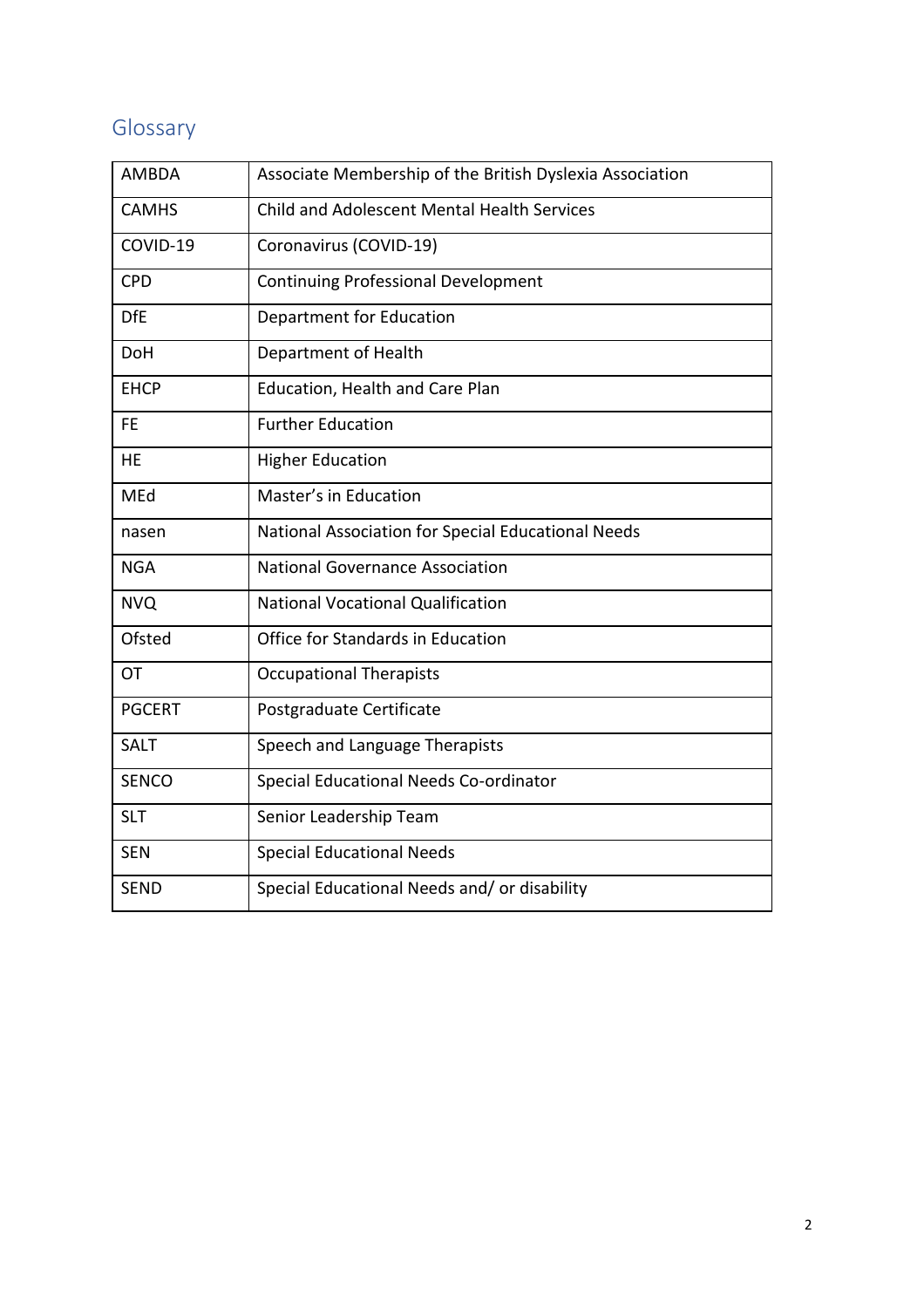#### <span id="page-7-0"></span>1. Executive Summary and Recommendations

#### <span id="page-7-1"></span>1.1.Overview of context

National statistics indicate that currently, in England, 12.2% of children and young people have been identified with special educational needs (SEN) and are supported through SEN Support (those with SEN, but without an Education, Health and Care Plan (EHCP)) (Department for Education (DfE), 2021). A further 3.7% of children and young people are in receipt of an EHCP. Approximately half of children and young people with an EHCP are educated in mainstream schools, with the Special Educational Needs and Disability (SEND) Code of Practice (DfE and Department of Health (DoH), 2015) (hereafter referred to as the SEND Code of Practice) stating that the majority of children and young people with SEN, but without an EHCP, will be educated in a mainstream setting. The reported percentage of children requiring additional SEN provision has increased in recent years for those on SEN Support and for those with an EHCP; a trend which has continued since 2017 (DfE, 2021).

The SEND Code of Practice states that schools are 'required to identify and address the SEN of the pupils that they support', further stating that they are required to 'use their best endeavours to make sure that a child with SEN gets the support they need' (DfE and DoH, 2015 p. 92). In terms of delivering support and provision it is important to note that it is the teacher who is responsible for their pupils, including those with SEN, in terms of progress and development (DfE and DoH, 2015). However, the school-based team supporting and working with children and families with SEN will also include those who coordinate provision, including the Special Educational Needs Coordinator (SENCO), as well as those who deliver interventions, often teaching assistants. This indicates the importance for the school workforce to have access to SEND Continuing Professional Development (CPD) and expertise, with the SEND Code of Practice stating that the quality of teaching for all pupils, including those with SEND, should be a core part of the school's approach to professional development.

#### <span id="page-7-2"></span>1.2. Research approach

To explore the experiences of the school workforce in relation to their access to, and experience of SEND CPD, Bath Spa University and the University of Birmingham undertook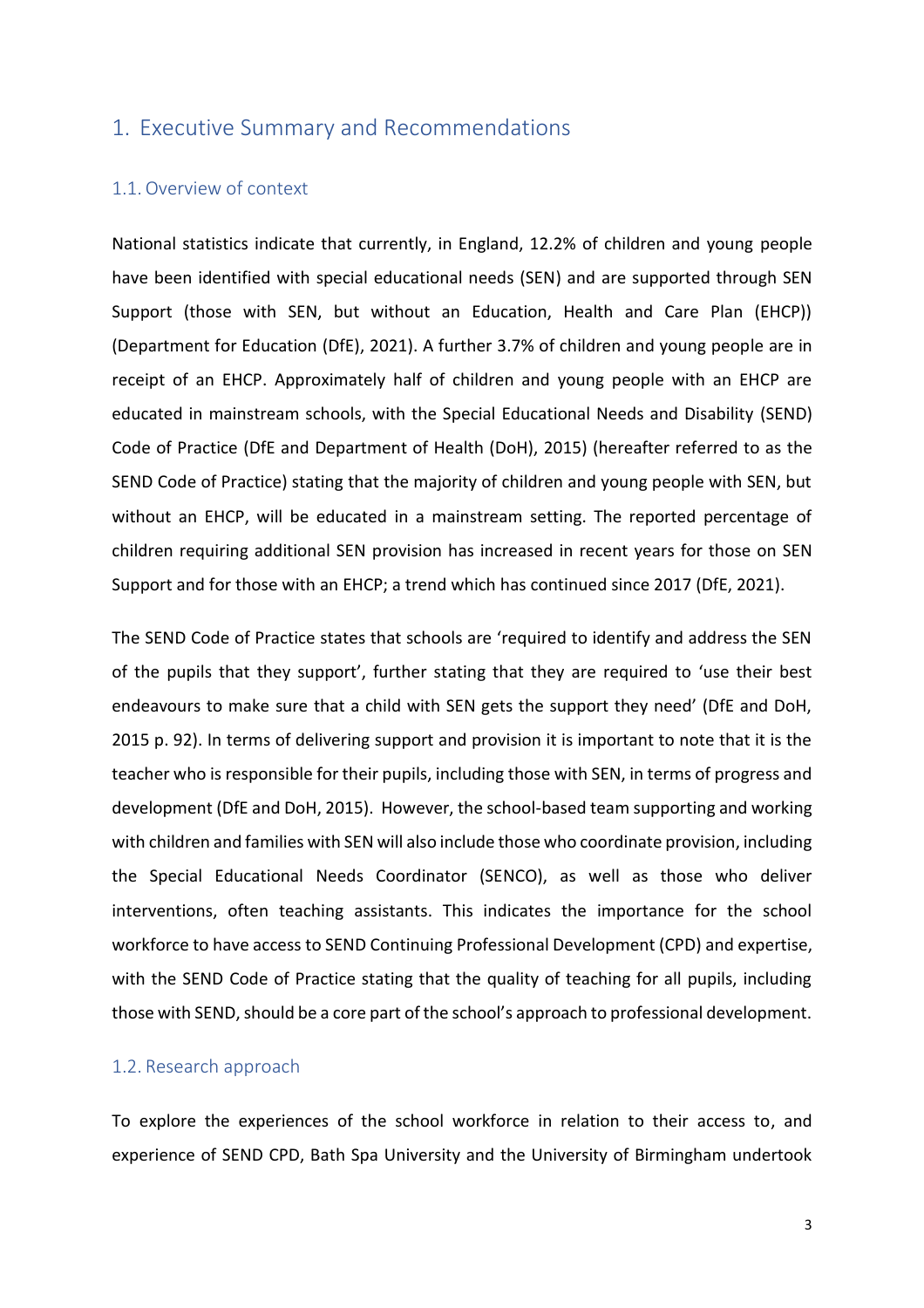research to investigate the type of SEND CPD offered/ accessed, CPD preferences and the perceived impact of having such access. In addition, the research focused on access to expertise, noting that this can be a key activity in terms of developing the knowledge and skills of the school workforce. The research formed one of three projects focused on SEND CPD, all funded by Whole School SEND. Whole School SEND deliver the DfE SEND Schools' Workforce Support Contract, with the aim of supporting the school workforce to improve outcomes for children and young people with SEND.

The research was comprised of three phases. The initial phase consisted of a national, online survey which was open to the wider school workforce. The survey, which took approximately 20 minutes to complete, was open to teaching assistants, teachers, SENCOs and senior leaders working in both mainstream, special schools and specialist settings. We also invited responses from SEND Governors and those who work in supporting roles across the school, for example in finance or administration. General information was collected through the survey, including school location and type. Later questions were tailored to role and reported experience. The survey was open from October – November 2021 and was disseminated through The National Association for Special Education Needs (nasen), Whole School SEND, the National Award for SEN Coordination Provider group, as well as through wider networks and social media. This report details the 637 responses to the online survey. Schools and institutions within all eight regional school commissioner areas were representedin the survey with the vast majority originating within the West Midlands (46.0%), South-Westof England (12.6%) and Lancashire and West Yorkshire (10.4%). Most respondents worked inprimary schools (50.1%) or secondary schools (23.2%) with a large proportion also working inallthrough special schools (8.6%). Data collected at the end of the survey revealed that the sample mostly consisted of those identifying as women (85.8%) with 73.7% of the sample working full time.

The second phase of the survey consisted of in-depth semi-structured one to one interviews with teaching assistants, teachers, SENCOs (including those who were part of the senior leadership team (SLT)) and SLT who work in mainstream schools. In total 32 interviews were conducted over the course of January and February 2022. The final phase consisted of two focus groups with the Whole School SEND Regional Leads. Nine participants were able to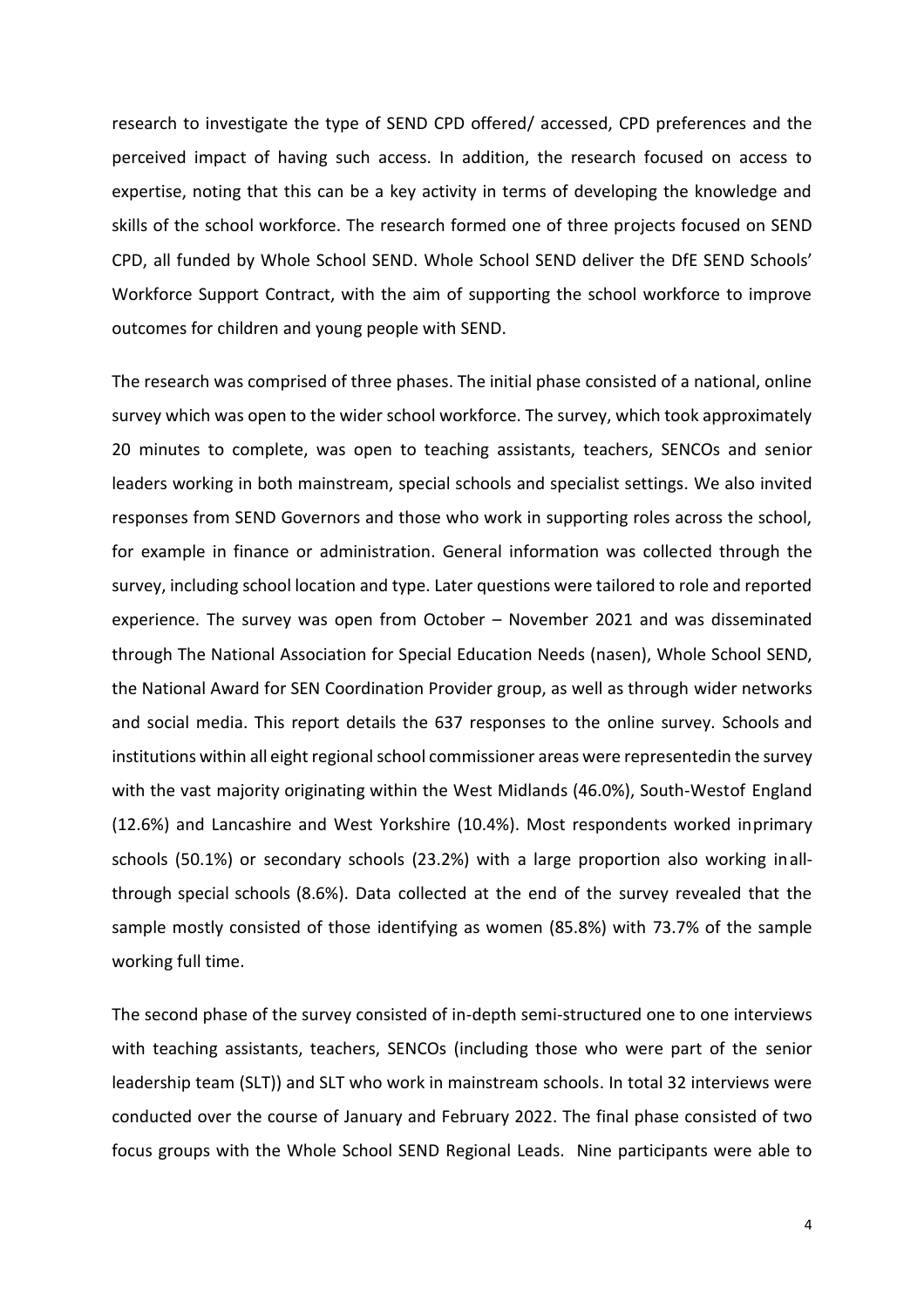take part across the two groups, representing six of the eight Whole School SEND regional areas.

#### <span id="page-9-0"></span>1.3.Overview of findings

#### Priority and delivery of SEND CPD

- Developing effective practice for children with SEND is seen as a priority for most survey respondents, with over half stating that it is an essential priority for their own CPD.
- SEND CPD tends to be led by the needs of the current cohort and is often focused on the broad areas of needs or specific areas of SEND, with priorities often determined via staff discussion, staff meetings and provision management.
- In terms of planning and organising SEND CPD, senior leaders and/or the school SENCO are typically the personnel involved in planning SEND CPD in their school or setting, with nearly six out of ten SENCOs stating that they are 'almost always' involved in delivering SEND CPD in their setting.

#### Types of SEND CPD accessed

- The majority of respondents had accessed teacher education days, after school CPD sessions, or staff meetings, with nearly three quarters (72.4%) stating that this is their most frequently accessed type of SEND CPD.
- 70% of respondents stated that they had accessed consultations with professionals, with SENCOs more likely to access this type of SEND CPD. However, this was not the most frequently accessed type of SEND CPD.
- Three quarters of respondents (75.4%) had read journals or articles. However, with the exception of SENCOs, this was not a frequently accessed type of SEND CPD.
- Less than half of respondents (48.8%) stated that social media formed part of their SEND CPD in the last five years.
- Survey, interview and focus group data highlighted a concern regarding what constitutes 'good' SEND CPD and how to access this.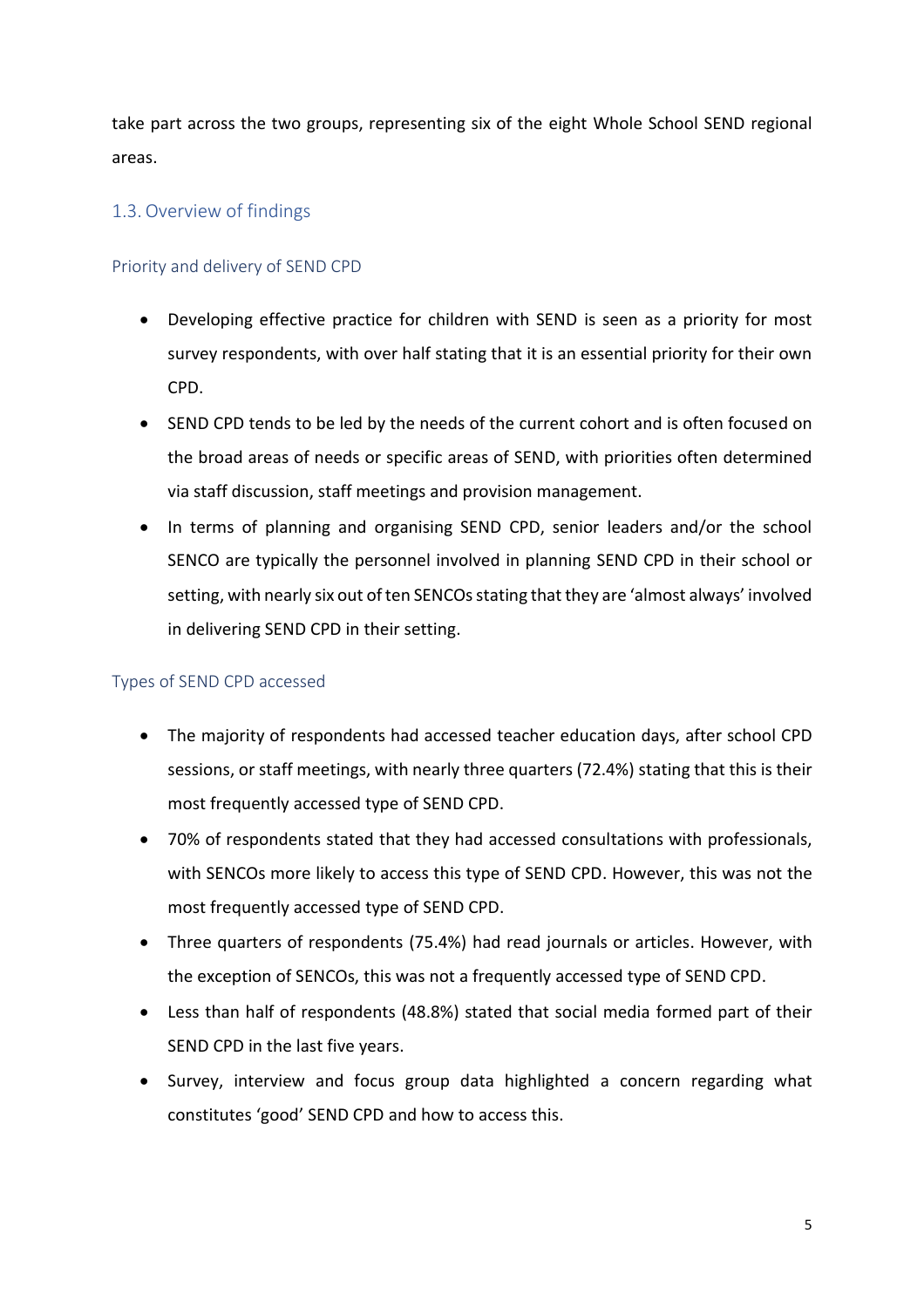#### The effectiveness of differing types of SEND CPD

- Consultation with a professional about SEND is perceived as the most effective SEND CPD with nearly 60% of respondents (59.7%) 'strongly agreeing' that consultation with a professional about SEND is effective in helping their practice.
- Coaching and/or discussion and the observation of colleagues were considered effective forms of SEND CPD, both perceived as more effective than teacher education days.
- Over half of the respondents (57.5%) stated that coaching and/or discussion with colleagues is their preferred form of CPD, whilst nearly half of respondents (44.9%) stated that observation of colleagues was a preferred form of CPD.
- Nearly one third of respondents (32.5%) 'strongly agreed' that specialist websites such as the Autism Education Trust and nasen are effective in helping their practice with 41.3% noting this as their preferred form of CPD.
- This indicates that the most preferred form of SEND CPD is not the most frequently accessed.

#### The impact of the coronavirus (COVID-19) pandemic

- Over half of respondents (52.3%) 'strongly agreed' that the COVID-19 pandemic has meant that they have accessed more online, and distance SEND CPD.
- Nearly four in ten (39.2%) respondents 'strongly agreed' that, since the COVID-19 pandemic, they had accessed more SEND CPD in their own time.
- It is expected that this will remain the case for the future, with six in ten respondents suggesting that it is likely they will access more SEND CPD in their own time in the future as a result of the COVID-19 pandemic.
- With regards to how respondents might access future SEND CPD, eight in ten respondents (81.4%) stated that it was either 'extremely likely' or 'somewhat likely' that they would access more online and distance SEND CPD in the future.
- However, there was equally a desire to incorporate face-to-face training again, with participants in all phases particularly highlighting the benefits of networking with colleagues from other settings, as well as the opportunity to reflect and ask questions.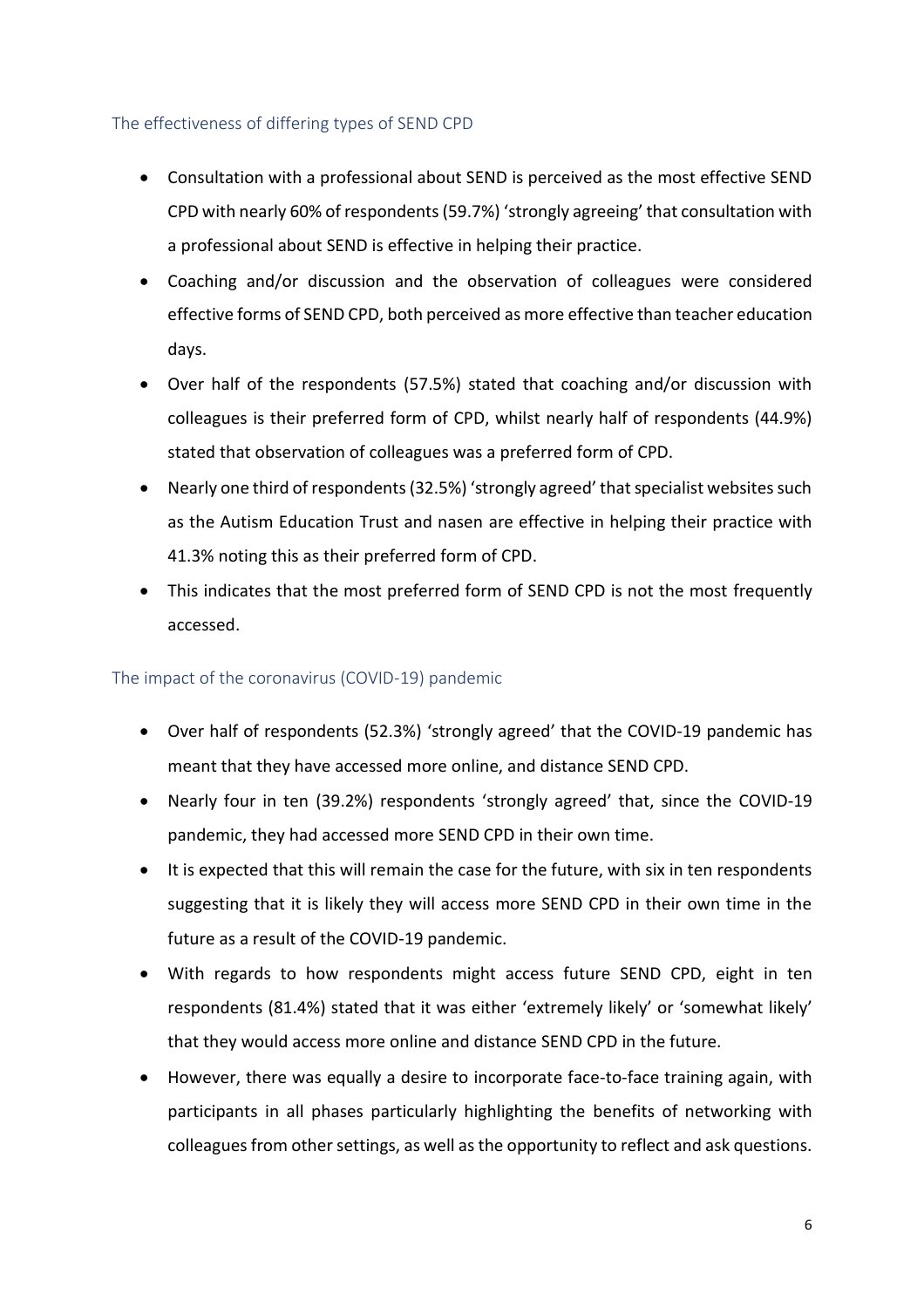#### Access to expertise at the point of need

- Overwhelmingly, school staff sought support at the point of need from staff within school, with the SENCO appearing to provide most of this 'point of need' support.
- Nearly two out of five respondents (39.4%) stated that they would be 'extremely unlikely' or 'somewhat unlikely' to access support, at the point of need, from an educational psychologist.
- Whilst nearly one quarter (23.9%) stated that they would be extremely likely to access support, at the points of need, from a specialist or advisory teacher.
- Lack of time and access were cited by respondents to explain the lower scores for accessing specialists such as Educational Psychologists and specialist teachers.

#### <span id="page-11-0"></span>1.4. Recommendations

#### SEND CPD guidance

- SEND CPD is perceived as being synonymous with formal training. Further guidance regarding the different, additional activities which also constitute CPD would be beneficial to help the school workforce in recognising the differing types of CPD available.
- Further guidance for school leaders would be beneficial regarding the type of SEND CPD which the school workforce considers to have the most impact, and guidance regarding how to access/ implement such activities would help maximise the expertise already within schools.
- A theme through the survey data and the interviews related to concerns over what constitutes good quality SEND CPD. Further signposting to SEND CPD, for the wider school workforce, would be beneficial. This should be specific to role type and provide clear pathways of SEND CPD.

#### The delivery of SEND CPD

• SENCOs and school leaders are frequently involved in the delivery of SEND CPD. However, there is potential to explore how other members of the school workforce could help in the delivery of SEND CPD. For example, teaching assistants may be able to support new colleagues through observation.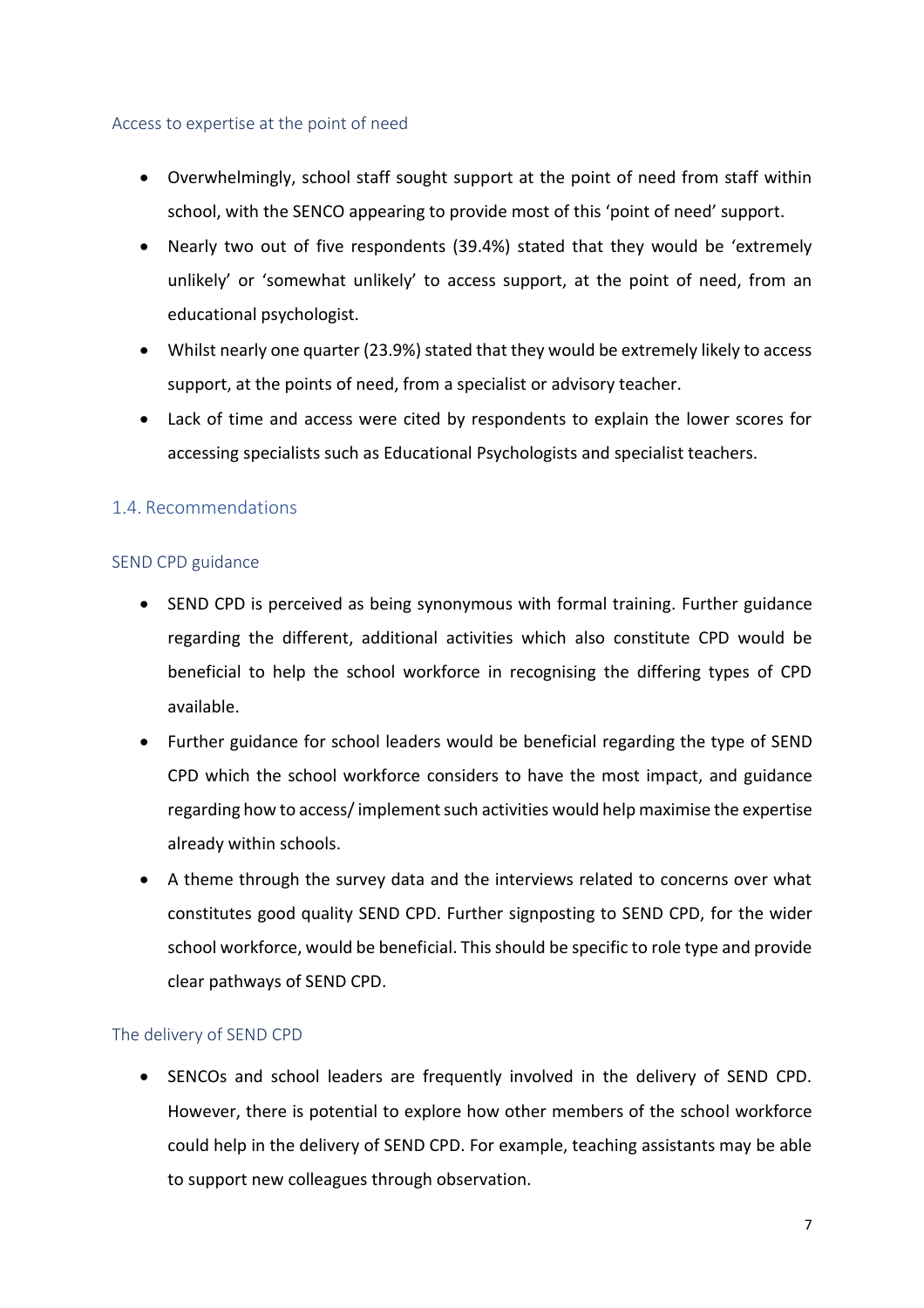- The online survey data suggested that the majority of SEND CPD was organised and delivered 'in house', with outside providers, for example from a multi academy trust or a commercial organisation, rarely used. There is potential to support schools with networking, to either buy in or deliver SEND CPD as a cluster, delivering a bespoke package of support. The facilitation of regional SEND CPD networks would help develop this support.
- If the SENCO is the primary deliverer of SEND CPD in a school, consideration needs to be given as to how their own CPD needs are met, extending beyond that of the National Award for SEN Coordination.
- Programmes of school SEND CPD need to be regular and sequential to have impact. Follow up activities/ engagement, delivered by either the CPD provider or SENCO/SLT, would support the implementation of CPD.

#### Access to SEND CPD and expertise

- Consideration needs to be given as to how the wider school workforce can be supported with their SEND professional development. In the first instance, ensuring the wider school workforce have easy access to SEND CPD, without the SENCO acting as a gatekeeper by default.
- Online survey data, supported through the interviews, suggested that consultation with professionals and observation of colleagues was considered to be the most effective SEND CPD. However, this was not typically the most accessed. Consideration should be given as to how these activities could be further supported in schools, potentially through the creation of additional resources to facilitate such interactions, e.g., how to make the most of a peer observation.
- Schools need to consider how the whole school workforce is able to access SEND CPD and expertise. Often those working closely with the child/young person are not able to access SEND CPD or collaborate with the outside agencies, suggesting that opportunities for development are being missed.

#### The future of SEND CPD

• SEND CPD tends to be prioritised based on identified needs and is frequently specific to an area of SEND. Support and guidance to focus on the broader aspects related to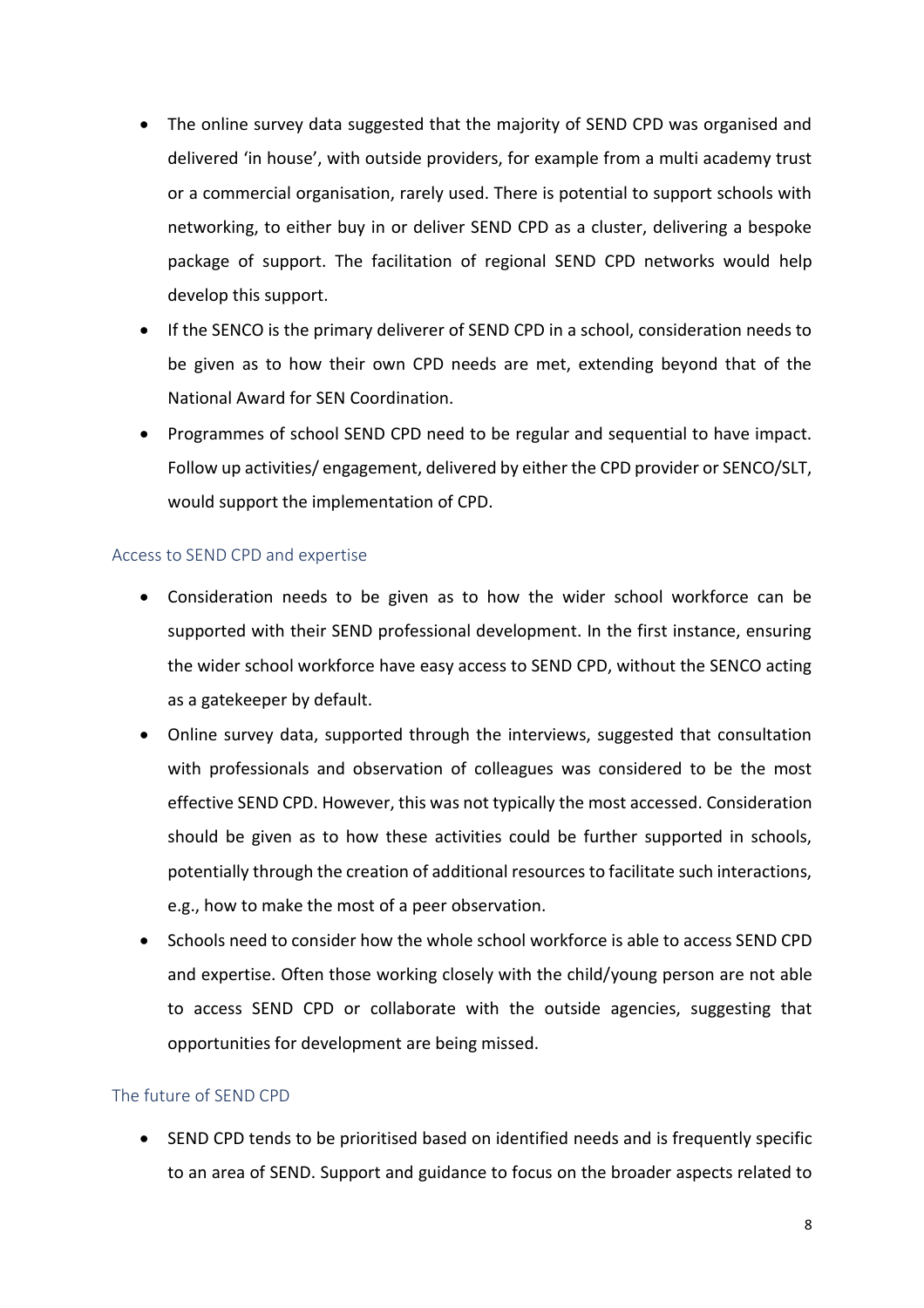SEND support, for example high quality teaching, the graduated approach and working with parents, may help develop support at the SEN Support level.

- Whilst online SEND CPD provided a number of benefits, the benefit of face-to-face SEND CPD should not be underestimated. CPD providers should look to develop in person sessions, which also specifically facilitate time for sharing good practice and networking; elements clearly missed over the COVID-19 pandemic.
- Online SEND CPD should incorporate elements to ensure not only sequential development, but also interactive, practical elements to ensure active participation, immediate relevance to the classroom and opportunities for networking.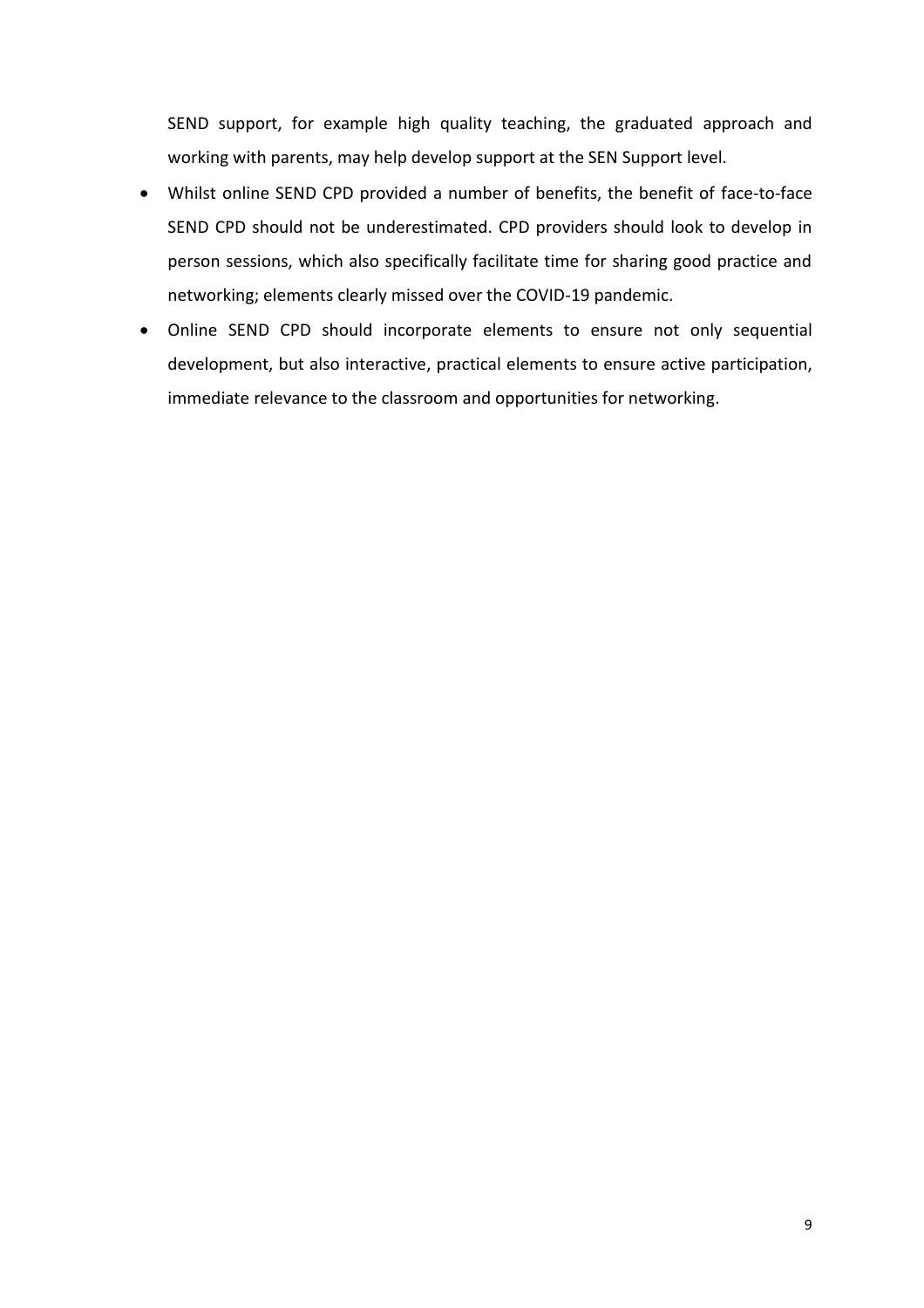#### <span id="page-14-0"></span>2. Full Report

#### <span id="page-14-1"></span>2.1. Introduction

Between October 2021 and February 2022, Bath Spa University and the University of Birmingham undertook research to explore and understand school workforce experiences regarding their access to special educational needs and/or disability (SEND) continuing professional development (CPD) and expertise. The purpose of the research is to inform the direction of future SEND CPD provision and expertise in a post COVID-19 era.

The research sought to understand the way in which differing roles within the school workforce accessed SEND CPD and expertise, specifically teaching assistants, teachers, special educational needs co-ordinators (SENCOs) and senior leaders. The research aimed to explore how SEND CPD and expertise had previously been accessed, including how access may have changed because of the COVID-19 pandemic. Participants were asked to reflect on differing types of CPD and expertise, including the determining and enactment of priorities, preferences of access and how engagement with these activities impacted on their individual role and, from the perspective of the participant and the children and young people with SEND with whom they work.

The research is one of a series of three projects funded by the Whole School SEND Consortium, who deliver the Department for Educations (DfE) SEND Schools' Workforce Support contract. The three projects focus on the development of CPD for the school workforce, through projects related to research, the provision of development pathways and training modules.

#### <span id="page-14-2"></span>2.2. Background

CPD can be defined, within the context of school-based education, as activities which develop the knowledge and skills of the school workforce which, as a consequence, impact on children and young people (Keegan, 2019; Leonardi et al., 2021). Such activities are formal and intentional, supported or delivered by colleagues or external providers, and focused on improving student outcomes (Leonardi et al., 2021; Makopoulou, Neville, Ntoumanis and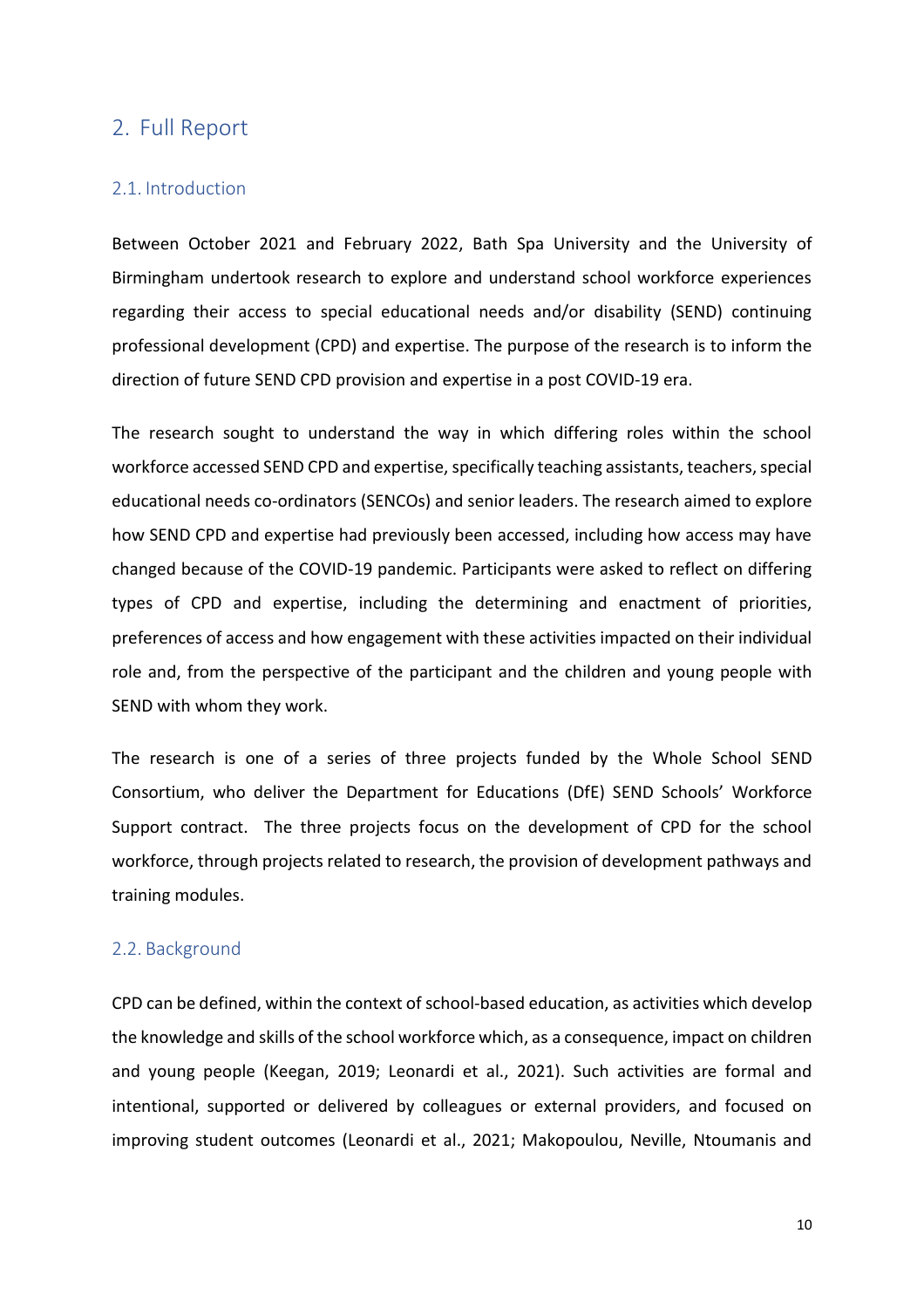Thomas, 2021). This indicates that CPD encapsulates a range of activities, including, but not limited to, training (Cordingley et al., 2015).

Whilst reviews and guidance have been published to determine what constitutes effective CPD (Teacher Development Trust, 2015), determining specific CPD activities is more nuanced. Bates and Watts through their work exploring the positive impact of CPD on school attainment, note specific types of CPD which they consider to be impactful. These include coaching and mentoring between staff, forming networks and partnership across both primary and secondary schools within a community, team teaching and peer review, both within the schools and with other schools and a process of self-reflection (Bates and Watts, 2016 p. 51). This closely aligns with how other professional bodies understand the notion of professional learning with the Health and Care Professions Council categorising CPD activities under the themes: work-based learning, professional activities, formal and education, selfdirected and 'other' (Health and Care Profession Council, 2021).

Whilst expertise is not listed as CPD activity, when this is considered against the purpose of undertaking CPD, specifically improving outcomes for pupils (Keegan, 2019; Leonardi et al., 2021), it is understandable that a link between CPD and access to SEND expertise can be made. The SEND Code of Practice (DfE and Department of Health (DoH), 2015) is clear regarding the importance of access to professionals as forming part of the graduated approach to supporting children with SEND, referring to the importance of 'draw[ing] on more specialist assessments from externals agencies and professionals' (DfE and DoH, 2015 p. 99) with the key aim of ensuring that pupils with SEND receive the support and provision that they need, alongside high-quality teaching. Equally, the Chartered College of Teaching draws our attention to the potential impact that accessing external expertise, specifically speech and language therapists, can have on teaching practice, noting an increased awareness of difficulties and potential responses to support difficulties (Scutt and Harrison, 2019).

Whilst there may be debate regarding what constitutes CPD, there is agreement that CPD should be a priority for schools. The Standard for Teachers' Professional Development states that the professional development of teachers must be prioritised by the leaders in school (DfE, 2016). The SEND Code of Practice echoes the need to prioritise CPD, noting that 'the quality of teaching for pupils with SEN should be a core part of the school's performance

11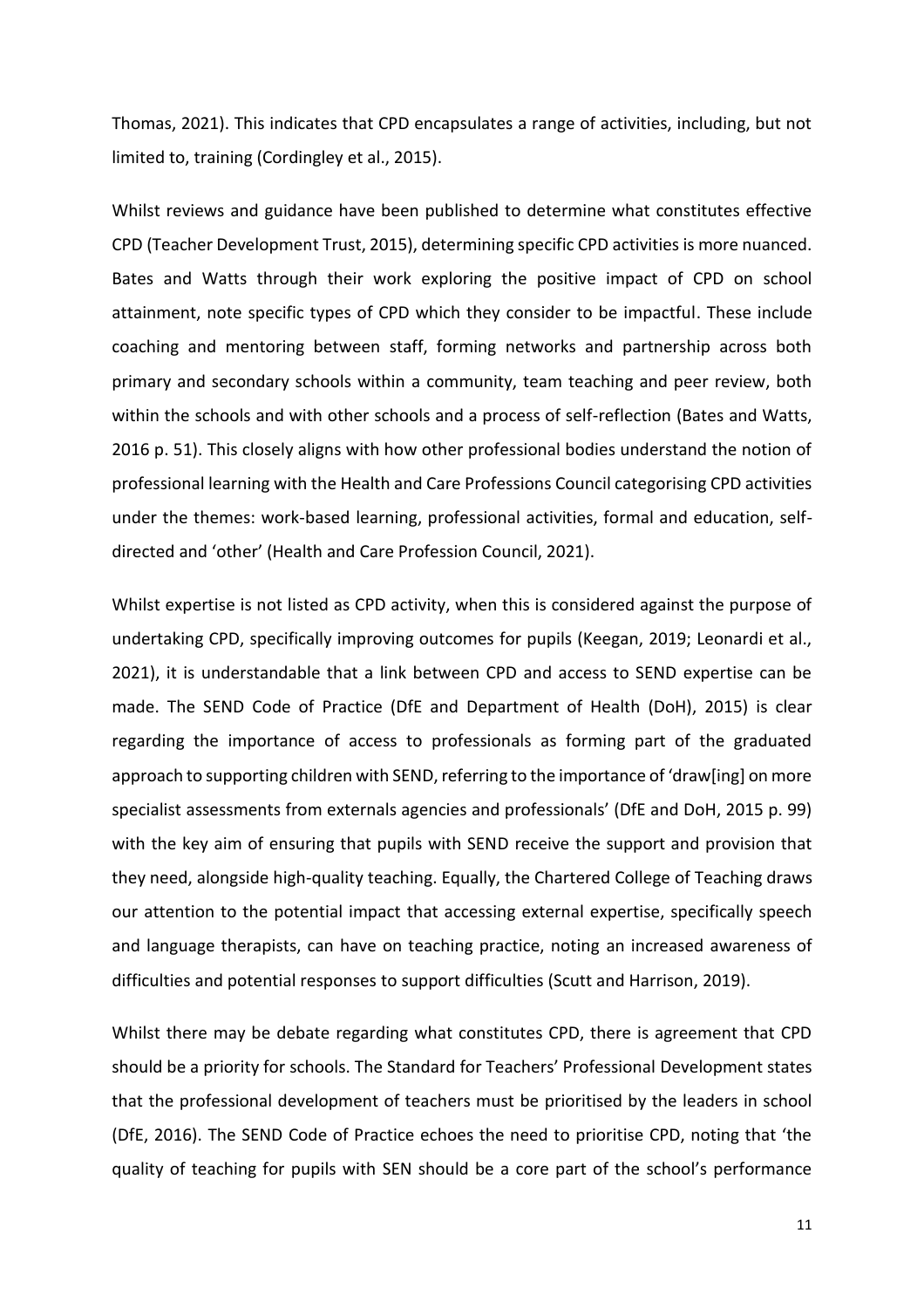management arrangements and its approach to professional development for all teaching and support staff' (DfE and DoH, 2015 p. 93).

In terms of how and when access to SEND CPD and expertise is prioritised, this is often driven by the identified needs of the children and the need to meet these, as well as having SEND CPD as part of the school development plan (Wall et al., 2019). However, the work of Wall and colleagues found that CPD priorities were typically decided by the senior leadership team (SLT). With approximately 50% of SENCOs part of the SLT (Boddison, Curran and Moloney, 2021), with a disparity between primary and secondary phases, this indicates a challenge with how SEND CPD is prioritised if there is not an advocating voice during the decision-making process. In relation, it is interesting to note that research conducted prior to the pandemic by Wall and colleagues (2019) found that not only did the majority of SEND CPD take place on the school site, but it was typically delivered by the SENCO.

However, despite such calls to prioritise access to SEND CPD and expertise, prior to the COVID-19 pandemic, SEND related CPD was not typically considered a priority within schools (Wall et al., 2019). Equally, it is understandable that with the advent of the COVID-19 pandemic, access to CPD and expertise has been adversely affected. Leonardi et al. (2021) found that CPD in general was de-prioritised due to the COVID-19 pandemic and for teachers this was particularly acute during the immediate period that followed the lockdown of schools in March 2020. Yet conversely, they found that the COVID-19 pandemic equally provided some teachers with greater autonomy to develop their own CPD interests.

#### <span id="page-16-0"></span>2.3. Methodology

#### Research aims

Against a rapidly changing educational landscape, the research project sought to build on previous research focused on access to SEND CPD (Wall et al., 2019) and expertise through specifically exploring the types of SEND CPD and expertise accessed, with specific consideration of priority, preference, and impact. This research, therefore, considers what has changed in the interim period in a post COVID-19 era. Specifically, the research aimed to: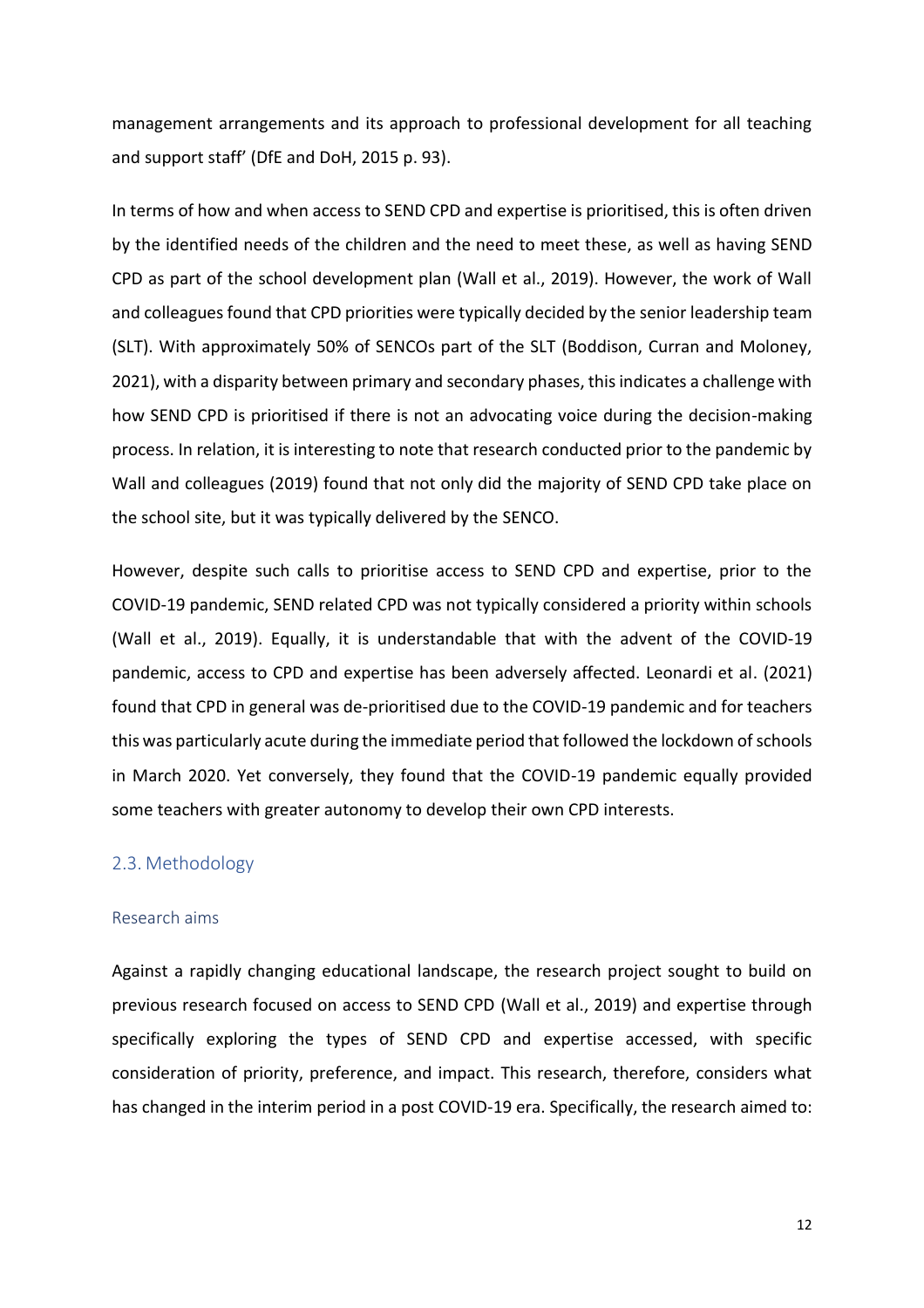- Explore commonalities and differences between roles in the school workforce and engagement across WSS regions, in terms of access to, scope and impact of SEND CPD/ expertise.
- Explore the impact that SEND focused CPD/ access to expertise can have on professionals and children with SEND.
- Understand the gaps in terms of current provision of SEND CPD/ expertise, identifying trends for specific groups/ areas, including the impact of COVID-19 pandemic across Whole School SEND/ Regional Schools Commissioners' Regional areas.
- Develop a robust evidence base which identifies preferences of different user groups in terms of content and point of access for future SEND CPD and expertise in a post COVID-19 era.
- Produce examples of good practice relating to how SENCOs and SLT are prioritising and planning for SEND CPD, building on Wall et al. (2019).

The research was conducted in three distinct phases:

- Phase 1: A national survey with the school workforce in England.
- Phase 2: A series of interviews with the school workforce in England.
- Phase 3: Two focus groups with Whole School SEND regional leads.

All of these stages were granted ethical approval by both institutions.

#### Phase 1: National Survey

A national survey focused on accessed to SEND CPD/ expertise in schools and settings in England was conducted between Monday 18th October and Friday 26th November 2021 using the online tool Qualtrics. Information about the purposes of the survey was presented after which active consent was sought. Respondents were asked to complete a further six short sections that included questions relating to:

- Their school or setting including type of school, English region, and Ofsted grade.
- Continuing professional development including questions focused on types of CPD and courses. Further questions were asked about impact, preference, and frequency of these different types of CPD opportunities.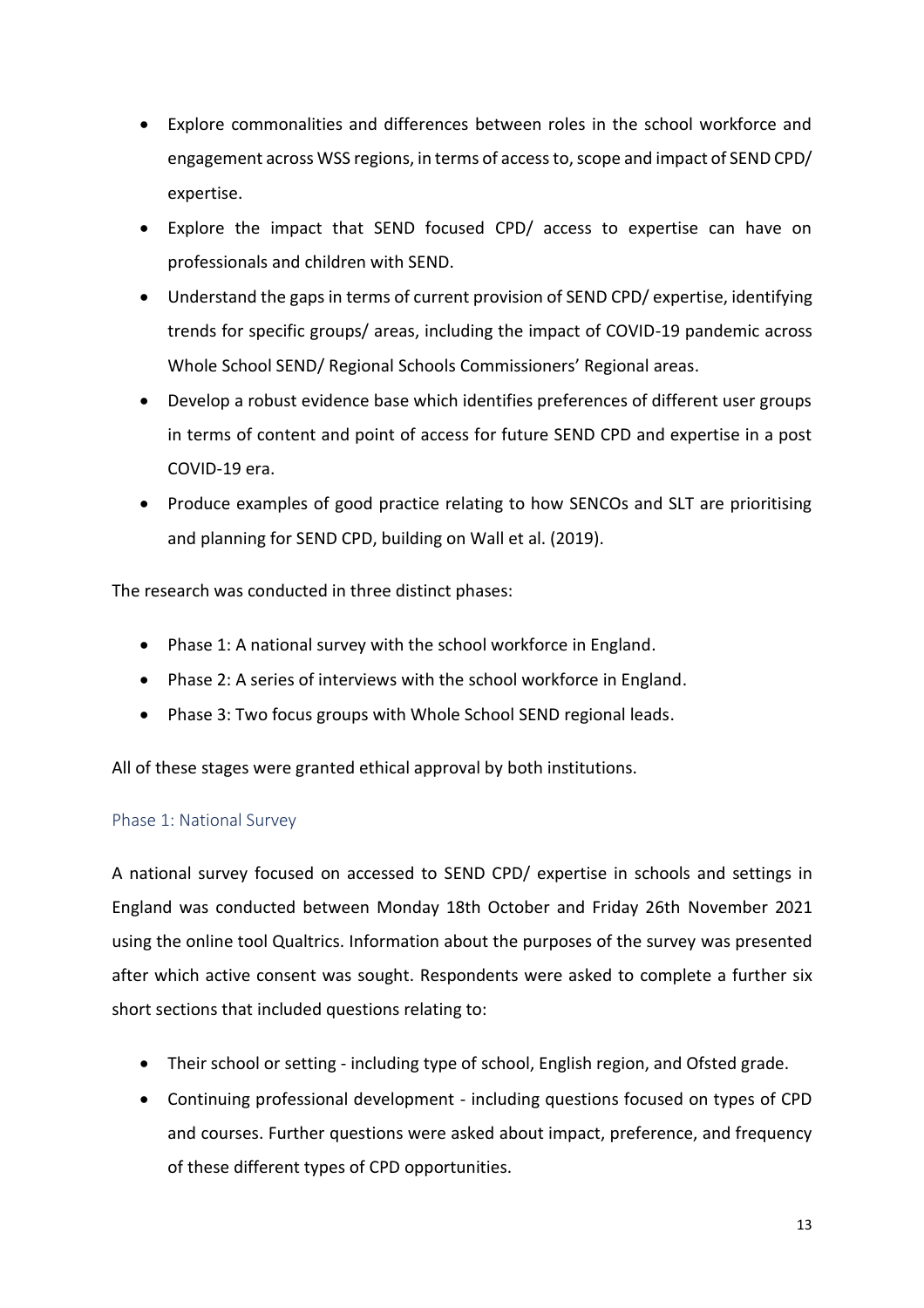- Questions about SEND CPD in the school or setting questions probed whether SEND CPD was a personal and/or institutional priority. Further questions explored how training was delivered within each setting.
- The impact of COVID-19 pandemic on SEND CPD and the future of CPD.
- Accessing support at the 'point of need'.
- Information about the respondent including qualifications and role.

The draft survey was presented to Whole School SEND and the DfE after which changes were made. The final version was piloted with members of the school workforce, including those who were students at a University in England. After this stage, no further changes were made.

#### Phase 2: Interviews

Survey respondents were invited to share their contact details, via a separate link, to register their interest in taking part in one, online interview. Potential participants were subsequently contacted with further information regarding the research, including consent documentation, and a request to take part. A total of 32 interviews took place over January and February 2022. Each interview lasted between 17 and 39 minutes. Interviews were undertaken and recorded on a one-to-one basis, using the platform 'Google Meet'. Recorded interviews were later transcribed. Participants were sent the transcripts for review, with the opportunity to amend, or withdraw without notice/ reason, up until the provided date. Post this date, the data were thematically analysed using NVIVO.

Semi-structured interviews focused on the themes which were derived from the survey data, including the type of SEND CPD/ expertise accessed, how this was arranged/ accessed and the impact they felt this had had on them professionally. Priorities for SEND CPD were explored, as well as the preferred method of undertaking future SEND CPD. Access to expertise was also explored, with consideration given to the external agencies accessed, by whom and the nature of the activities. The participants were asked to consider impact of interactions with expertise, on their role professionally, as well as the children/ young people they worked with. Access to SEND CPD and expertise were also considered in light of the COVID-19 pandemic. SENCOs were asked supplementary questions, particularly related to the management and organisation of SEND CPD/ expertise.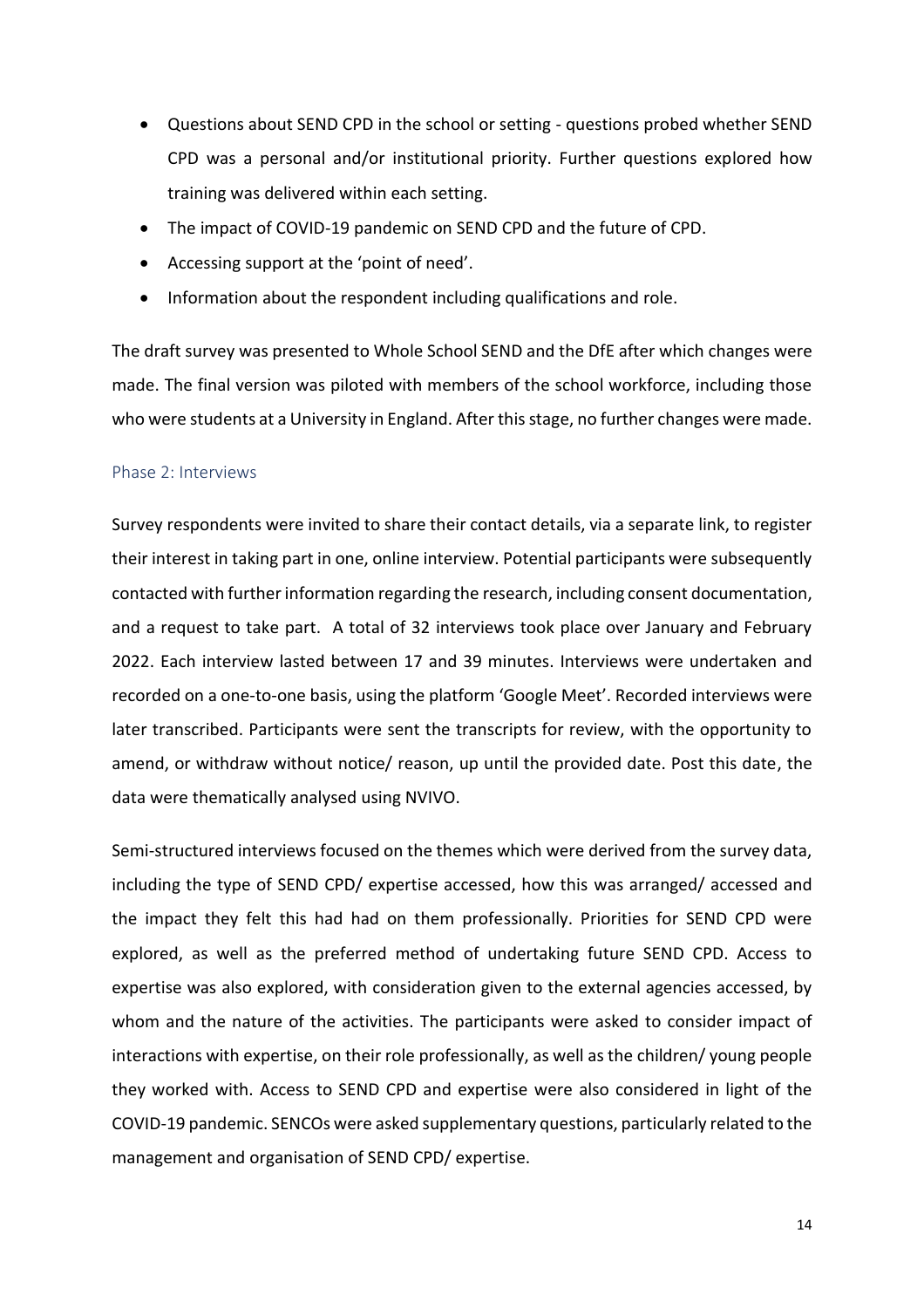Prior to conducting the interviews, the interview schedule was piloted with six individuals, including three teachers and a teaching assistant. Minor changes were made to ensure greater clarity of questions.

#### Phase 3: Focus groups

To further explore the themes from the survey data, two focus groups were conducted with Whole School SEND Regional Leads. To enable participation, two groups were facilitated, with a total of nine participants. The focus groups lasted between  $40 - 45$  minutes. The focus groups were hosted using the online platform 'Google Meet'. The focus groups were recorded and later transcribed. Post transcription, participants were invited to review their individual contributions to the focus group, with the opportunity to amend or withdraw without notice/ reason up until the provided date.

The focus groups sought to build upon the themes within the interviews, to provide a differing perspective. The focus groups focused on the nature of the Whole School SEND regional lead role, specifically in relation to the provision of SEND CPD. The participants were asked about the CPD offered, engagement with this and how the COVID-19 pandemic has impacted on the provision, and uptake, of SEND CPD. Participants were also asked to consider the 'future' of SEND CPD, in terms of priority and delivery.

The focus group was piloted with a member from a University in England, with minor amendments made to ensure clarity of questions.

#### Sampling

The targeted population of the national survey was the entire school workforce in England. The sampling was opportunistic in nature and was promoted through a variety of different methods listed below:

- Cohorts of students on the National Award for SEN Coordination (NA SENCO) programme at a self-selecting group of higher education providers.
- Twitter feeds by the report authors, their institutions and a variety of other providers.
- Communications by Whole School SEND and nasen to members.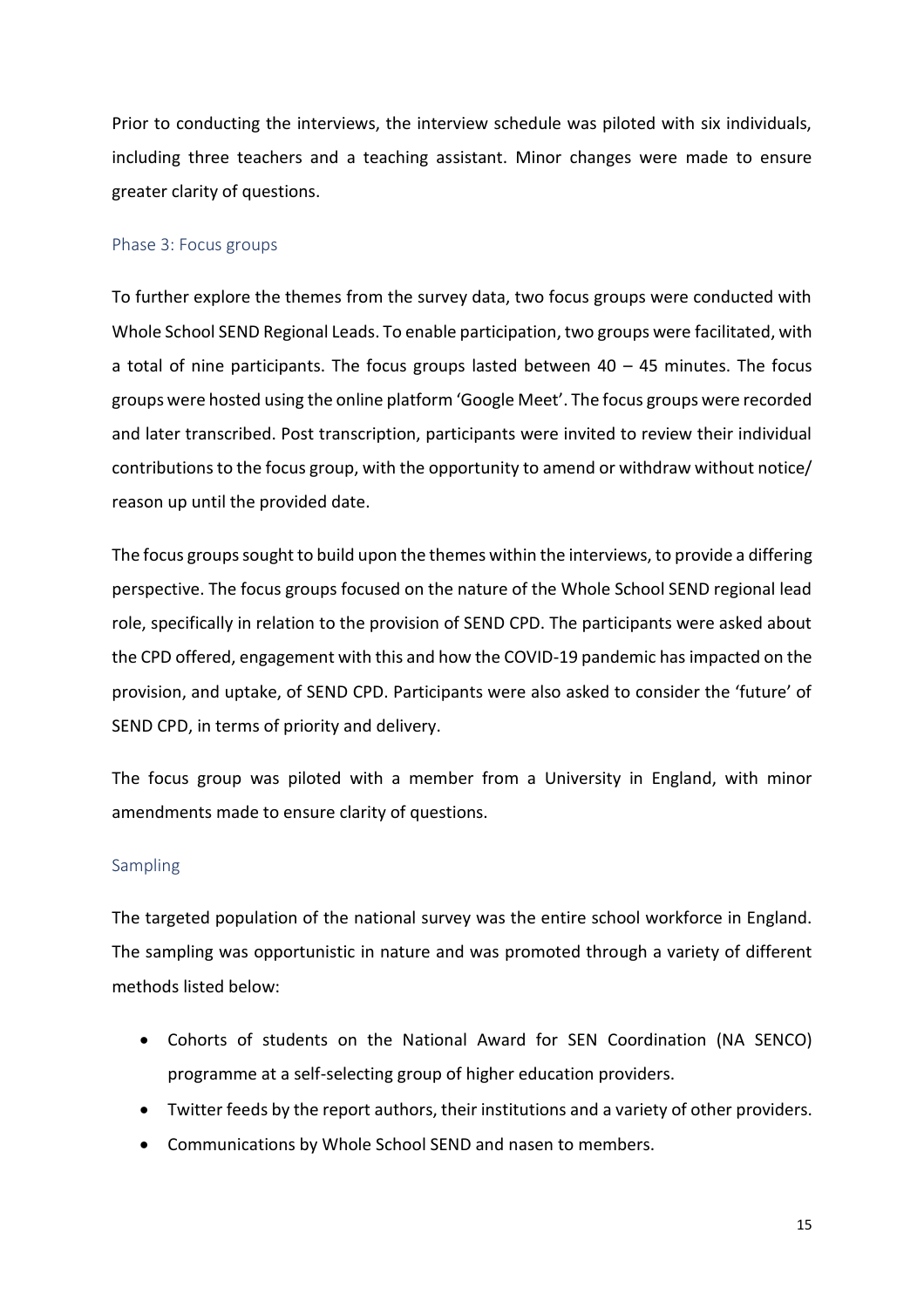Schools and institutions within all eight regional school commissioner areas were represented in the survey with the vast majority originating within the West Midlands (46.0%), South-West of England (12.6%) and Lancashire and West Yorkshire (10.4%). Most respondents worked in primary schools (50.1%) or secondary schools (23.2%) with a large proportion also working in all-through special schools (8.6%). Most respondents worked in a maintained (local authority) school (41.3%) or an academy (48.8%). Most academies (81.6%) were part of a multi-academy trust. Most schools had been rated good by Ofsted (64.5%).

Data collected at the end of the survey revealed that the sample mostly consisted of those identifying as women (85.8%) with 73.7% of the sample working full time. The highest qualification held was an undergraduate degree (23.5%) or postgraduate qualification (61.1%). Most qualifications did not specialise in SEND. Teachers formed the majority of respondents, with those on the leadership scale forming 20.9% of the sample and class teachers or subject teachers forming 37.4% of the sample. Teaching assistants formed 16.1% of the sample. Within the entire sample (n=637), 239 respondents were either SENCOs or had experience within this role.

Similar to the online survey, the interviews aimed to target teaching assistants, teachers, SENCOs (including those with SLT responsibilities) and senior leaders in both primary and secondary schools in England. Those working in mainstream provision were specifically targeted. Potential participants were able to find out more about the interviews, and explore whether they would like to take part, through leaving their details at the end of the online survey, via a separate link. Due to a low response rate, the research team continued to seek participants via their own network and via nasen/ Whole School SEND communications from November until February 2022.

In total 32 participants took part in the interviews. This included seven teaching assistants (five primary and two secondary), nine teachers (five primary and four secondary), seven SENCOs (four primary and three secondary), seven SENCOs who were also part of the school's SLT (five primary and two secondary) and two members of SLT, both primary head teachers. All participants worked in mainstream schools.

16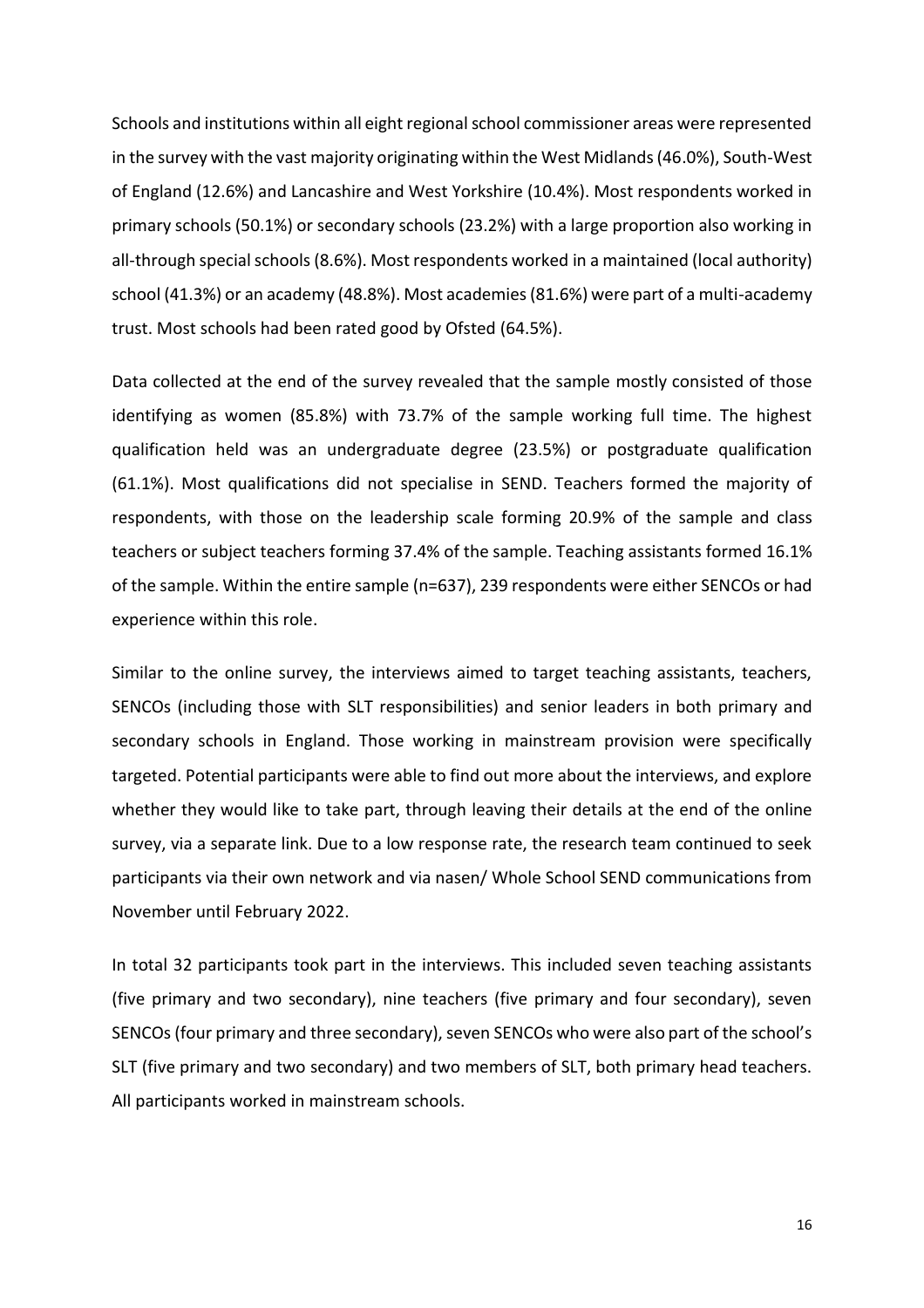The largest Whole School SEND regional area represented was the West Midlands, with thirteen participants from this region. Seven participants were from the South West, with a further five from the East Midlands, South Yorkshire and Humber. The remaining participants were from the East of England and North-East London, Lancashire and West Yorkshire, and South-East England and South London.

The Whole School SEND Regional leads were contacted via Whole School SEND and invited to take part. Nine Regional Leads participated, with six of the eight regional areas represented within both focus groups.

#### Survey analysis

The national survey had 977 initial responses. The dataset was further cleaned through the removal of participants who consented but provided no further data or who did not answer the full set of questions about CPD. An additional set of respondents were removed who did not work in England. This resulted in 637 responses. The resultant data were analysed using SPSS v.28.

#### Interview and focus group analysis

The interview and focus group data were transcribed and sent to participants to check for accuracy. The data were thematically analysed using NVIVO.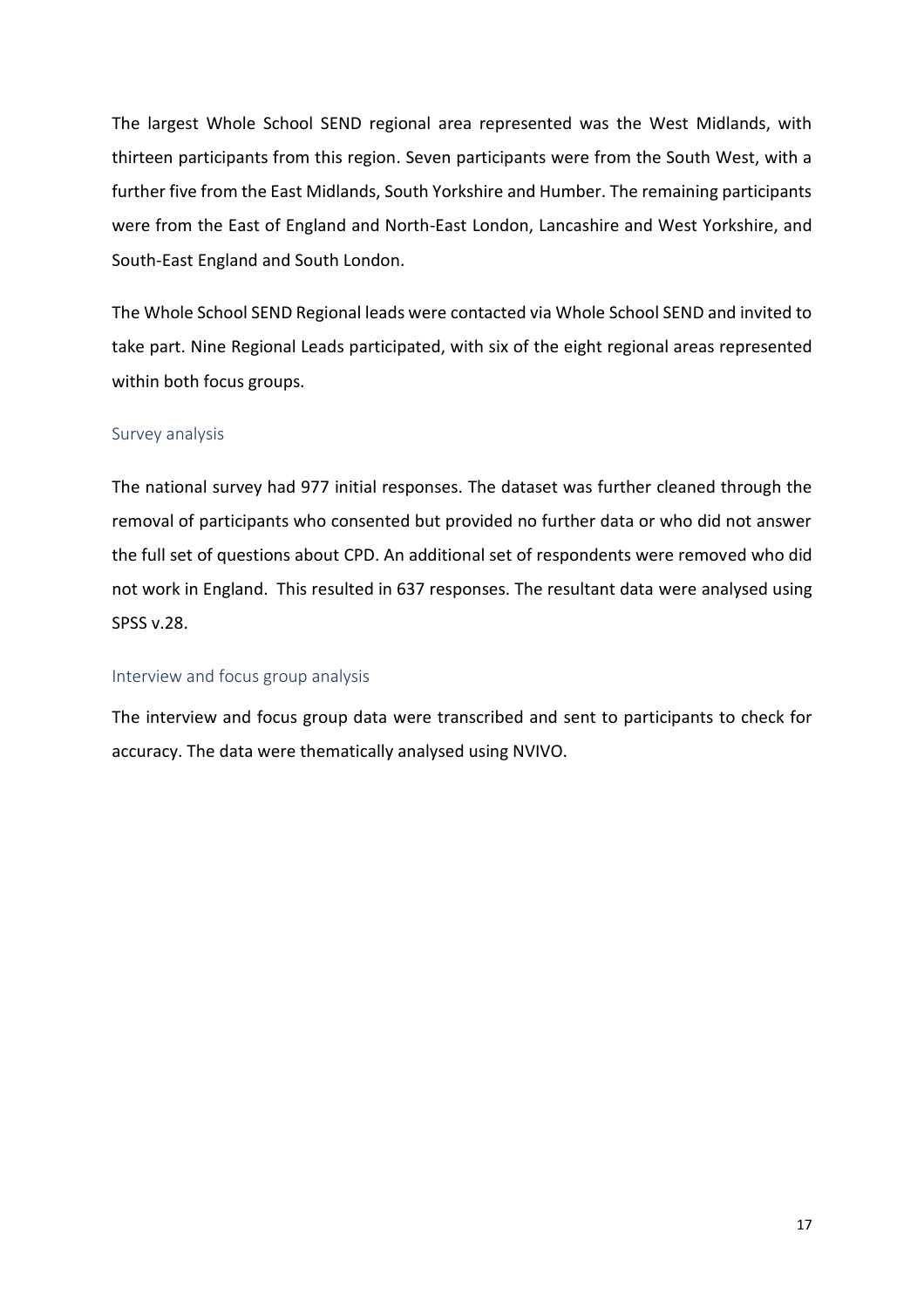### <span id="page-22-0"></span>3. Access to school based CPD

#### <span id="page-22-1"></span>3.1. The prioritisation of SEND CPD

Over half of respondents to the survey stated that developing effective practice for children with SEND was an essential priority for their own CPD. Most respondents considered that SEND CPD was an essential or high priority for whole school CPD. This was a theme echoed through the interviews, with participants stating that individual and whole school SEND CPD tended to be prioritised based on current cohort/ school needs:

*'...as an SEN lead (priority) is that what the child needs, they get. Whatever that looks like and so that's my personal priority and the priority for the school.'*

*Primary SENCO, West Midlands*

*'I think having relevant CPD which suits the children, then the learning needs of our children, I think that will be more useful for us, as opposed to just having a generic CPD, which for some people, it might be useful. For some people at that point in time, it might not be useful.'*

*Primary Teacher, West Midlands*

However, whilst SEND CPD priorities tended to be reactive, based on current need, interview participants highlighted how this also enabled the strategic development of the school workforce skillset, and therefore was supportive for future identified needs:

*'So, I feel like the training we've had yeah, has made us more aware of when there's maybe issues that haven't been… They didn't know they had it, they're not diagnosed is the word I'm looking for. So we've spotted problems or issues where we didn't know there were ones before. So the training has been invaluable for that really.'*

*Secondary Teaching Assistant, West Midlands*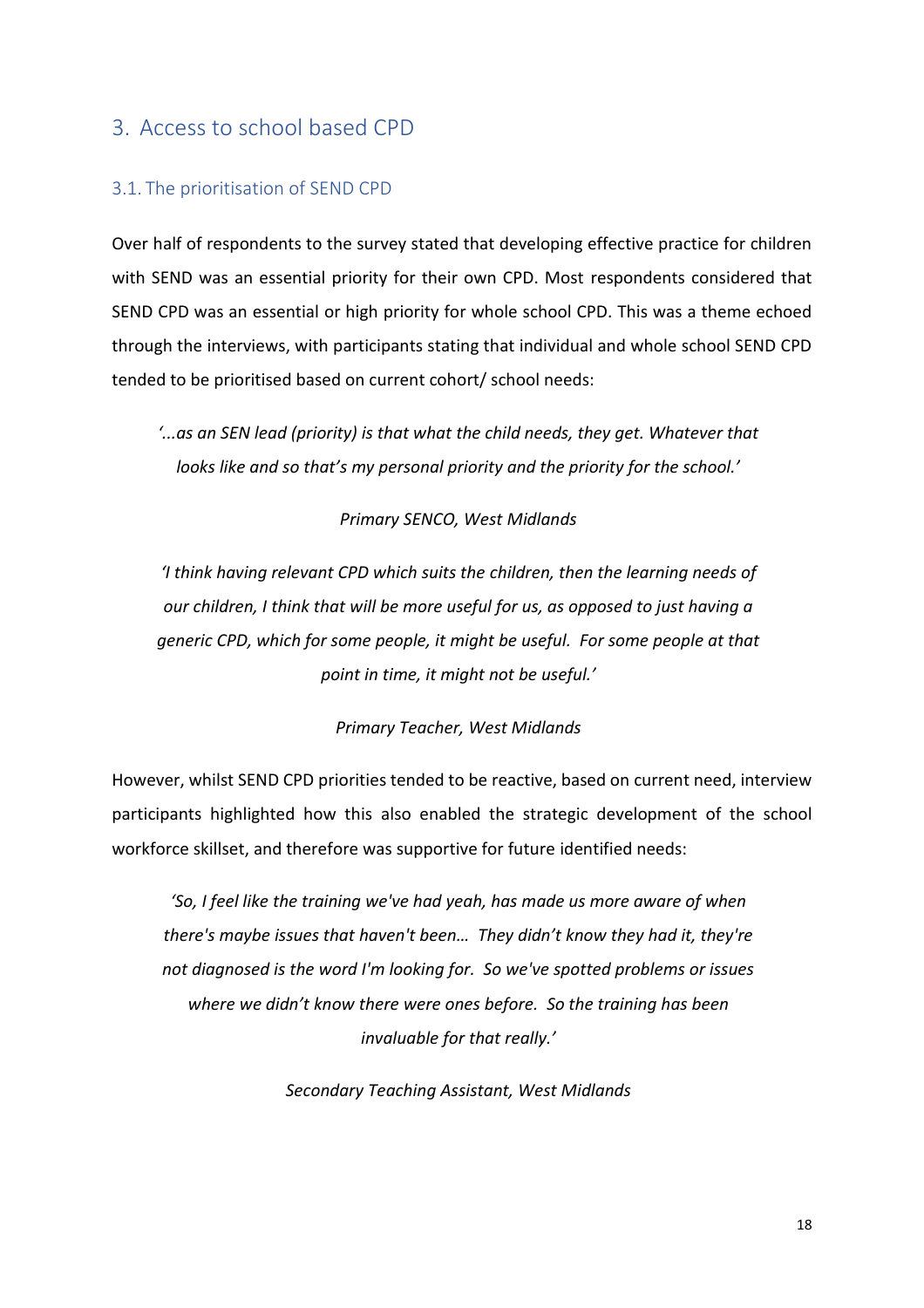The interviews suggested that the COVID-19 pandemic had also impacted on how priorities were currently determined, with one interview participant stating:

*'It's [SEND CPD], kind of, interwoven, because the priority I suppose for all schools and our school is catch-up, and it's getting the kids back to where they need to be, and that includes those with SEND.'*

#### *Primary SENCO/ SLT, East Midlands*

Whilst the SENCO was typically determining SEND CPD priorities, such decision making was not typically taken in isolation with the interviews illustrating how there would also often be involvement with members of the SLT. Decisions were typically based on feedback from school colleagues as well as tracking need/ provision, with SENCOs taking varying approaches to track both needs and/or provision. These included staff meetings and the use of provision mapping to identify future training needs. Yet this was not ubiquitously the case, with the Whole School SEND Regional Leads focus group highlighting the importance of evidence/ needs led decision making:

*'I don't think there is a clear kind of priorities for SEND training in the schools and the colleagues that I work with think it's so varied and often it can be very general, they want, I guess asked oh, can you do something on SEND strategies which is just so vague.'*

#### *Whole School SEND Regional Lead*

#### <span id="page-23-0"></span>3.2. The organisation of SEND CPD in schools

The online survey asked respondents to reflect on their experiences of SEND CPD in the last five years, with questions specifically focused on exploring who is responsible for leading and delivering SEND related CPD in their school or organisation.

• 63.6% of school leaders and/or 71.4% of current SENCOs, are 'almost always' involved in planning SEND CPD in their school or organisation. This is opposed to 62.9 % of teaching assistants who are 'never' involved.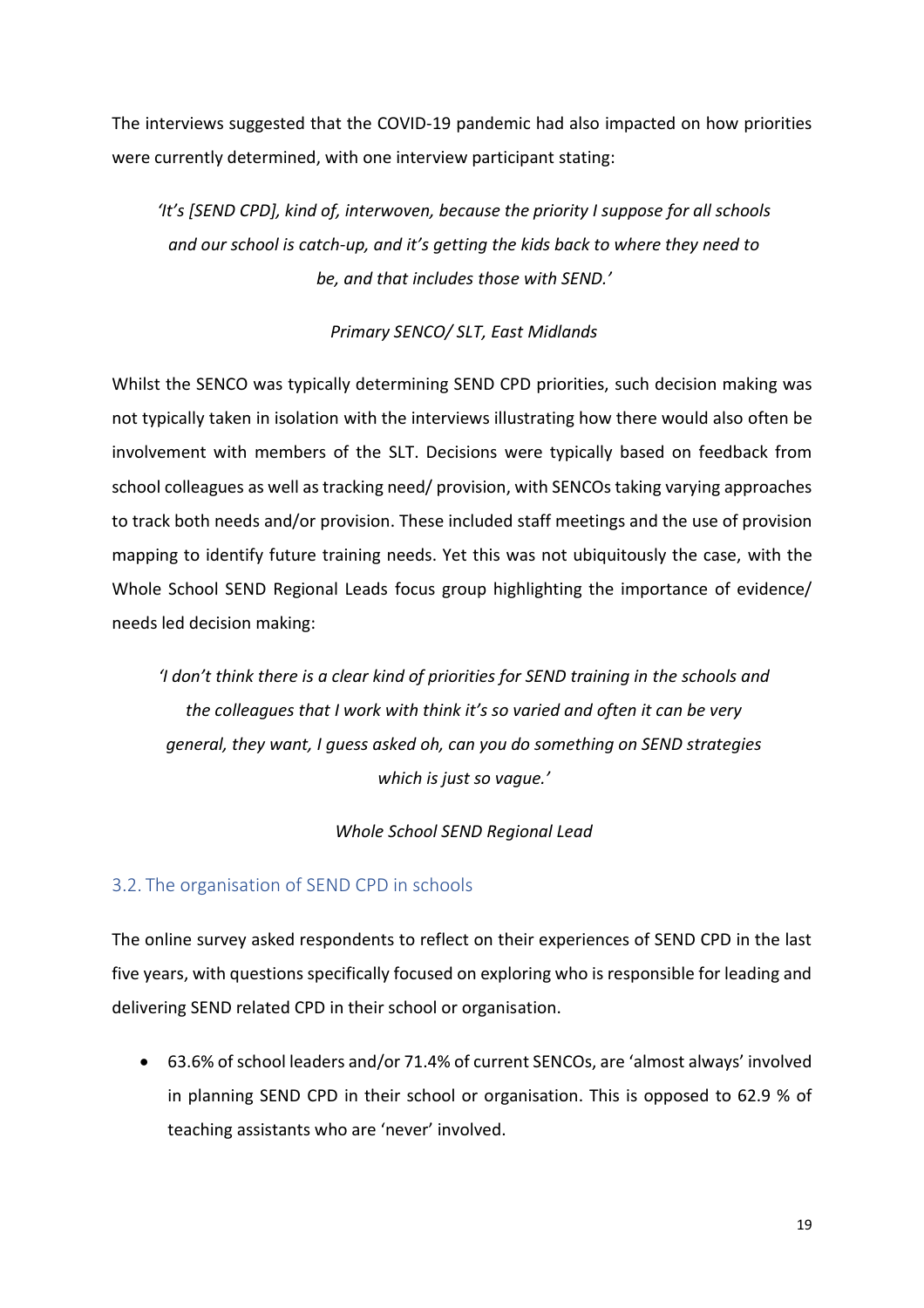- 62.8% of school leaders and/or 72.8% of SENCOs, are 'almost always' involved in organising SEND CPD in their school or organisation. This is opposed to 72.2% of teaching assistants who are 'never' involved.
- 48.8% of school leaders and/or 59.9% of SENCOs, are 'almost always' involved in delivering CPD for SEND in their school or organisation. This is opposed to 62.9% of teaching assistants who are 'never' involved.
- 59.5% of school leaders and/or 59.7% of SENCOs, are 'almost always' involved in evaluating SEND CPD in their school or organisation. This is opposed to 58.8% of teaching assistants who are 'never' involved.

The above illustrates that the SENCO is typically involved in the planning, organising, and delivering of SEND CPD. This was a strong theme echoed through the interviews, with participants indicating that the SENCO is typically the person who determines the priorities of the required SEND CPD, and subsequently delivers it, with one participant stating:

*'No, it's definitely the SENCO [who arranges the training]. She's, sort of, responsible for it and she takes it on-board. If there's any issues that we have, like speech and language, we will refer that to her and she will make the arrangements.'*

#### *Primary Teacher, West Midlands*

The most accessed type of SEND CPD was through more formal, work-based learning especially 'traditional' in service training. Table 3.1 presents the results from the question 'Who provides in-service training in SEND in your school or setting (such as staff meetings or training days)?'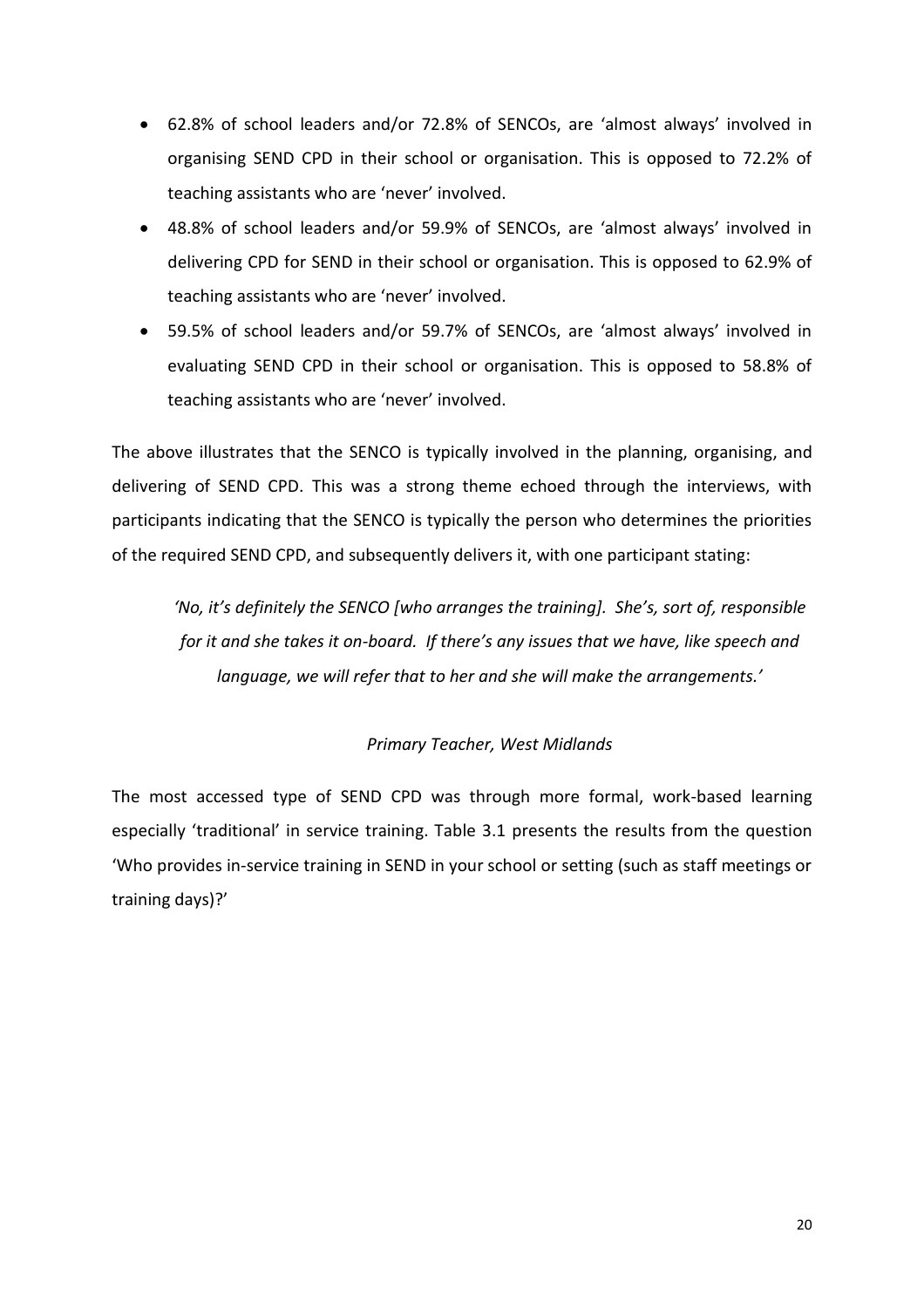|                                                                                                | Almost<br>always<br>$(\%)$ | Often<br>(%) | Someti<br>mes<br>$(\%)$ | Seldom<br>(%) | Never<br>(%) |  |
|------------------------------------------------------------------------------------------------|----------------------------|--------------|-------------------------|---------------|--------------|--|
| The school SENCO                                                                               | 44.6                       | 27.5         | 17.3                    | 4.3           | 6.3          |  |
| A member of the school leadership team                                                         | 32.3                       | 26.7         | 20.2                    | 10.4          | 10.4         |  |
| Another member of school staff                                                                 | 4.6                        | 19.1         | 35.2                    | 21.0          | 20.0         |  |
| A specialist (such as an educational psychologist/<br>specialist teacher)                      | 2.6                        | 16.8         | 42.9                    | 21.2          | 16.6         |  |
| An outside provider from another school                                                        | 2.2                        | 9.4          | 33.2                    | 27.0          | 28.2         |  |
| An outside provider from a charity or similar<br>body (e.g., The British Dyslexia Association) | 1.9                        | 4.4          | 25.0                    | 27.4          | 41.4         |  |
| An outside provider from a multi academy trust                                                 | 1.7                        | 4.4          | 18.1                    | 20.9          | 54.9         |  |
| An outside provider from a commercial<br>organisation                                          | 1.5                        | 3.2          | 20.2                    | 29.1          | 46.0         |  |

<span id="page-25-0"></span>*Table 3.1 Who provides in-service training in SEND in your school or setting (such as staff meetings or training days)?*

These sessions were mostly delivered within schools and were almost always delivered by the SENCO or a member of the school leadership team and with over half (54.9%) stating that outside providers from a multi academy trust never provided CPD, and 46% stating that they never accessed training from a commercial organisation.

However, a theme through the interviews highlighted a note of caution with the potential of over relying on the school SENCO to deliver SEND CPD:

*'Well, I work in an Academy, and I think the model that they're probably heading towards is using the SLEs [Specialist leaders of education] to train, to be trained by the most experienced SENCOs, which that'll mean me, training others… But I think that it should come from Educational Psychologists, and you know, experts in the field really, rather than people that maybe aren't as clued up as what we need to be.'*

#### *Primary SENCO, Lancashire and West Yorkshire*

Equally, interviews highlighted the importance of the SENCO themselves regularly accessing training, in order to remain up-to-date and therefore able to deliver/ cascade training: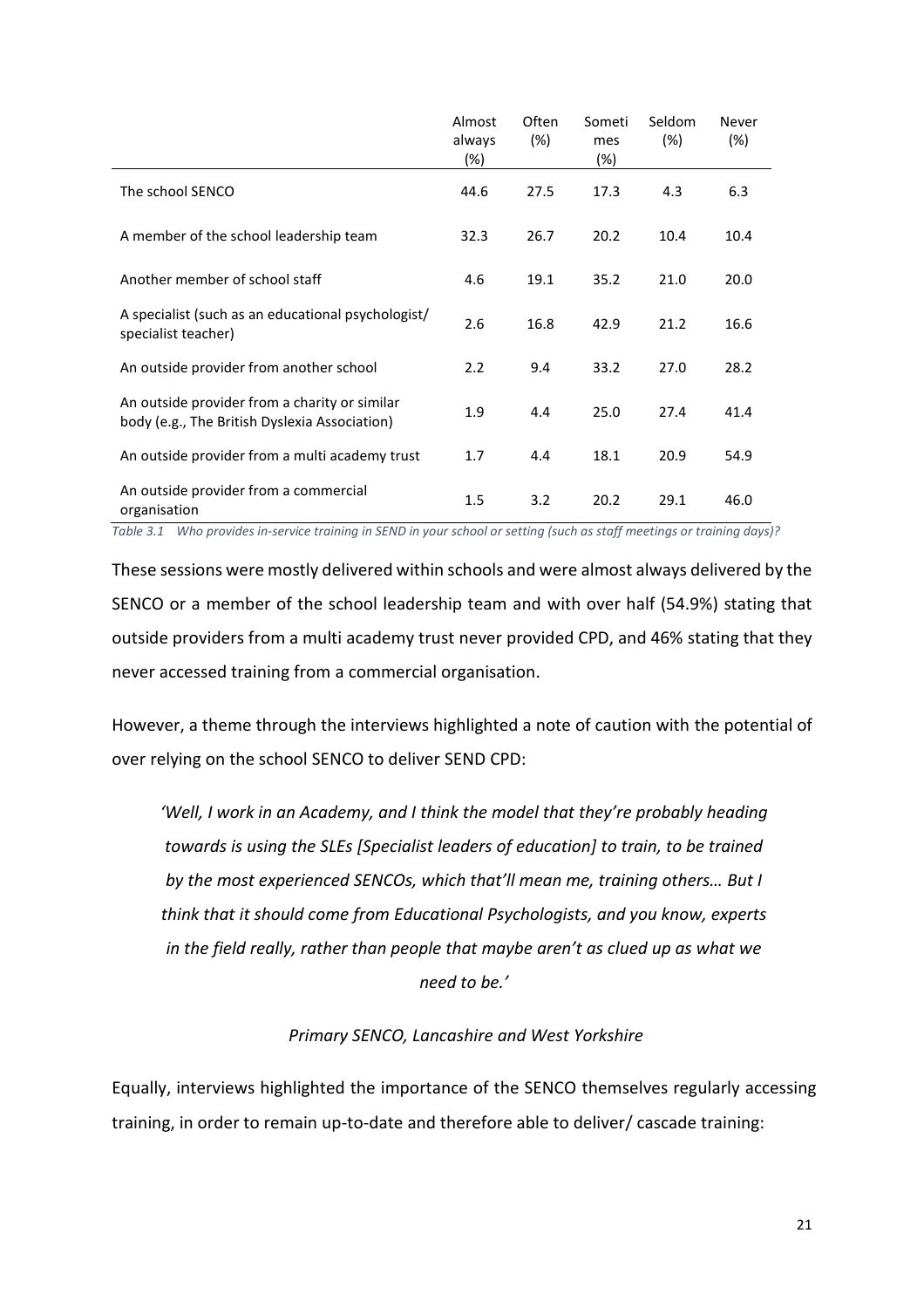*'So, I think very much when SENCOs and me personally tap into things it's because we want to fill a knowledge gap, definitely, and feel like we can speak on authority because that's what our staff expect from us all of the time.'* 

#### *Secondary SENCO/ SLT, London*

#### <span id="page-26-0"></span>3.3. In-Service training in SEND in schools and settings

Within the national survey, respondents were asked to answer 'yes' or 'no' to whether they had accessed different types of 'work based' or 'individual learning types' of CPD within the last five years (i.e., CPD from September 2016 on). For respondents who answered 'yes', a supplementary question probed whether this was their most frequent form of CPD. Here respondents were asked to respond using a five-point scale.

- Strongly agree
- Somewhat agree
- Neither agree nor disagree
- Somewhat disagree
- Strongly disagree

#### Work based learning

Work Based CPD opportunities are listed below (in order of proportion that accessed). Data from the national survey are contained within statements with bullet points.

• 85.9% (547/637) had accessed Teacher education days, after school CPD sessions, or 'staff meetings' with 36.4% 'strongly agreeing' and 36.0% 'somewhat agreeing' that this was their most frequently accessed type of SEND CPD.

Work based CPD opportunities tended to be focused on a specific area of SEND:

*'…we've had some training regarding the best resources that we can do and how we can support children with SEN that might be related to dyslexia or dyspraxia...that's some of the training that I've got in regards to that.'*

*Primary Teacher, West Midlands*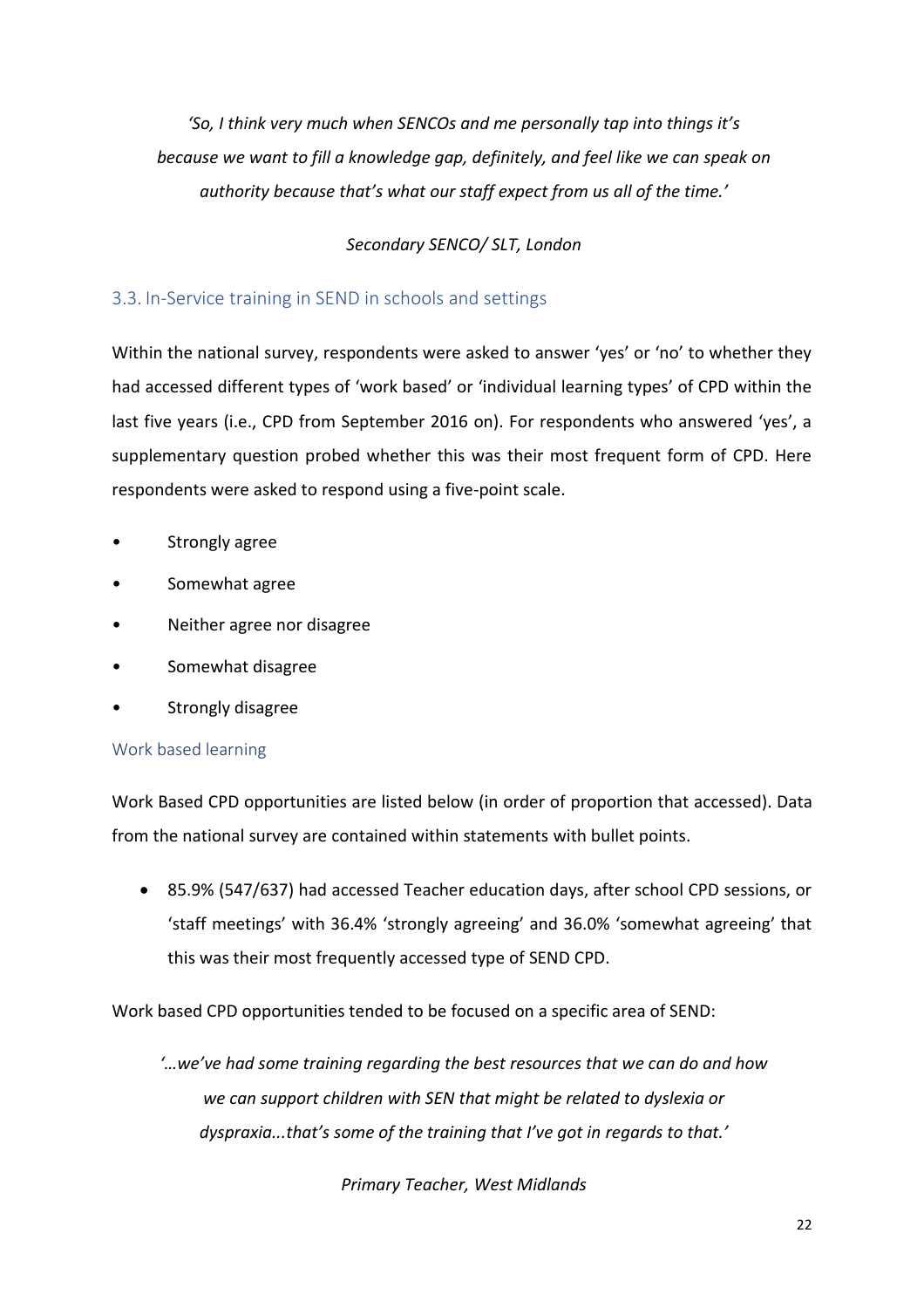Other forms of 'in school CPD' were more collaborative or peer led in nature. Figure 3.1 below demonstrates the differing types of collaborative SEND CPD accessed.



<span id="page-27-0"></span>*Figure 3.1 Have you accessed SEND CPD* through *the following work-based learning activities?*

Figure 3.1 illustrates that coaching and/or discussion with colleagues was the most accessed type of collaborative SEND CPD by the survey respondents, with 16.4% 'strongly agreeing' and 37.6% 'somewhat agreeing' that this was their most frequently accessed type of SEND CPD. In addition, survey respondents indicated that they had also had access to consultation with professionals, although this was not typically frequently accessed, with 14.7% 'strongly agreeing' and 31.0% 'somewhat agreeing' that this was their most frequently accessed type of SEND CPD. The survey indicated that, over the past five years, just under half of respondents had accessed observation of colleagues as part of their SEND CPD, with 11.9% 'strongly agreeing' and 32.3% 'somewhat agreeing' that was their most frequently accessed type of SEND CPD.

#### Self-directed learning

Respondents undertook a significant amount of self-directed learning such as looking at internet sources or consulting books or articles. These are listed below (in order of access).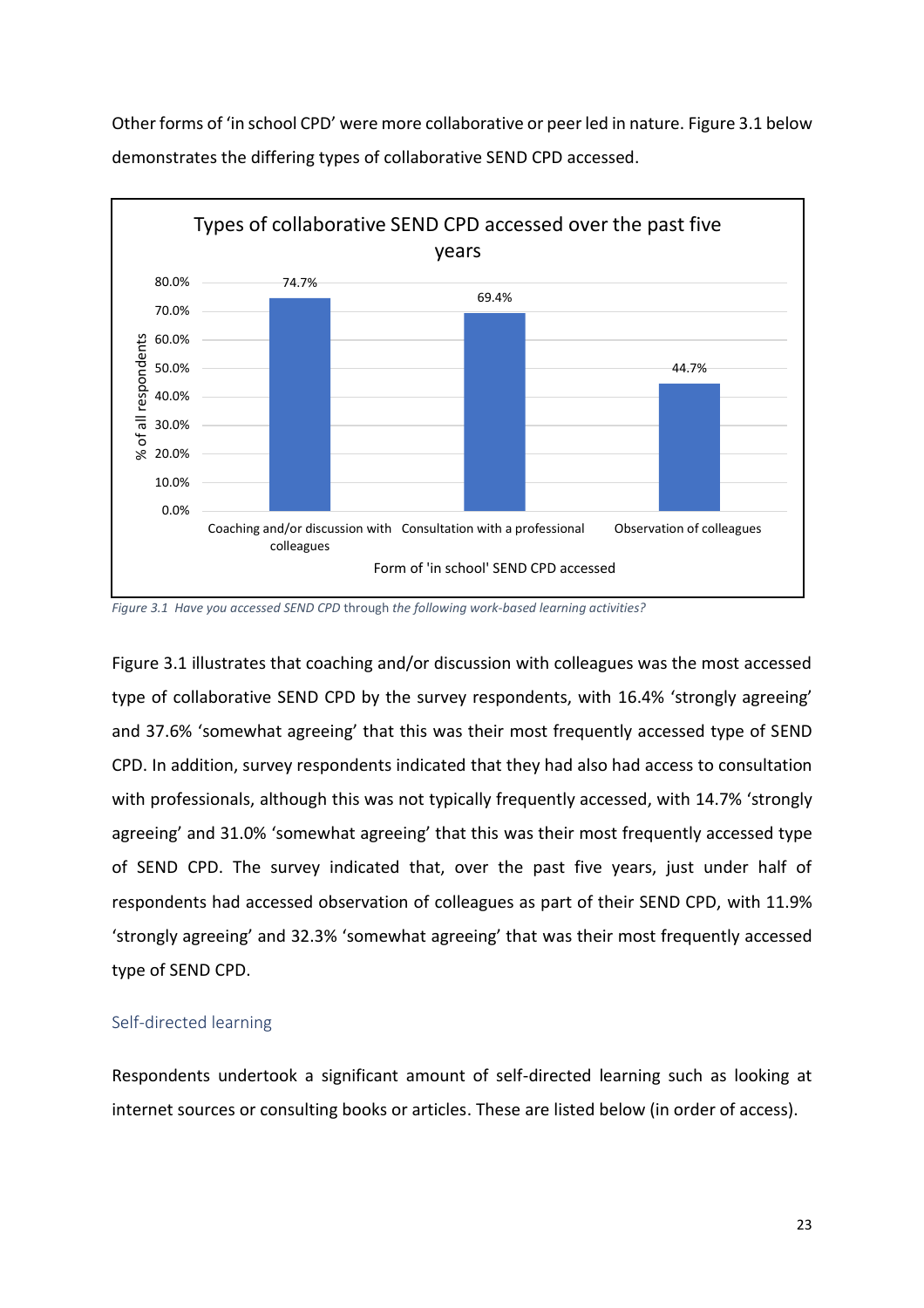- 75.4% (480/637) had read journals or articles with 12.9% 'strongly agreeing' and 32.7% 'somewhat agreeing' that was their most frequently accessed type of SEND CPD.
- 72.5% (462/637) had used specialist websites such as the Autism Education Trust and nasen with 11.5% 'strongly agreeing' and 33.3% 'somewhat agreeing' that this was their most frequently accessed type of SEND CPD.
- 65.6% (418/637) had read whole books or book chapters with 9.1% 'strongly agreeing' and 33.3% 'somewhat agreeing' that this was their most frequently accessed type of SEND CPD.
- 48.8% (311/637) had used social media with 10.9% 'strongly agreeing' and 29.6% 'somewhat agreeing' that this was their most frequently accessed type of SEND CPD.

This was a theme echoed through the interviews, with participants stating that they often looked to the internet for information, including the nasen website and the National Governance Association (NGA) amongst others.

*'...the nasen stuff, NGA through the governance there's an SEN angle on there so I've done that.*

#### *Primary Teacher, West Midlands*

*'I go into the nasen website to try to keep abreast of what's happening.'*

*Primary SENCO, East Midlands*

However, knowing what constituted 'good' quality SEND CPD was cited as a challenge by interviewees. The Whole School SEND Regional Leads agreed, noting that part of their role was to support and signpost.

*'People are so busy and so stretched they do need to be signposted and guided to relevant resources.'*

*'Sometimes it is a bit of minefield for people and we really need to help them navigate that.'*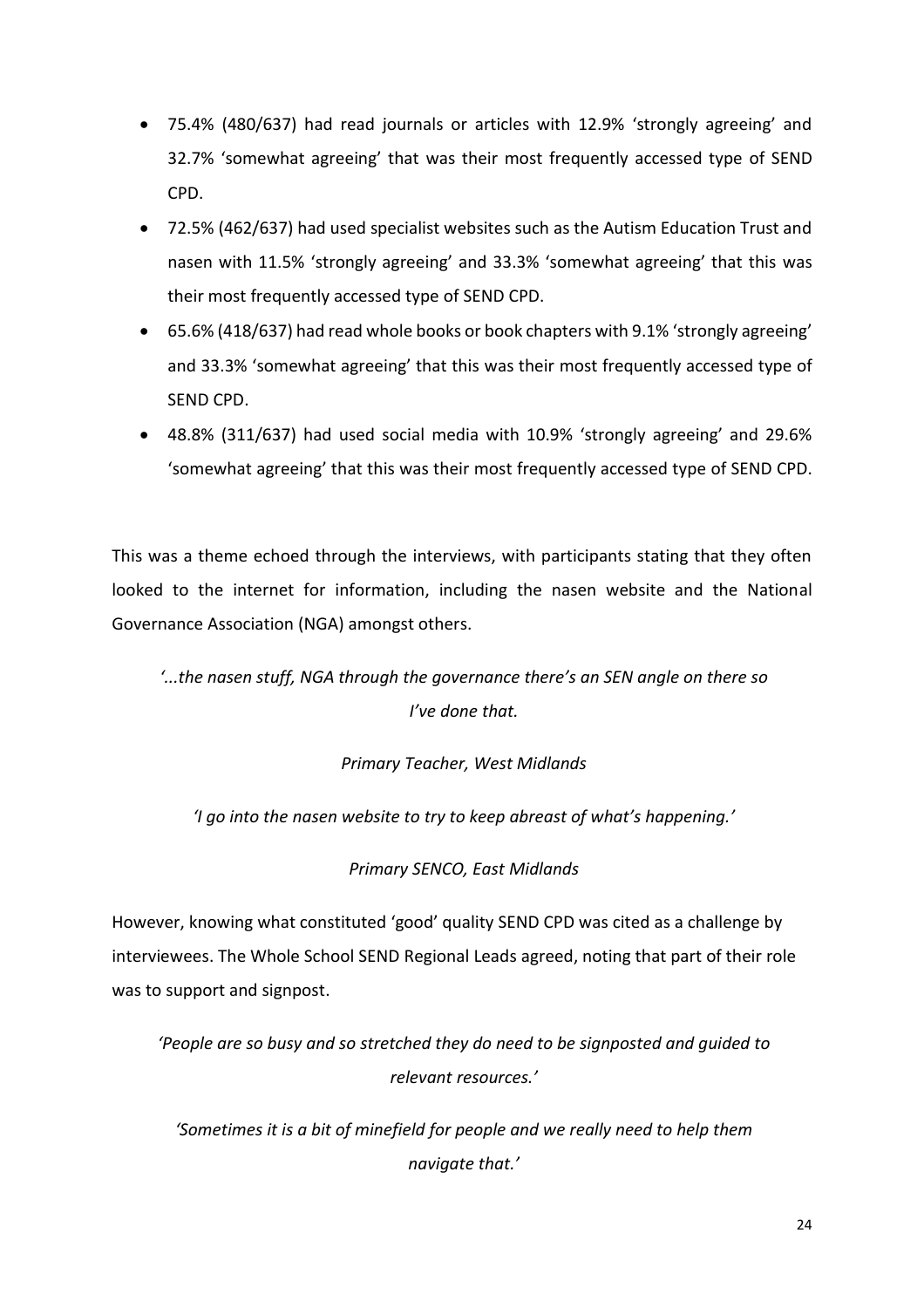# <span id="page-29-0"></span>3.4. Access to and frequency of SEND CPD by distinct roles within the school workforce

Access to and frequency of access to SEND CPD were further analysed across separate groups of the school workforce.

#### Construction of groups

Selected roles<sup>1</sup> within the sample were grouped into four new categories.

- Senior leadership (n = 121) included all of those who could be identified as being subject to the contractual arrangements of being on the school leadership scale. This group included participants who had defined their role as executive headteacher, headteacher, and deputy and assistant headteacher.
- Teachers ( $n = 245$ ) were those identified as being on the class teacher scale whether this be on the pre or post threshold scale. This group also included those who had specified that they received a teaching and learning responsibility payment.
- The final group included all who had identified themselves within a teaching assistant role (n = 97).

Teachers who could not be identified as either a school leader or class teacher were omitted from the analysis ( $n = 41$ ).

A further group was created to differentiate teachers and school leaders who were currently SENCOs (n = 206) and teachers and school leaders with no SENCO experience (n = 166).

#### Senior leadership

• Teacher education days, after school CPD sessions, or 'staff meetings' (93.4%: 113/121) were the most accessed form of CPD in this group with 35.4% 'strongly agreeing' and 31.9% 'somewhat agreeing' that this was their most frequently accessed type of SEND CPD. The least accessed form of CPD in this group was the opportunity

 $<sup>1</sup>$  Further roles within the survey were not broken down into subgroups due to the sample size.</sup>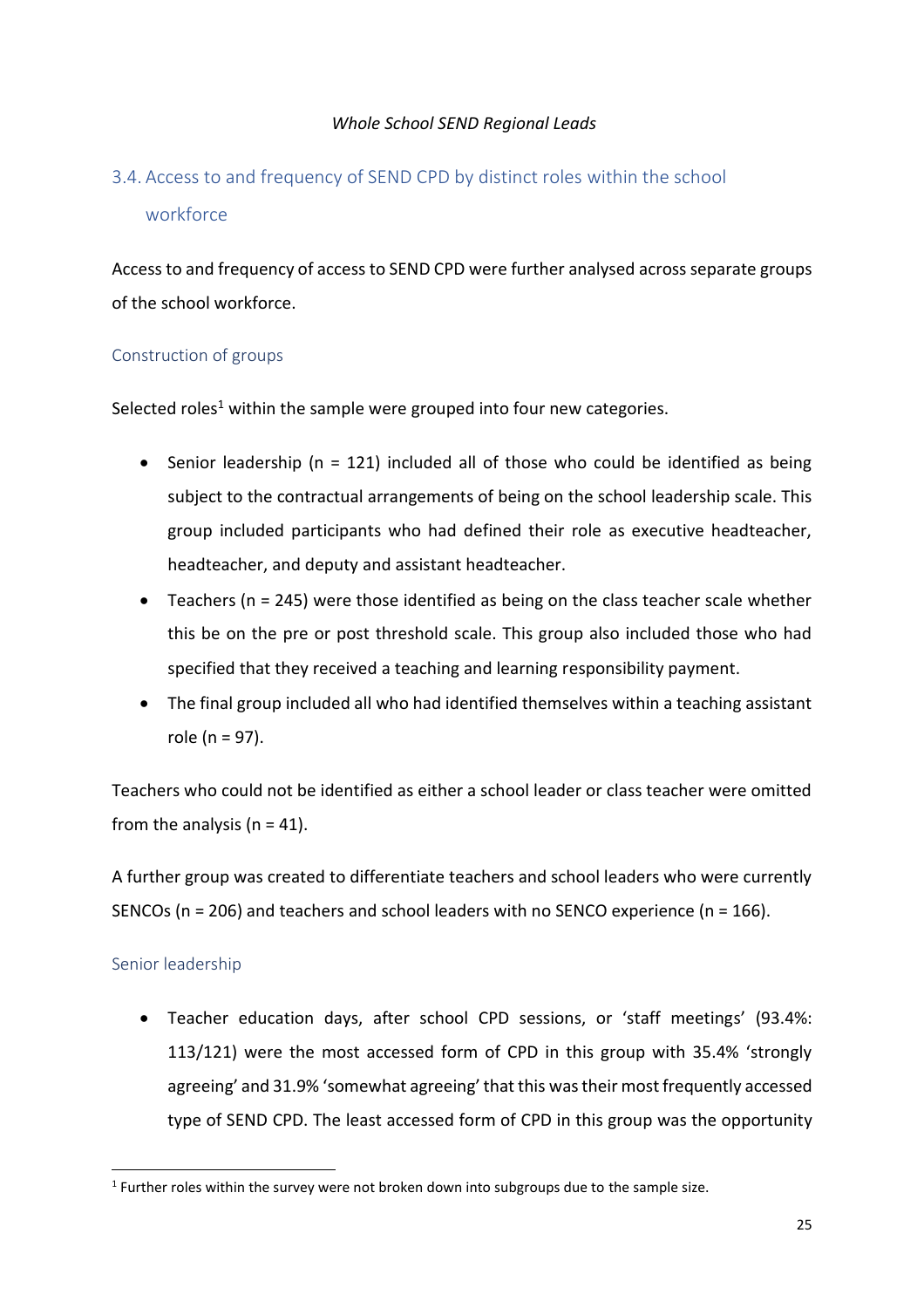to observe colleagues (52.9%: 64/121) with 9.4% 'strongly agreeing' and 34.4% 'somewhat agreeing' that this was their most frequently accessed type of SEND CPD.

#### **Teachers**

• Teacher education days, after school CPD sessions, or 'staff meetings' (86.9%: 213/245) were the most accessed form of CPD in this group with 37.1% 'strongly agreeing' and 38.5% 'somewhat agreeing' that this was their most frequently accessed type of SEND CPD. The least accessed form of CPD in this group was the opportunity to observe colleagues (35.9%: 88/245) with 9.1% 'strongly agreeing' and 28.4% 'somewhat agreeing' that this was their most frequently accessed type of SEND CPD.

#### Teaching assistants

• Teacher education days, after school CPD sessions, or 'staff meetings' (84.5%: 82/97) was the most accessed form of CPD in this group with 35.4% 'strongly agreeing' and 37.8% 'somewhat agreeing' that this was their most frequently accessed type of SEND CPD. The least accessed form of CPD in this group was using social media (38.1%: 37/97) with 13.5% 'strongly agreeing' and 37.8% 'somewhat agreeing' that this was their most frequently accessed type of SEND CPD.

The survey data illustrated that teacher education days, after school CPD sessions or 'staff meetings' were the most accessed form of SEND CPD across the differing roles. Senior Leaders and teachers stated that the opportunity to observe colleagues was the least frequently accessed, whilst teaching assistants stated that social media was the least accessed typed of SEND CPD. A key theme which arose from the interviews with teaching assistants was the time to access SEND CPD, particularly due to the nature of their contracts. One teaching assistant indicated that personal interest was a key motivator to undertake SEND CPD, and this meant that they would take part in CPD regardless of if this was outside of their contracted hours.

*'Yes, we stay late, about an hour later than normal on a Tuesday to do CPD.'*

#### *Secondary Teaching Assistant, West Midlands*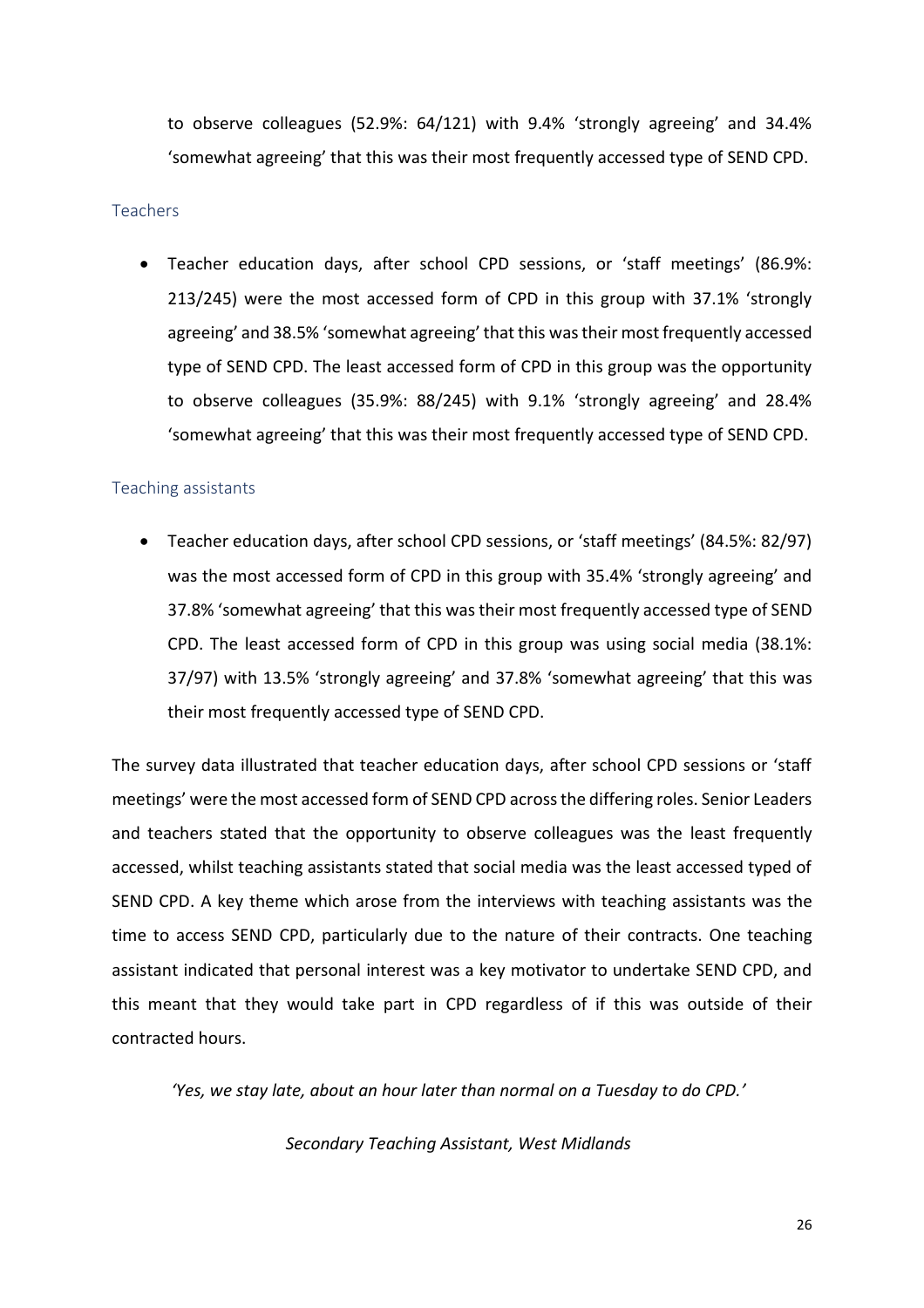# *I will be invited to teacher training actually... and I will go whether it's paid or unpaid.'*

#### *Secondary Teaching Assistant, South West*

#### **SENCOs**

The data were further split to examine if there were differences between teachers and school leaders within the SENCO role and those who had never been a SENCO. Here there were some notable differences in levels of access.

- 92.7% of SENCOs had accessed specialist websites such as the Autism Education Trust and nasen as opposed to 53.6% who had never been a SENCO.
- 90.3% of SENCOs had read journals or articles as opposed to 66.9% who had never been a SENCO.
- 89.4% of SENCOs had accessed SEND CPD through a consultation with a professional (e.g., specialist teacher, Educational Psychologist) as opposed to 58.4% who had never been a SENCO.
- 83.5% of SENCOs had accessed SEND CPD through coaching and/or discussion with colleagues as opposed to 63.9% who had never been a SENCO.
- 82.0% of SENCOs had read whole books or book chapters as opposed to 55.4% who had never been a SENCO.

The data above illustrates that SENCOs typically have access to various types of SEND CPD, which may in part be explained by their role. The SEND Code of Practice states that a key responsibility of the SENCO may include being 'key point of contact' and liaising with external agencies and support services (DfE and DoH, 2015 p. 109). In addition, SENCOs new to post from September 2009 have been required to gain the NA SENCO, which includes the requirement to gain 60 credits at Master's level and to meet the NA SENCO Learning Outcomes.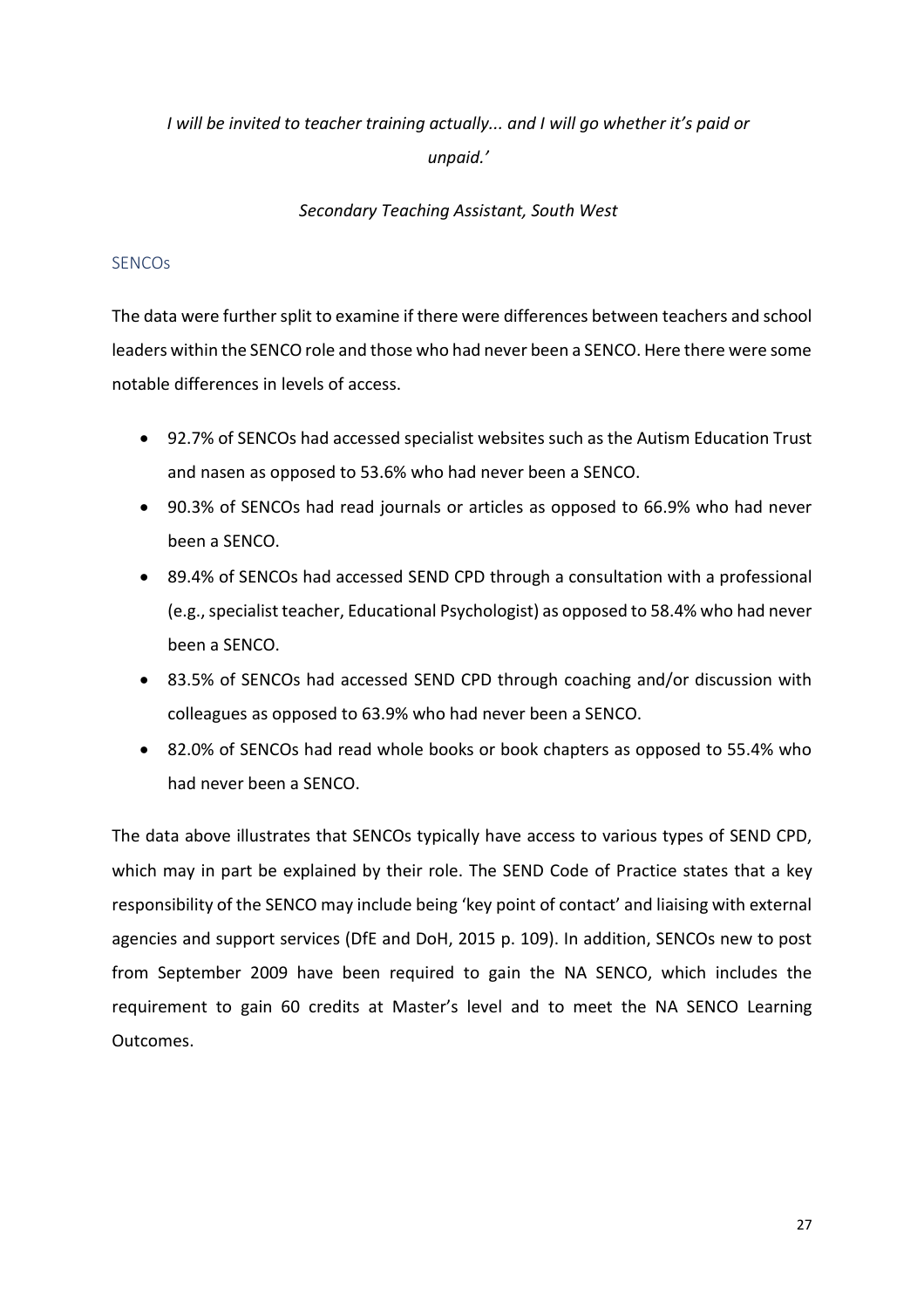## <span id="page-32-0"></span>4. Access to formal courses as CPD

The sample were also asked about formal educational opportunities such as having the opportunity to go on courses within the last five years (i.e., CPD from September 2016 on). For respondents who answered 'yes', a supplementary question probed whether this was their most frequent form of CPD. Here respondents were asked to respond using a five-point scale.

- Strongly agree
- Somewhat agree
- Neither agree nor disagree
- Somewhat disagree
- Strongly disagree

Two sets of identical questions were asked. The first set probed access to face-to-face courses whilst the second set probed access to online and distance courses.

#### <span id="page-32-1"></span>4.1. Face-to-face courses as CPD

Figure 4.1 below illustrates the face-to-face formal and educational opportunities survey respondents stated they had accessed as part of their SEND CPD over the past five years.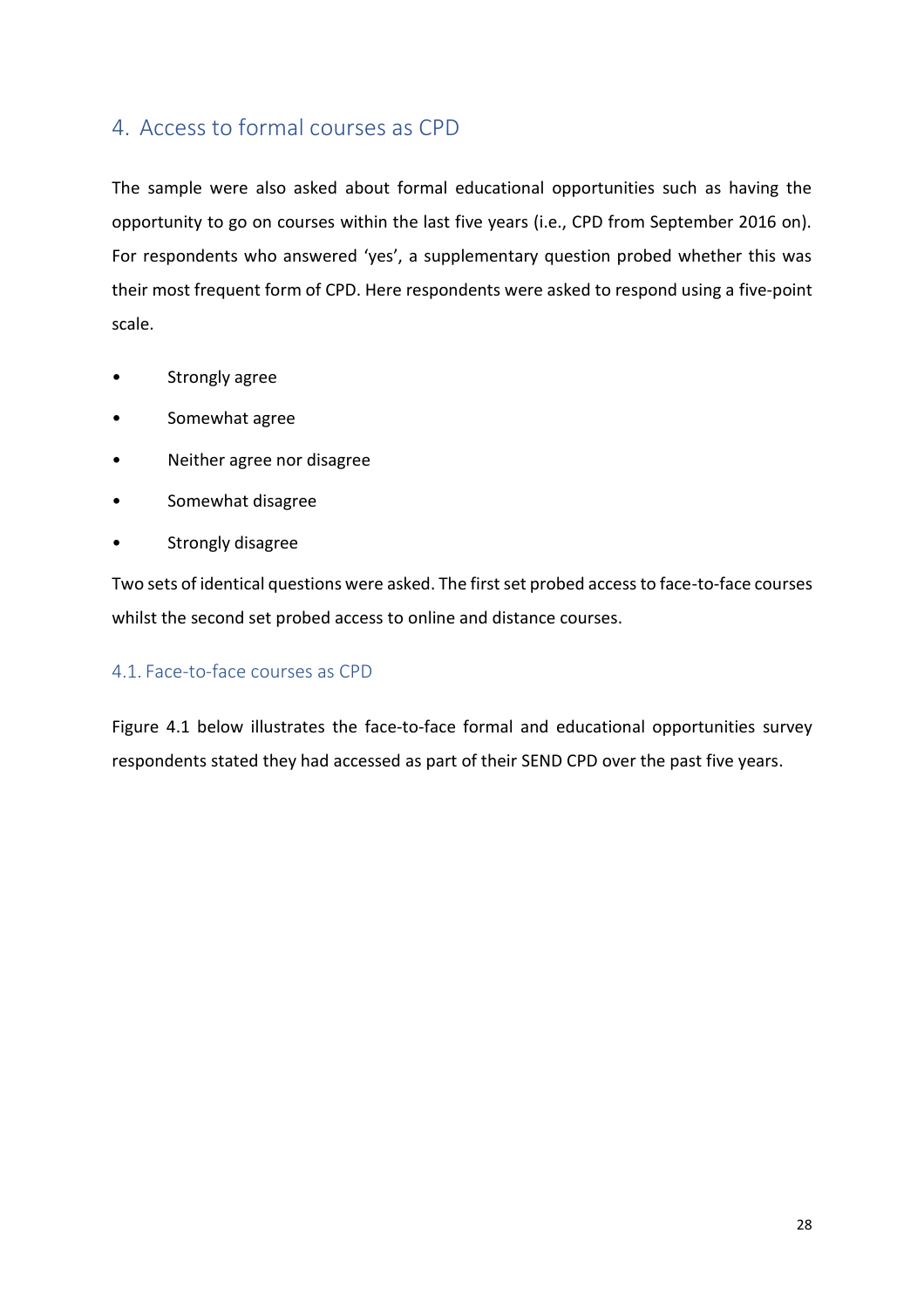

<span id="page-33-0"></span>*Figure 4.1 Have you accessed SEND CPD through the following face-to-face formal and educational opportunities?*

Figure 4.1 illustrates that, in terms of face-to-face formal and educational opportunities, survey respondents have primarily accessed SEND CPD in school time provided by local authorities or private providers. The survey respondents reported less access to formal opportunities outside of the workplace, with less than a third reporting that they had accessed face to face higher education (HE) courses (31.4%), courses delivered by professional bodies (29%) or further education (FE) courses (22.9%). However, in terms of the primary provider of in-service SEND CPD, the survey illustrated that this is 'almost always' the school SENCO or a member of the school leadership team (see table 3.1). This indicates that whilst there have been opportunities in school time for face-to-face formal SEND CPD provided by a local authority or private provider, in terms over over-arching SEND CPD, the SENCO remains the primary provider of this.

In terms of the frequency of access to the differing types of face-to-face formal and educational opportunities, SEND CPD provided in school time by local authorities/ private providers was the most frequently accessed within this type of SEND CPD, with: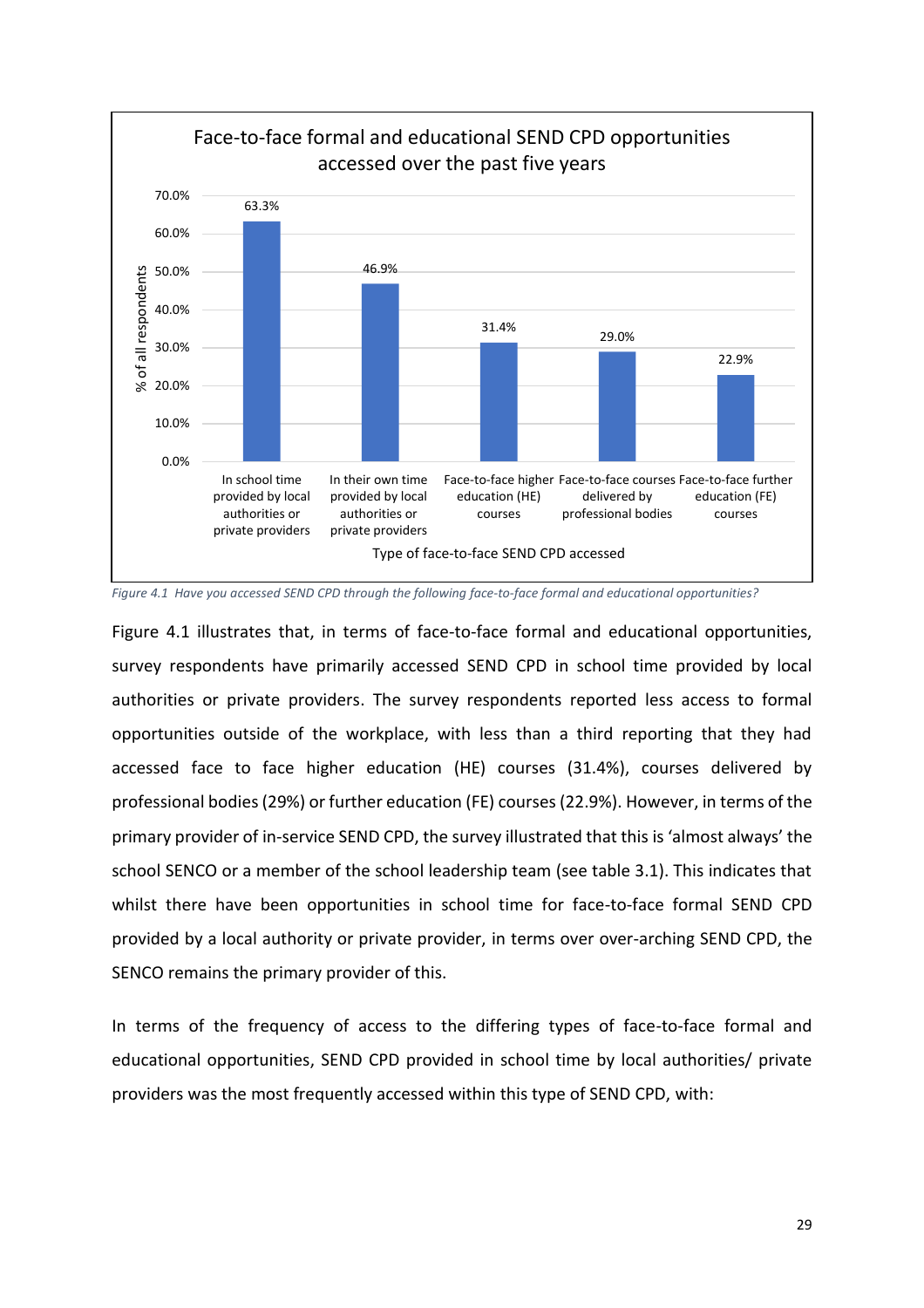- 16.9% 'strongly agreeing' and 36.0% 'somewhat agreeing' that SEND focused, face-toface courses in school time provided by local authorities or private providers was their most frequently accessed type of SEND CPD.
- 13.4% 'strongly agreeing' and 32.1% 'somewhat agreeing' that SEND focused, face-toface courses in their own time provided by local authorities or private providers was their most frequently accessed type of SEND CPD.
- 32.5% 'strongly agreeing' or 33.0% 'somewhat agreeing' that SEND focused, face-toface HE courses (e.g., an Master's degree in Education (MEd), Postgraduate Certificate (PGCert), Associate Membership of the British Dyslexia Association (AMBDA)) was their most frequently accessed type of SEND CPD.
- 15.1% 'strongly agreeing' and 27.0% 'somewhat agreeing' that SEND focused, faceto-face courses delivered by professional bodies (e.g., the British Dyslexia Association, Autism Education Trust) was their most frequently accessed type of SEND CPD.
- 28.1% 'strongly agreeing' or 31.5% 'somewhat agreeing' that SEND focused, face-toface FE courses (e.g., a National Vocational Qualification (NVQ)) was their most frequently accessed type of SEND CPD.

# <span id="page-34-0"></span>4.2. Access to and occurrence of face-to-face SEND CPD by distinct roles within the school workforce

Access and frequency of access to face-to-face courses as CPD were further analysed across separate groups of the school workforce.

#### Senior leadership

• SEND focused courses in school time provided by local authorities or private providers (73.6%: 89/121) were the most accessed form of face-to-face course with 14.6% 'strongly agreeing' and 39.3% 'somewhat agreeing' that this was their most frequently accessed type of SEND CPD. The least accessed form of CPD in this group were the SEND focused face-to-face FE courses (e.g., an NVQ) (26.4%: 32/121) with 43.8% 'strongly agreeing' and 15.6% 'somewhat agreeing' that this was their most frequently accessed type of SEND CPD.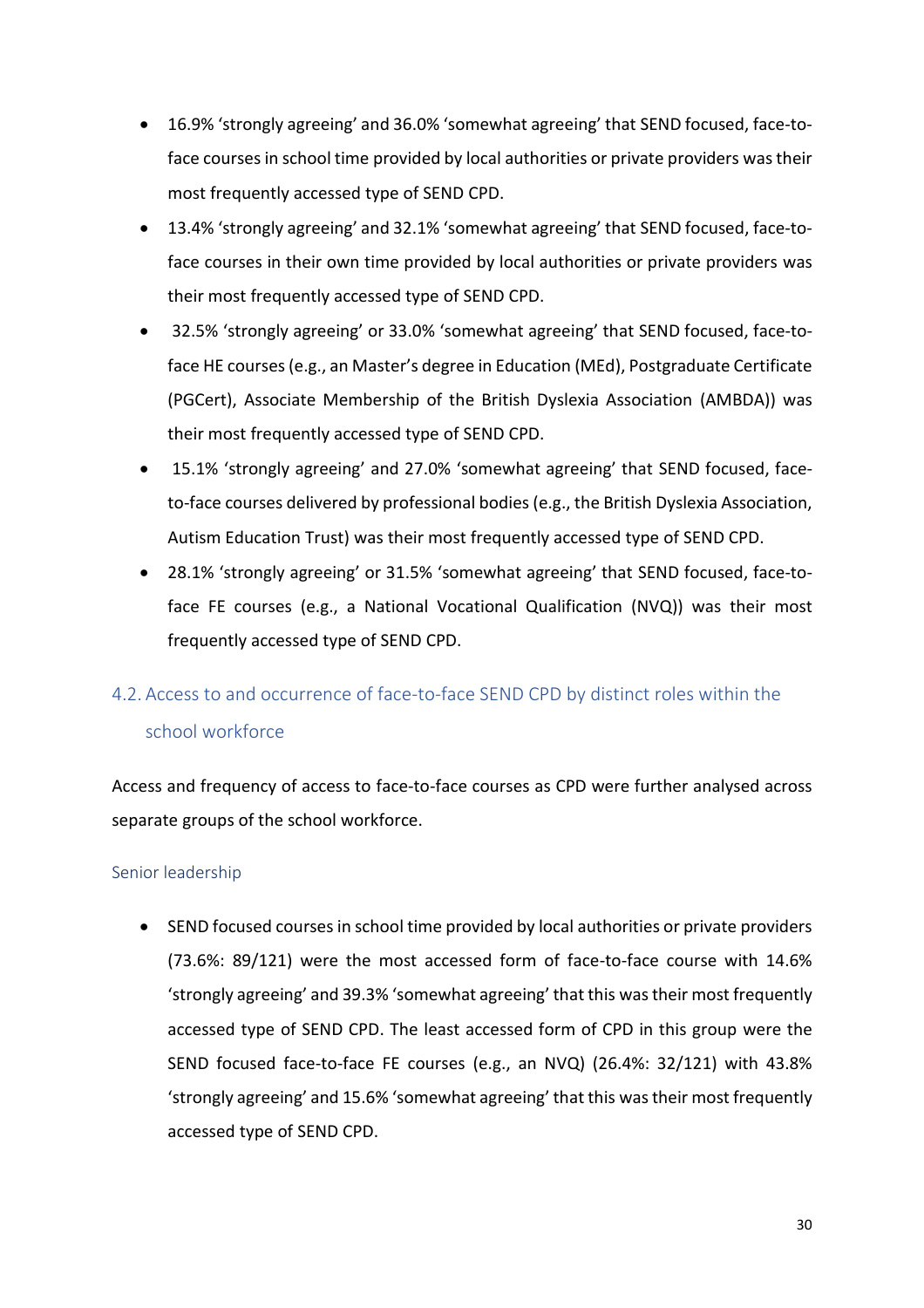#### Teachers

• SEND focused courses in school time provided by local authorities or private providers (61.6%: 151/245) were the most accessed form of face-to-face course with 16.6% 'strongly agreeing' and 33.1% 'somewhat agreeing' that this was their most frequently accessed type of SEND CPD. The least accessed form of CPD in this group were SEND focused face-to-face FE courses (e.g., an NVQ) (24.1%: 59/245) with 16.9% 'strongly agreeing' and 37.3% 'somewhat agreeing' that this was their most frequently accessed type of SEND CPD.

#### Teaching Assistants

• SEND focused courses in school time provided by local authorities or private providers (58.8%: 57/97) were the most accessed form of face-to-face course with 19.3% 'strongly agreeing' and 35.1% 'somewhat agreeing' that this was their most frequently accessed type of SEND CPD. The least accessed form of CPD in this group were SEND focused HE courses (e.g., an MEd, PGCert, AMBDA) (8.2%: 8/97) with 37.5% 'strongly agreeing' and 37.5% 'somewhat agreeing' that this was their most frequently accessed type of SEND CPD.

#### **SENCOs**

The data were further split to examine if there were differences between teachers and school leaders within the SENCO role and those who had never been a SENCO. Here there were some notable differences in levels of access.

- 60.7% of SENCOs had accessed SEND focused, face-to-face courses in their own time as opposed to 31.3% who had never been a SENCO.
- 53.4% of SENCOs had accessed SEND focused, face-to-face HE courses (e.g., an MEd, PGCert, AMBDA) as opposed to 20.5% who had never been a SENCO.

SENCO access to formal courses was a distinct theme through the interviews, which is in part due to the statutory requirement for SENCOs new to post to achieve the National Award for SEN Coordination, a Master's level/ Higher Education qualification, within three years of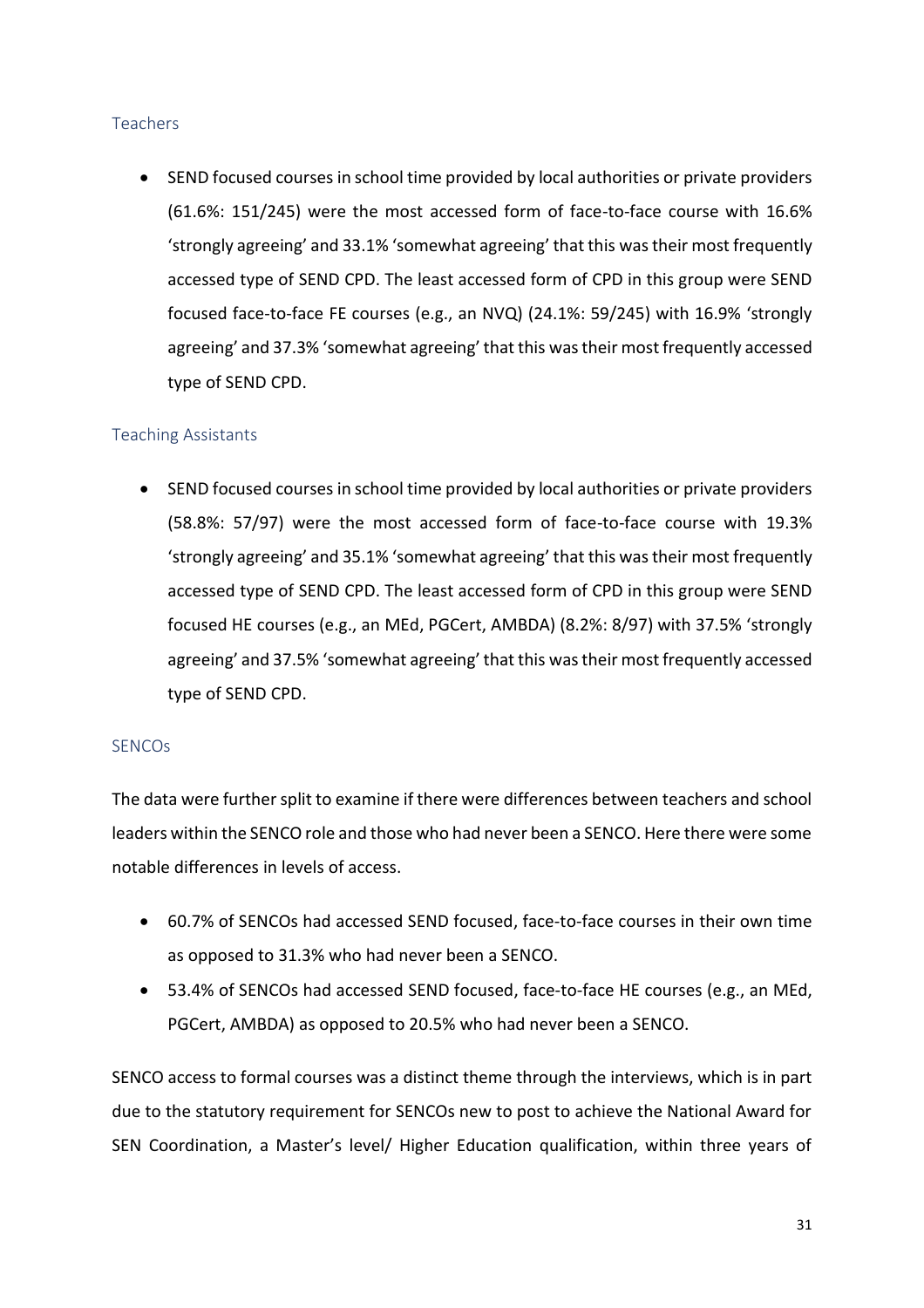taking up their post. Post award, access to formal courses varied and with the interviews indicating that this was often dependent on the support offered by the SLT.

*'I underwent my SENCO qualification, and then I did my master's in Inclusive Education, so they were supported both by the schools, so they were happy. My SEN qualification was funded by the school and my master's qualification, I selffunded, but they gave me the time off – so they supported that in that sense.'*

*Secondary SENCO, South-West*

#### <span id="page-36-0"></span>4.3.Online and distance courses as CPD

Access to online and distance courses are listed below in order of access.

- 56.4% (359/637) had accessed SEND focused courses in school time provided by local authorities or private providers with 9.5% 'strongly agreeing' and 41.8% 'somewhat agreeing' that this was their most frequently accessed type of SEND CPD.
- 52.7% (336/637) had accessed SEND focused, online/distance courses in their own time provided by local authorities or private providers with 15.5% 'strongly agreeing' and 37.2% 'somewhat agreeing' that this was their most frequently accessed type of SEND CPD.
- 31.9% (203/637) had accessed SEND focused, online/distance courses delivered by professional bodies (e.g., the British Dyslexia Association, Autism Education Trust) with 14.9% 'strongly agreeing' and 37.6% 'somewhat agreeing' that this was their most frequently accessed type of SEND CPD.
- 19.9% (127/637) had undertaken SEND focused, online/distance HE courses (e.g., an MEd, PGCert, AMBDA) with 29.1% 'strongly agreeing' and 34.6% 'somewhat agreeing' that this was their most frequently accessed type of SEND CPD.
- 11.6% (74/637) had undertaken SEND focused face-to-face, online/distance FE courses (e.g., an NVQ) with 25.7% 'strongly agreeing' or 35.1% 'somewhat agreeing' that this was their most frequently accessed type of SEND CPD.

The online survey data indicated that over half of respondents had accessed online SEND CPD, either in their own time or during school time. This was a theme echoed through the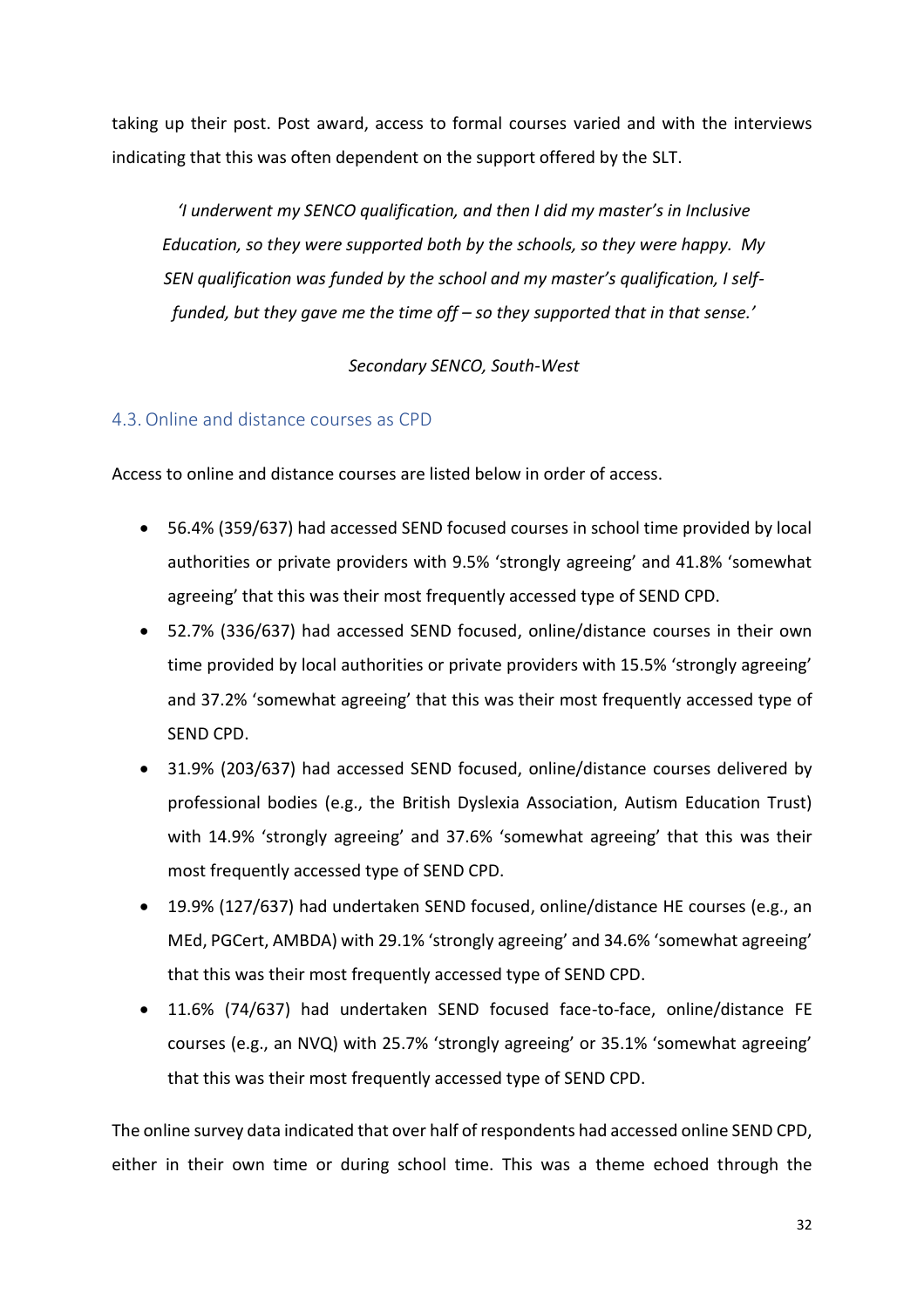interviews, although it should be noted that this trend was in direct response to changes introduced as a result of the COVID-19 pandemic.

The interview participants suggested that the move to online learning had created opportunities for access through increased flexibility.

*'The online courses have been really good because I've been able to access it in a really flexible way, so they've been particularly useful.'*

#### *Primary Teacher, Lancashire*

Further benefits of accessing CPD online included the flexibility of location, with those isolating due to COVID-19 still able to work (if able), a reduction in costs to attend, including travel time and costs, and the flexibility of when CPD can be accessed.

Further types of online learning, cited by the interviewees, included audio books and short podcasts shared with colleagues.

*'The era of the podcast I think is really useful because it can fit in.'*

#### *Secondary SENCO/SLT, London*

# <span id="page-37-0"></span>4.4. Access to and occurrence of online and distance SEND CPD by distinct roles within the school workforce

Access and frequency of access to online/distance courses as CPD were further analysed across separate groups of the school workforce.

#### Senior leadership

• SEND focused courses in school time provided by local authorities or private providers (60.3%: 73/121) were the most accessed form of online/distance course with 5.5% 'strongly agreeing' and 37.0% 'somewhat agreeing' that this was their most frequently accessed type of SEND CPD. The least accessed form of CPD in this group were SEND focused online/distance FE courses (e.g., an NVQ) (8.3%: 10/121) with 30.0% 'strongly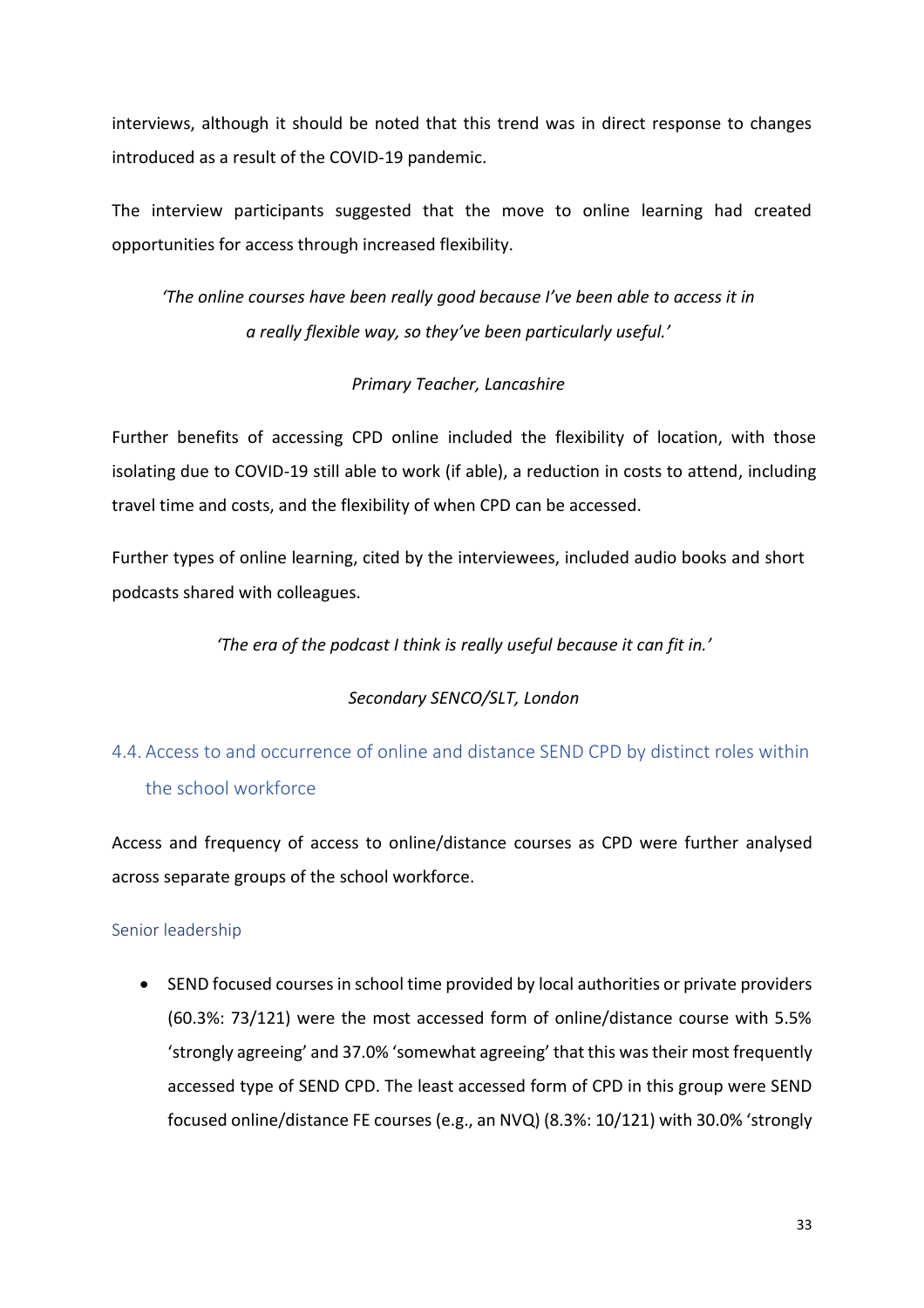agreeing' and 20.0% 'somewhat agreeing' that this was their most frequently accessed type of SEND CPD.

#### Teachers

• SEND focused courses in school time provided by local authorities or private providers (57.6%: 141/245) were the most accessed form of online/distance course with 7.8% 'strongly agreeing' and 40.4% 'somewhat agreeing' that this was their most frequently accessed type of SEND CPD. The least accessed form of CPD in this group were SEND focused online/distance FE courses (e.g., an NVQ) (9.0%: 22/245) with 27.3% 'strongly agreeing' and 36.4% 'somewhat agreeing' that this was their most frequently accessed type of SEND CPD.

#### Teaching Assistants

• SEND focused courses in their own time provided by local authorities or private providers (51.5%: 50/97) were the most accessed form of online/distance course with 22.0% 'strongly agreeing' and 36.0% 'somewhat agreeing' that this was their most frequently accessed type of SEND CPD. The least accessed form of CPD in this group were SEND focused HE courses (e.g., an MEd, PGCert, AMBDA) (7.2%: 7/97) with 28.6% 'strongly agreeing' and 26.8% 'somewhat agreeing' that this was their most frequently accessed type of SEND CPD.

#### **SENCOs**

The data were further split to examine if there were differences between those teachers and school leaders within the SENCO role and those who had never been a SENCO. Here there were some notable differences in levels of access.

- 76.2% of SENCOs had accessed SEND focused online/ distance courses in school time as opposed to 39.2% who had never been a SENCO.
- 72.8% of SENCOs had accessed SEND focused online/ distance courses in their own time as opposed to 30.1% who had never been a SENCO.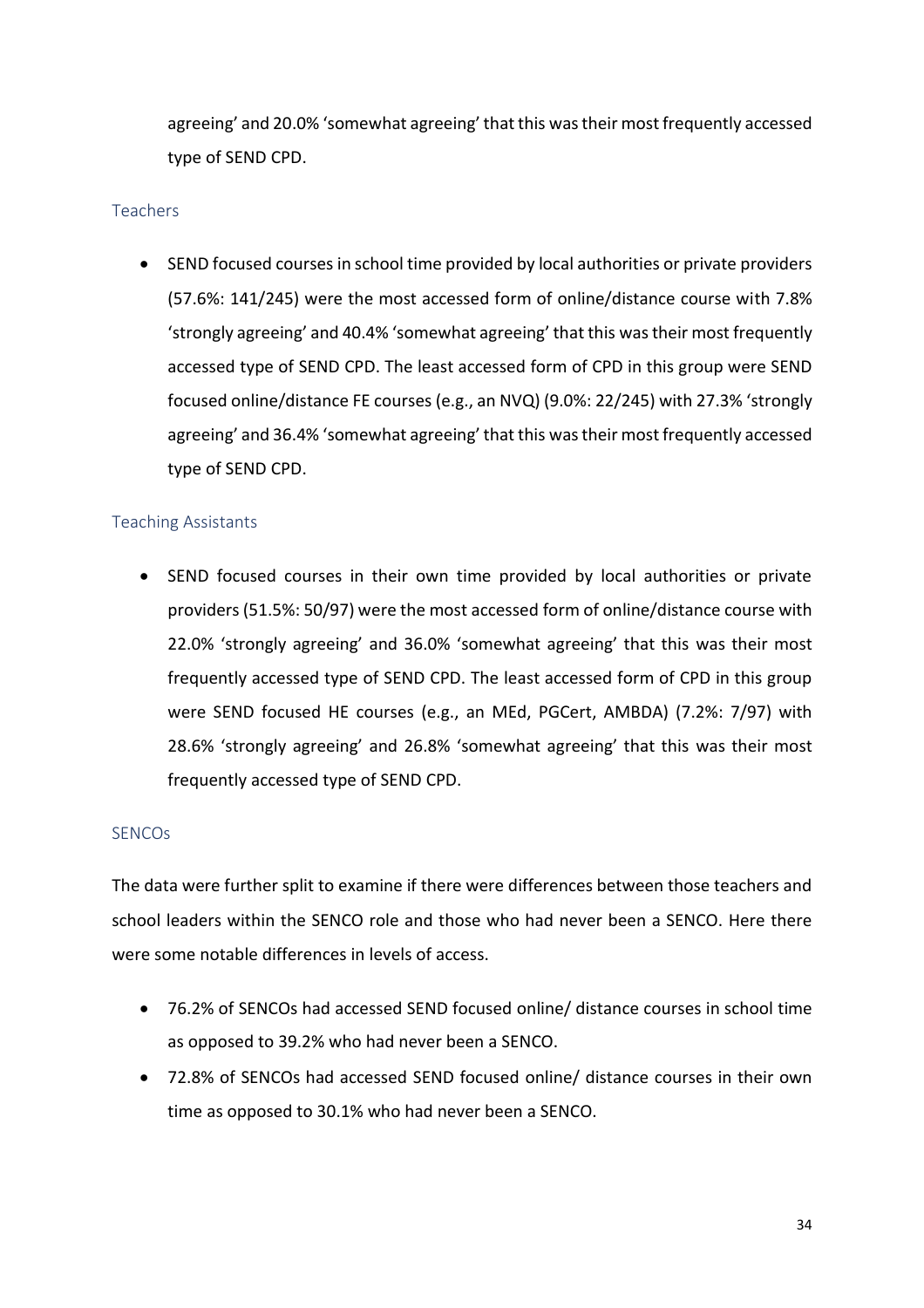- 43.7% of SENCOs had accessed SEND focused online/ distance courses delivered by professional bodies (e.g., the British Dyslexia Association, Autism Education Trust) as opposed to 21.7% who had never been a SENCO.
- 31.7% of SENCOs had accessed SEND focused online/ distance HE courses (e.g., an MEd, PGCert, AMBDA) as opposed to 12.7% who had never been a SENCO.

The data above indicates that, in terms of online and distance SEND CPD, SENCOs are likely to have more access to differing types of CPD than their colleagues who have not been a SENCO. This includes more access to online courses delivered by professional bodies and online HE courses.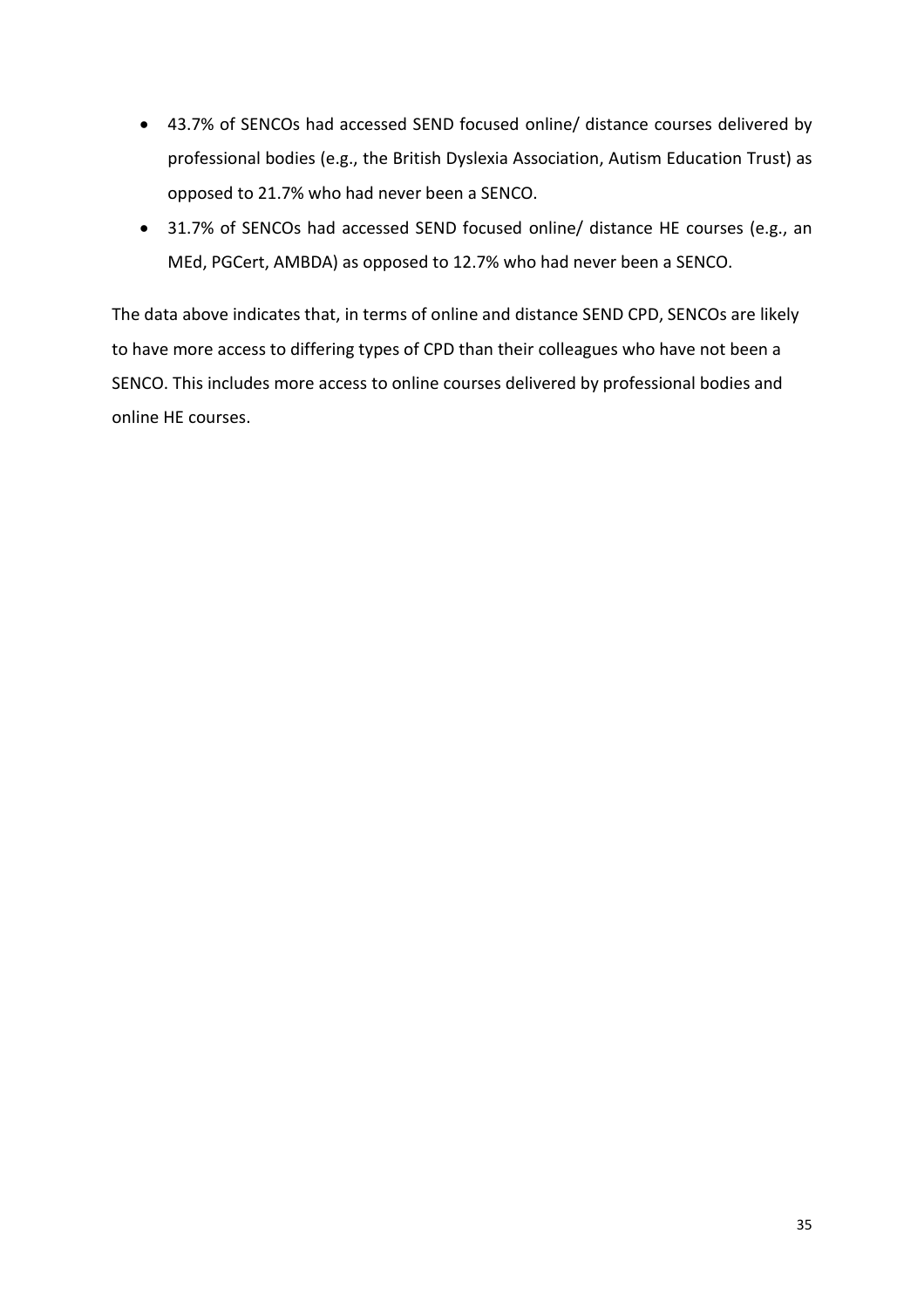# <span id="page-40-0"></span>5. The perceived impact of SEND CPD

In sections 3 and 4, the analysis considered the frequency and occurrence of CPD. The current section will focus on more affective considerations including the perceived impact of, and preference towards different forms of CPD.

Those who had accessed different types of CPD (see sections 3 and 4) within the last five years (i.e., CPD from September 2016 on) were asked two further supplementary questions probing whether the form of CPD accessed was…

- … effective in helping my practice.
- … my preferred form of SEND CPD.

For both questions, respondents were asked to respond using a five-point scale.

- Strongly agree
- Somewhat agree
- Neither agree nor disagree
- Somewhat disagree
- Strongly disagree

#### <span id="page-40-1"></span>5.1. In-Service training in SEND in schools and settings

Perceived effectiveness and preference for work based CPD opportunities are listed below (ordered according to 'strongly agreed' for effectiveness). Data from the national survey are contained within statements with bullet points.

#### Work based learning

• 59.7% 'strongly agreed' and 34.6% 'somewhat agreed' that consultation with a professional about SEND (e.g., specialist teacher, Educational Psychologist) is effective in helping their practice with 24.9% 'strongly agreeing' and 33.7% 'somewhat agreeing' that this is their preferred form of CPD.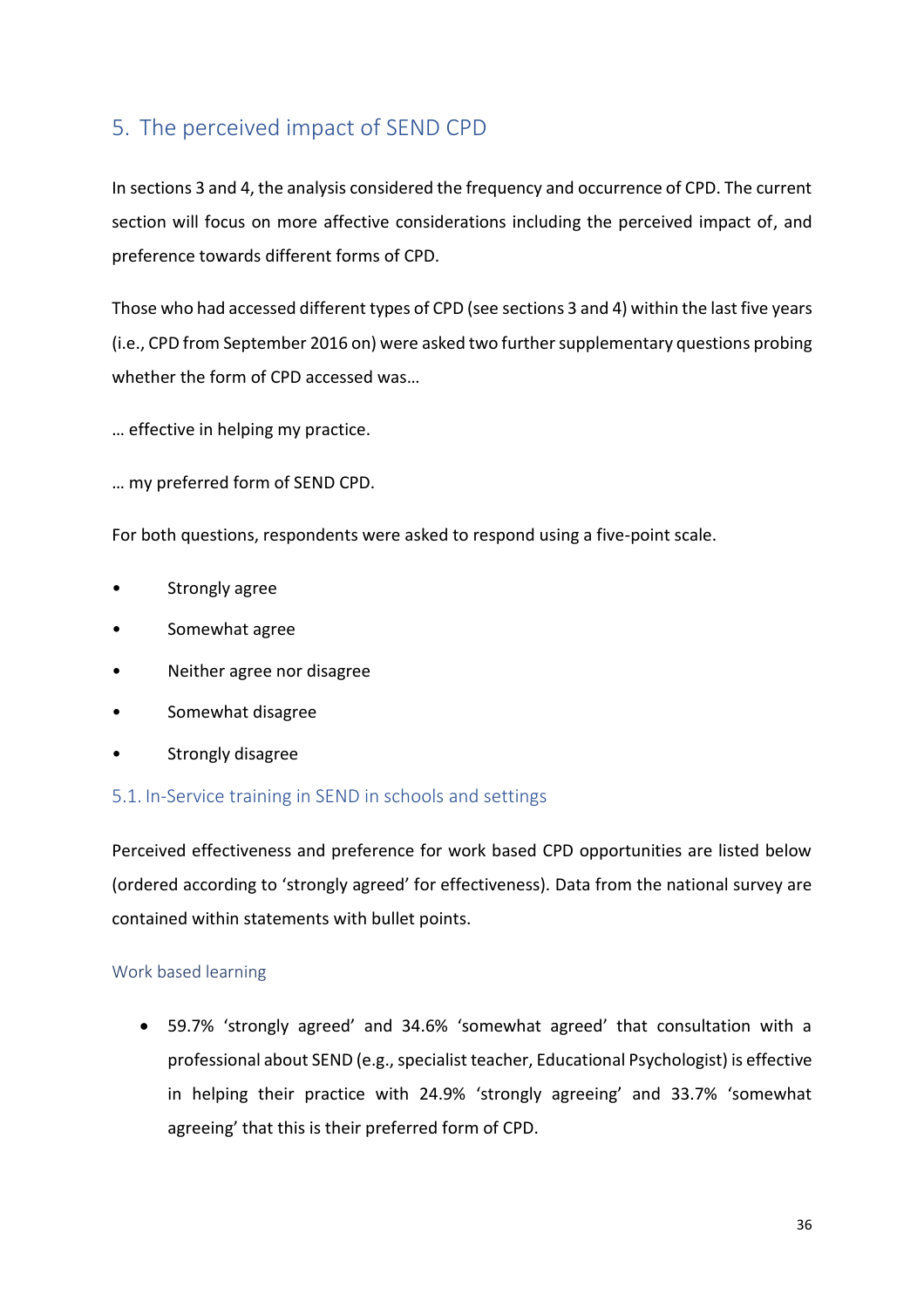A theme from the interviews was the way in which the opportunity to have a consultation with a professional about SEND had impacted on the professional practice of the school workforce, through the provision of different ideas, strategies and perspectives.

*'So, an educational psychologist has come in and also we have recently had a strong connection with our Local Authority Autism Advisory Unit, which have been really supportive and helpful...and we've had a Down's Syndrome specialist teacher come in...'*

#### *Secondary SENCO, North West London*

One interview participant also highlighted the way in which such an opportunity had impacted on their professional thinking, and therefore had impacted on children/ young people as a result:

*'Yes, I think definitely the ASIS training. That really has had an impact and I think it makes you think as well about ways that… What students might be going through...'*

*Secondary Teacher, South West*

*'Definitely CAMHS, when I've worked with CAMHS, it really has worked, supported the students... so far, it's been really good. They've been very supportive on our behalf and supporting us and the impact on the students is building.'*

*Secondary Teacher, South West*

However, the benefits cited not only included accessing additional ideas and support strategies, but also the benefit of the school colleague receiving reassurance.

*'Sometimes it works, sometimes it doesn't, but it's definitely, for me, I think it's quite impactful. Without them it would just be me on my tod trying to make it up as I went along or trying to tap into other local SENCOs.'*

*Secondary SENCO, West Midlands*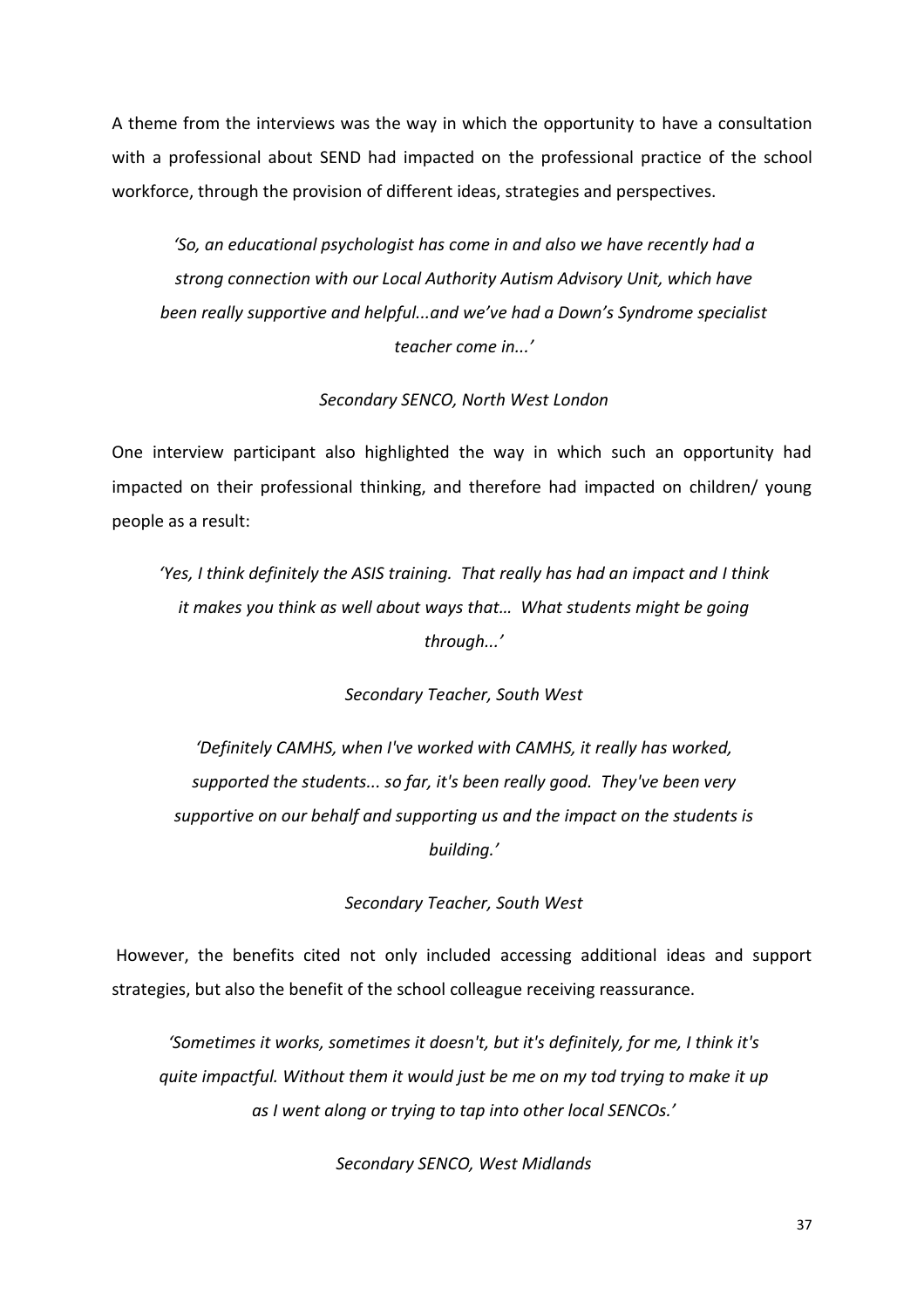Further interviews highlighted the way in which such input could be later disseminated and applied to differing situations:

*'I was able to implement some strategies and different ways to work with the student and obviously if I was to walk into a classroom and I saw this student displaying these...'*

#### *Secondary Teacher, West Midlands*

Another key issue related to time. Here there was frustration voiced by some teachers and teaching assistants that they did not have time to liaise with outside agencies. This was noted as a missed opportunity for collaboration:

*'I think it depends on the quality of the interactions between the teacher and the external professional coming in and the receptiveness of that teacher, it's the time that's been given to do that as well…'*

#### *Primary SENCO, West Midlands*

• 47.1% 'strongly agreed' and 45.8% 'somewhat agreed' that SEND CPD through coaching and/or discussion with colleagues is effective in helping their practice with 13.0% 'strongly agreeing' and 44.5% 'somewhat agreeing' that this is their preferred form of CPD.

The Whole School SEND Regional Leads remarked upon the benefit of creating space for *'coaching and reflection'*, noting the benefit of *'building on the expertise we that we already have in the region'.* Interview participants also highlighted the benefits of having time and space to work alongside colleagues, including through coaching and especially through discussion, with one participant stating:

*'..more sort of in groups and having that kind of CPD where you get to discuss things and share ideas sort of as a school community, being maybe in the hall or just in our own departments. We do have that....so I think I'd find that helpful, yeah, just being with other people again.'*

*Secondary Teaching Assistant, West Midlands*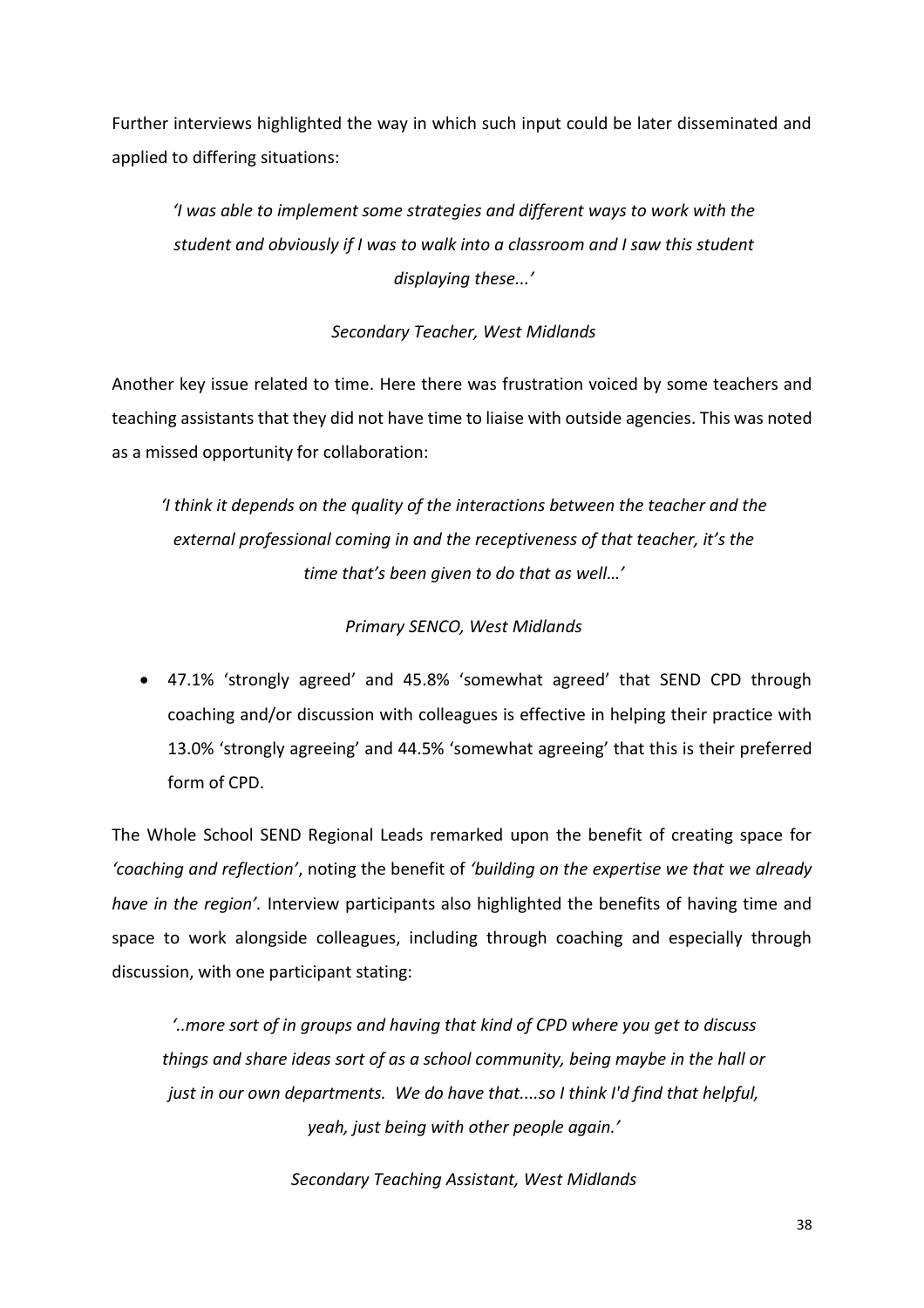• 43.2% 'strongly agreed' and 47.4% 'somewhat agreed' that opportunities to observe colleagues is effective in helping their practice with 13.0% 'strongly agreeing' and 31.9% 'somewhat agreeing' that this is their preferred form of CPD.

Whilst observation was noted as CPD which was effective in helping develop practice, this was not a widely undertaken activity. Yet, through the interviews a participant identified how such activities can help not only with developing practice but also with wider impact for children and families.

*'Sometimes it's just an observation and then there is notes and I can share those with the parents and the impact is that way just to keep everybody in the loop. Otherwise, it is a, kind of, no, you need to be doing this.'*

#### *Primary SENCO, West Midlands*

Further interviews highlighted how observations in other schools and working across clusters benefits not only those observing, but those being observed.

• 33.1% 'strongly agreed' and 49.5% 'somewhat agreed' that teacher education days, after school CPD sessions, or 'staff meetings' are effective in helping their practice with 12.1% 'strongly agreeing' or 32.7% 'somewhat agreeing' that this is their preferred form of CPD.

A key theme from the interviews was the importance of training having a practical application. School colleagues wanted to be able to take something directly back to the classroom for implementation. This was also a theme from the focus groups with the Whole School SEND Regional Leads, who highlighted the need to ensure practical strategies ready for implementation,

*'They want that practical help, and if you're giving them tools that they can take away and use, that's often when you get really positive feedback, rather than just theoretical ideas and pedagogy'*

*Whole School SEND Regional Lead*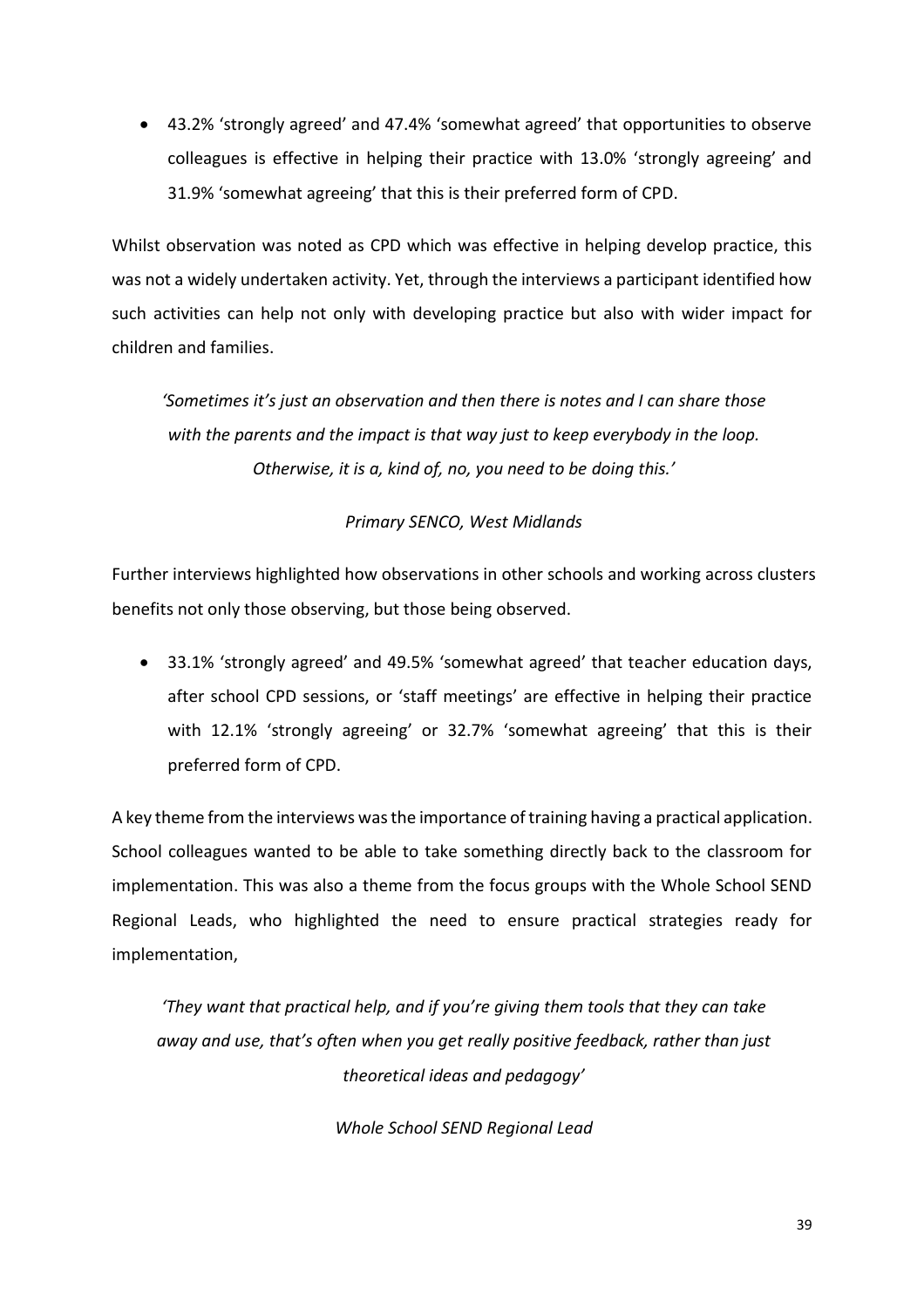#### Self-directed learning

- 32.5% 'strongly agreed' and 57.1% 'somewhat agreed' that specialist websites such as the Autism Education Trust and nasen are effective in helping their practice with 7.8% 'strongly agreeing' and 33.5% 'somewhat agreeing' that this is their preferred form of CPD.
- 26.6% 'strongly agreed' and 62.9% 'somewhat agreed' that reading whole books or book chapters are effective in helping their practice with 6.0% 'strongly agreeing' and 22.7% 'somewhat agreeing' that this is their preferred form of CPD.
- 28.1% 'strongly agreed' and 59.0% 'somewhat agreed' that reading journals or articles are effective in helping their practice with 4.8% 'strongly agreeing' and 23.1% 'somewhat agreeing' that this is their preferred form of CPD.
- 23.8% 'strongly agreed' and 55.0% 'somewhat agreed' that social media is effective in helping their practice with 8.0% 'strongly agreeing' and 24.4% 'somewhat agreeing' that this is their preferred form of CPD.

In terms of self-directed learning, the survey respondents indicated a preference for accessing specialist websites, such as the Autism Education Trust and nasen, whilst accessing SEND CPD through social media was considered the least effective and least preferred. This potentially links to the earlier findings regarding the challenge of knowing what constitutes 'good' quality SEND CPD and the importance of supporting colleagues through signposting to relevant resources.

#### <span id="page-44-0"></span>5.2. Effectiveness and preference by distinct roles within the school workforce

Perceived effectiveness and preference for different work based and self-directed forms of CPD were further analysed across separate groups of the school workforce.

#### Senior leadership

• 59.0% 'strongly agreed' and 33.3% 'somewhat agreed' that a consultation with a professional about SEND (e.g., specialist teacher, Educational Psychologist) was perceived as the most effective form of CPD with 19.0% 'strongly agreeing' and 34.3% 'somewhat agreeing' that this is their preferred form of CPD.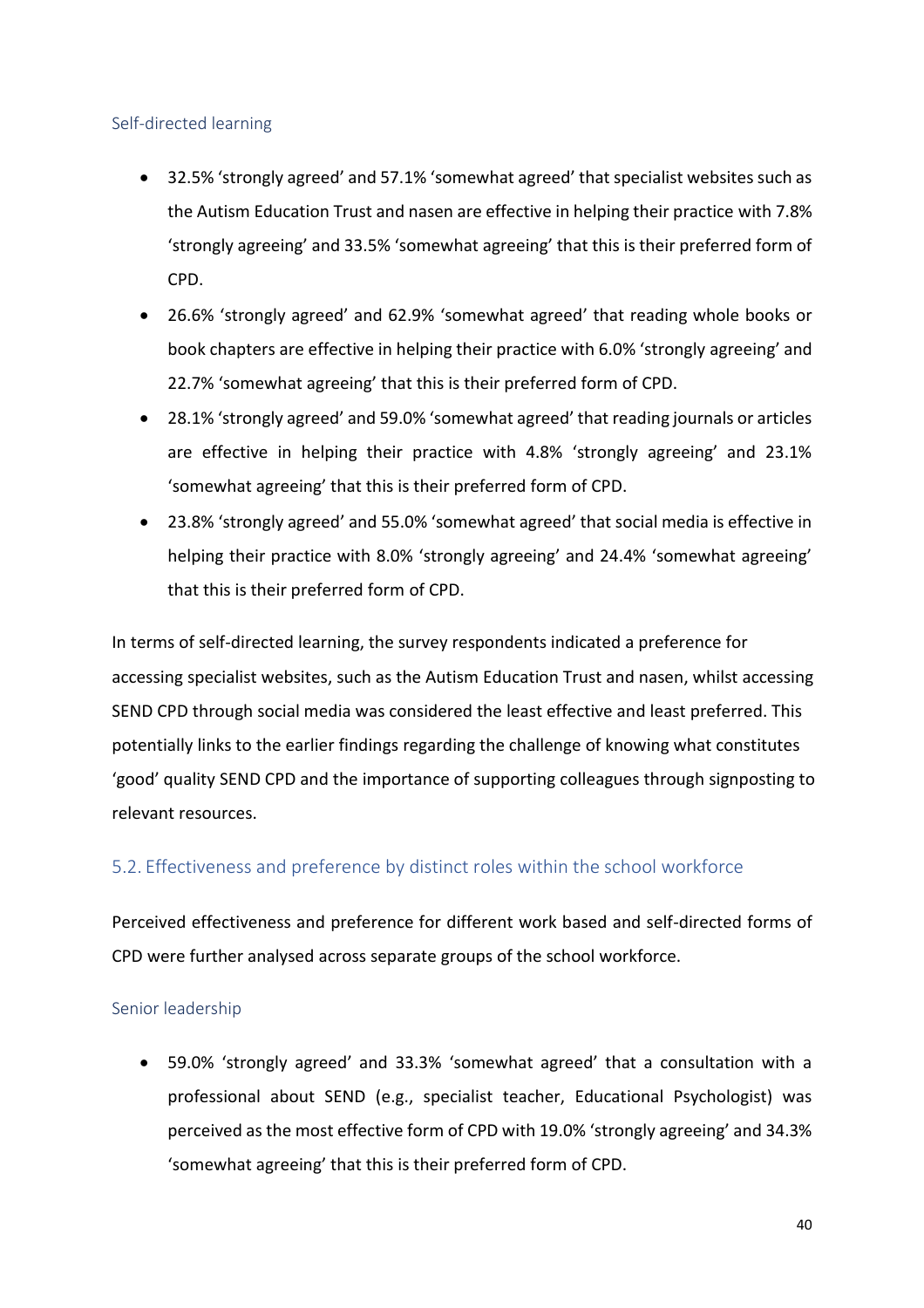#### **Teachers**

• 59.6% 'strongly agreed' and 33.9% 'somewhat agreed' that a consultation with a professional about SEND (e.g., specialist teacher, Educational Psychologist) was perceived as the most effective form of CPD with 26.3% 'strongly agreeing' and 31.0% 'somewhat agreeing' that this is their preferred form of CPD.

#### Teaching Assistants

• 64.2% 'strongly agreed' and 32.1% 'somewhat agreed' that a consultation with a professional about SEND (e.g., specialist teacher, Educational Psychologist) was perceived as the most effective form of CPD with 21.6% 'strongly agreeing' and 37.7% 'somewhat agreeing' that this is their preferred form of CPD.

#### SENCOs

• 62.2% 'strongly agreed' and 33.5% 'somewhat agreed' that consultation with a professional about SEND (e.g., specialist teacher, Educational Psychologist) was perceived as the most effective form of CPD with 21.6% 'strongly agreeing' and 37.3% 'somewhat agreeing' that this is their preferred form of CPD.

#### <span id="page-45-0"></span>5.3. Face-to-face courses as CPD.

- 70.0% 'strongly agreed' and 28.5% 'somewhat agreed' that SEND focused, face-toface HE courses (e.g., an MEd, PGCert, AMBDA) are effective in helping their practice with 32.5% 'strongly agreeing' and 37.5% 'somewhat agreeing' that this is their preferred form of CPD.
- 60.3% 'strongly agreed' and 33.6% 'somewhat agreed' that SEND focused, face-toface FE courses (e.g., an NVQ) are effective in helping their practice with 27.4% 'strongly agreeing' and 35.6% 'somewhat agreeing' that this is their preferred form of CPD.
- 55.1% 'strongly agreed' and 38.9% 'somewhat agreed' that SEND focused, face-toface courses delivered by professional bodies (e.g., the British Dyslexia Association, Autism Education Trust) are effective in helping their practice with 20.5% 'strongly agreeing' and 40.5% 'somewhat agreeing' that this is their preferred form of CPD.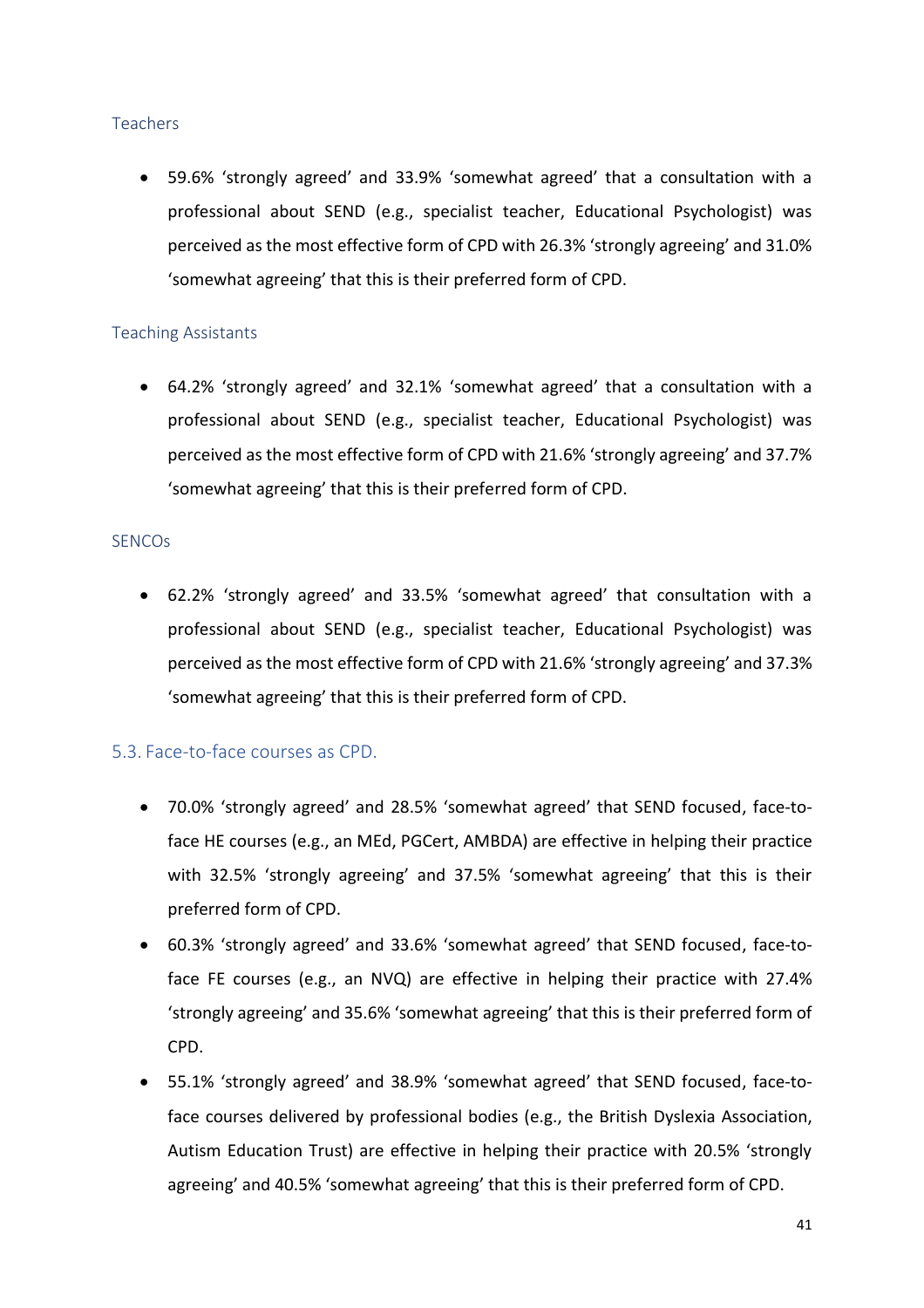- 50.1% 'strongly agreed' and 44.4% 'somewhat agreed' that SEND focused, face-toface courses in school time are effective in helping their practice with 28.5% 'strongly agreeing' and 40.7% 'somewhat agreeing' that this is their preferred form of CPD.
- 42.1% 'strongly agreed' and 51.5% 'somewhat agreed' that SEND focused, face-toface courses in their own time are effective in helping their practice with 16.1% 'strongly agreeing' and 35.8% 'somewhat agreeing' that is their preferred form of CPD.

When considering how effective differing types of face-to-face courses are, as well as perceived effectiveness, the survey data indicated that overall SEND focused face-to-face HE courses are not only considered the most effective, but also the preferred form of SEND CPD. This contrasts with face-to-face courses accessed 'in their own time', with respondents citing this as the least effective and least preferred. It is notable that 61.1% of the survey sample stated that their highest qualification was at postgraduate level, although most survey respondents stated that their qualification did not specialise in SEND.

#### <span id="page-46-0"></span>5.4.Online and distance courses as CPD

- 63.8% 'strongly agreed' and 30.7% 'somewhat agreed' that SEND focused, online/distance HE courses (e.g., an MEd, PGCert, AMBDA) are effective in helping their practice with 22.0% 'strongly agreeing' and 34.6% 'somewhat agreeing' that this is their preferred form of CPD.
- 58.1% 'strongly agreed' and 37.8% 'somewhat agreed' that SEND focused, online/distance FE courses (e.g., an NVQ) are effective in helping their practice with 24.3% 'strongly agreeing' and 28.4% 'somewhat agreeing' that this is their preferred form of CPD.
- 42.1% 'strongly agreed' and 51.0% 'somewhat agreed' that SEND focused, online/distance courses delivered by professional bodies (e.g., the British Dyslexia Association, Autism Education Trust) are effective in helping their practice with 13.4% 'strongly agreeing' and 37.6% 'somewhat agreeing' that this is their preferred form of CPD.
- 30.7% 'strongly agreed' and 58.9% 'somewhat agreed' that SEND focused courses, online/distance in their own time provided by local authorities or private providers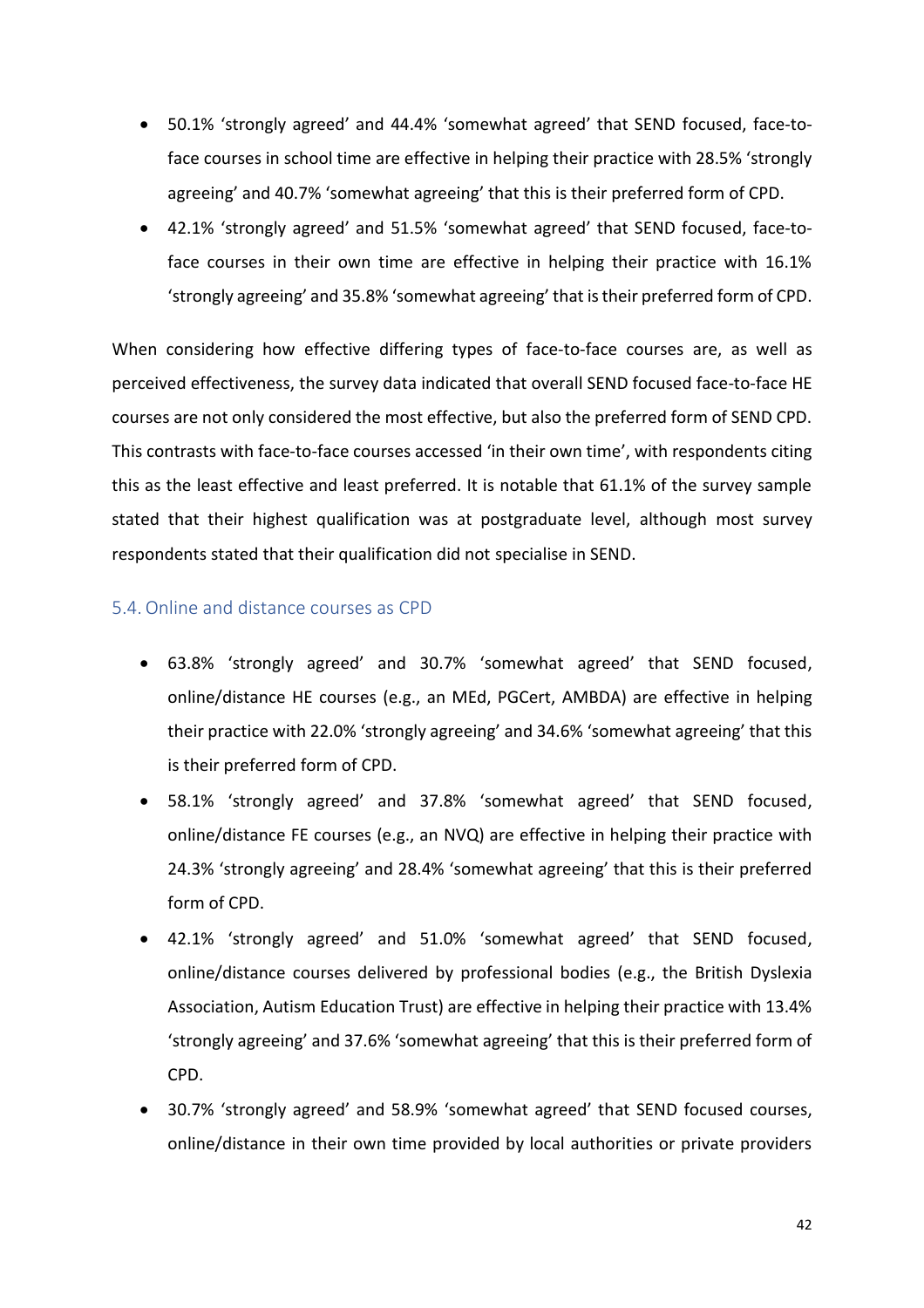are effective in helping their practice with 9.8% 'strongly agreeing' and 27.7% 'somewhat agreeing' that this is their preferred form of CPD.

• 22.8% 'strongly agreed' and 64.1% 'somewhat agreed' that SEND focused, online/distance courses in school time provided by local authorities or private providers are effective in helping their practice with 7.8% 'strongly agreeing' and 32.3% 'somewhat agreeing' that this is their preferred form of CPD.

# <span id="page-47-0"></span>5.5. Effectiveness and preference of different types of courses by distinct roles within the school workforce

Perceived effectiveness and preference for all types of different courses were further analysed across separate groups of the school workforce.

#### Senior leadership

• 69.2% 'strongly agreed' and 26.9% 'somewhat agreed' that SEND focused, face-toface HE courses (e.g., an MEd, PGCert, AMBDA) were perceived as the most effective form of CPD with 32.7% 'strongly agreeing' and 34.6% 'somewhat agreeing' that this is their preferred form of CPD.

#### Teachers

• 74.5% 'strongly agreed' and 24.5% 'somewhat agreed' that SEND focused, face-toface HE courses (e.g., an MEd, PGCert, AMBDA) were perceived as the most effective form of CPD with 33.0% 'strongly agreeing' and 39.4% 'somewhat agreeing' that this is their preferred form of CPD.

#### Teaching Assistants

• 75.0% 'strongly agreed' and 25.0% 'somewhat agreed' that SEND focused, face-toface HE courses (e.g., an MEd, PGCert, AMBDA) were perceived as the most effective form of CPD with 37.5% 'strongly agreeing' and 62.5% 'somewhat agreeing' that this is their preferred form of CPD.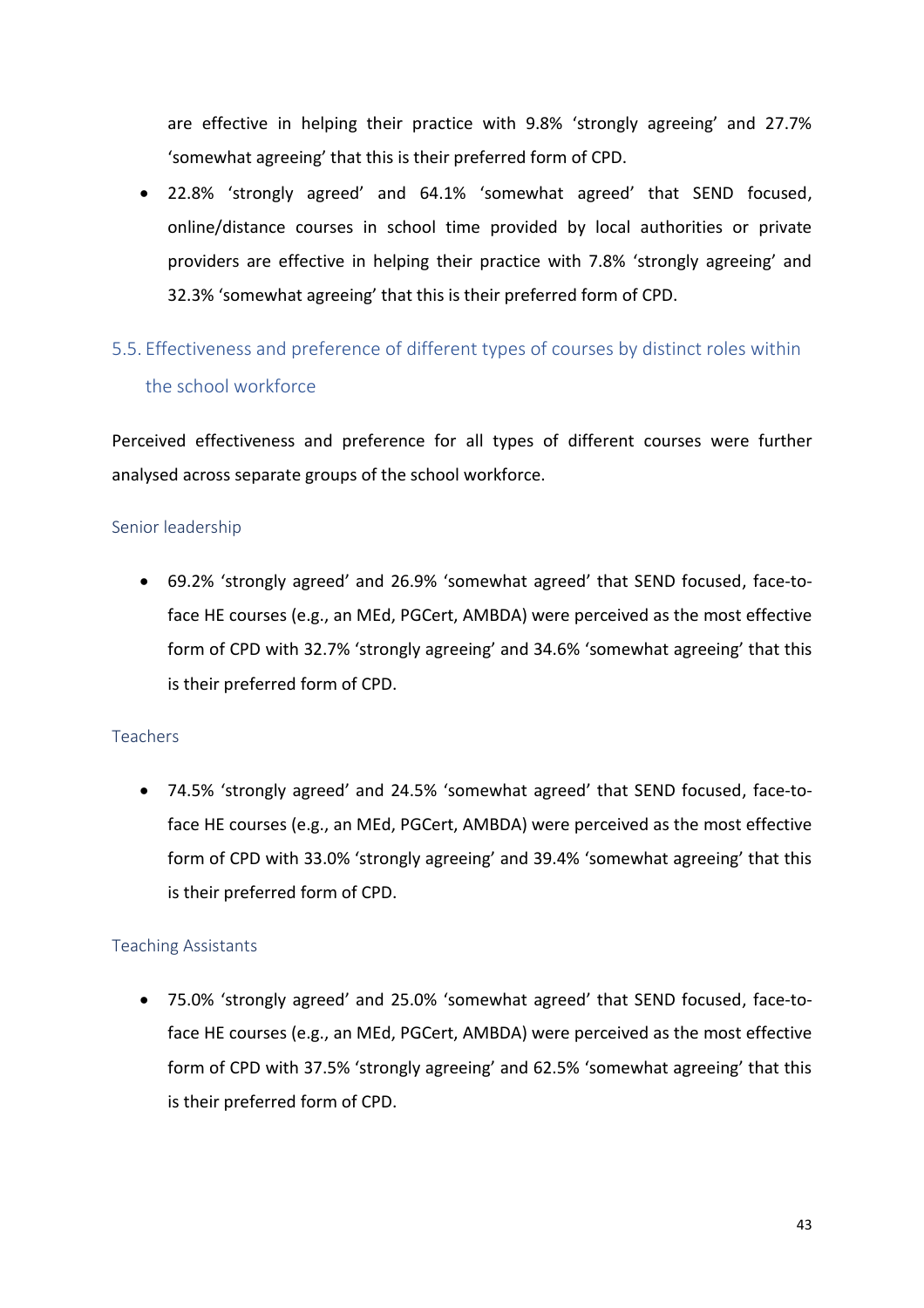#### SENCOs

• 72.7% 'strongly agreed' and 39.1% 'somewhat agreed' that SEND focused face-to-face HE courses (e.g., an MEd, PGCert, AMBDA) were perceived as the most effective form of CPD with 28.2% 'strongly agreeing' and 62.5% 'somewhat agreeing' that this is their preferred form of CPD.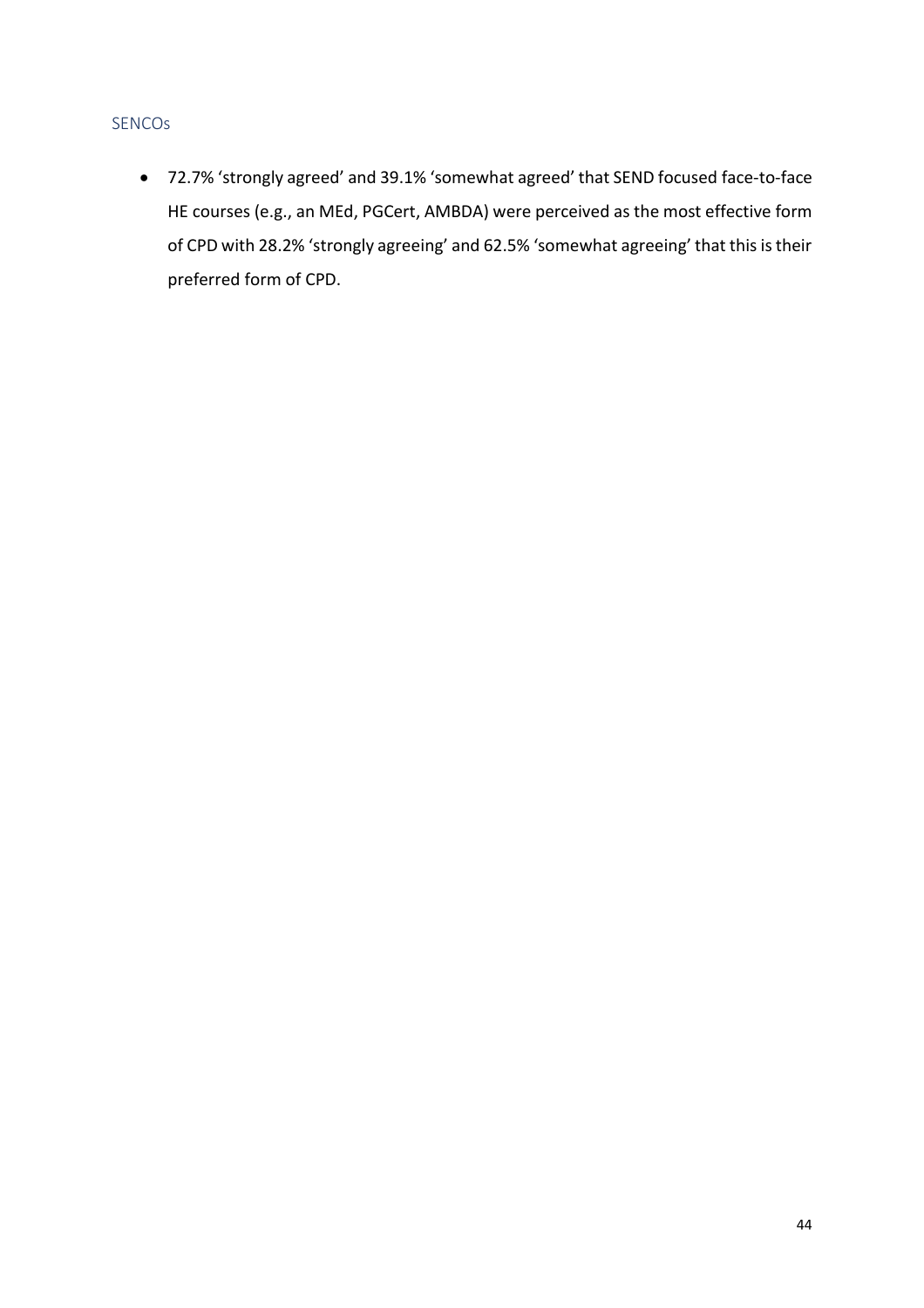# <span id="page-49-0"></span>6. The impact of the Coronavirus (COVID-19) pandemic on SEND CPD and expertise

Respondents were asked how the impact of the COVID-19 pandemic changed how they accessed CPD during this period. This section was answered by 581 respondents. Table 6.1 provides the data from this question. The data are provided in valid percentages and are ordered according to the 'strongly agreed' statement.

|                                                       | Strongly<br>agree (%) | Somewhat<br>agree (%) | <b>Neither</b><br>agree nor<br>disagree<br>$(\%)$ | Somewhat<br>disagree<br>(%) | Strongly<br>disagree<br>(%) |
|-------------------------------------------------------|-----------------------|-----------------------|---------------------------------------------------|-----------------------------|-----------------------------|
| I have accessed more online, and<br>distance SEND CPD | 52.3                  | 25.5                  | 14.5                                              | 4.5                         | 3.3                         |
| I have done more SEND CPD in my<br>own time           | 39.2                  | 31.3                  | 18.6                                              | 5.9                         | 5.0                         |
| I have accessed more informal<br><b>SEND CPD</b>      | 28.4                  | 33.2                  | 24.6                                              | 9.0                         | 4.8                         |
| I have had more opportunities for<br><b>SEND CPD</b>  | 18.2                  | 23.4                  | 34.6                                              | 12.9                        | 10.8                        |
| The CPD on SEND has been cheaper                      | 16.4                  | 18.1                  | 54.9                                              | 6.0                         | 4.6                         |
| I have experienced better quality<br>SEND CPD         | 10.2                  | 16.0                  | 50.9                                              | 14.1                        | 8.8                         |

<span id="page-49-1"></span>*Table 6.1 Has COVID impacted on your access to SEND CPD?*

The respondents indicated that they were accessing more SEND focused CPD, with over half stating that they 'strongly agreed' they had accessed more online, and distance SEND CPD.

*'We did access online training before the pandemic but that's definitely taken a massive upward shift during the pandemic obviously when schools were closed.'*

#### *Primary SENCO, East Midlands*

One aspect highlighted by the interview respondents was the way in which online CPD had provided opportunities, increased flexibility and, in some cases, savings:

*'But pros of that are that actually you can sometimes access things quicker, easier, more possibility to do something cheaper. And so in that sense, it's not, in*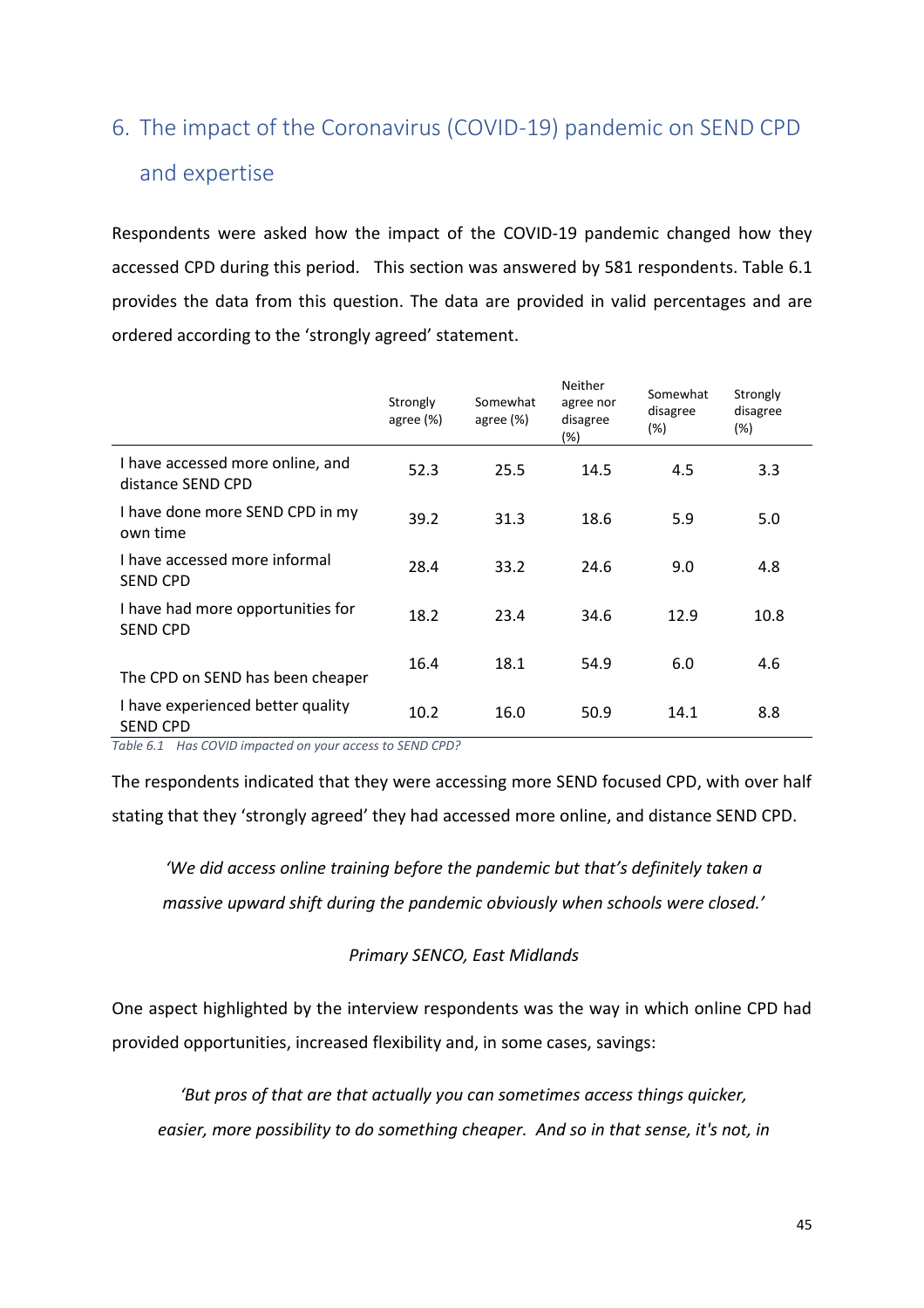### *terms of the CPD that we access, there can be some positive elements to it as well.'*

#### *Primary SENCO, East Midlands*

The idea that online SEND CPD aided flexibility was a view echoed by the Whole School Regional Leads, who stated that the move to online had enabled a greater geographical reach:

*'…the online training has been so beneficial to broaden the regions… people's abilities to access the webinars, not just in the region, but across the country has been really, really beneficial.'*

#### *Whole School SEND Regional Lead*

In addition, 70.5% either strongly agreed or somewhat agreed that they have completed more SEND CPD in their own time, as a result of the COVID-19 pandemic. This was a strong theme echoed through the interviews, with a number of respondents highlighting how the COVID-19 pandemic had impacted on the way in which they access SEND CPD, including the provision of further opportunities to do so due to the flexibility offered in relation to location and timings.

This was not a universal theme, however, with one interview participant highlighting the additional requirements and pressures which the COVID-19 pandemic had brought, and therefore reduced the capacity for staff to undertake additional SEND CPD.

*'You know, children with autism particularly was one of the courses which kept coming out, and I think that was massive, because actually, there was no time to do SEND CPD. We were too busy juggling all the new risk assessments which were coming out, or the children could come back in or then the children were back out again and then they had to be two metres, and it was literally being measured.'*

*Primary SENCO, East Midlands*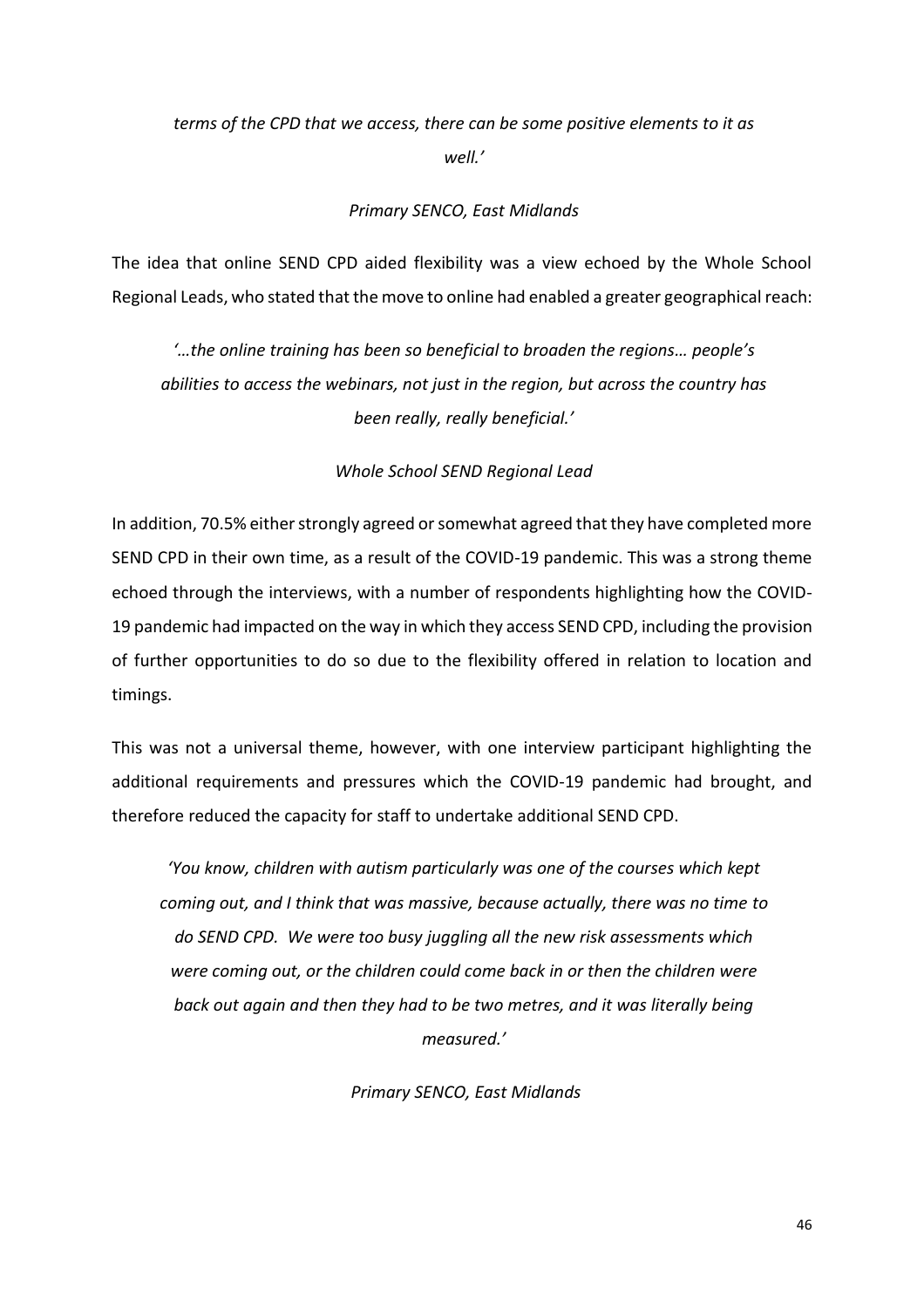## <span id="page-51-0"></span>7. The future of SEND CPD

Respondents were asked how the impact of the COVID-19 pandemic could change how CPD may be accessed in the future. This section was answered by 581 respondents. Table 7.1 provides the data from this question. The data are provided in valid percentages and are ordered using the 'extremely likely' response.

|                                                | Extremely<br>likely (%) | Somewhat<br>likely (%) | Neither likely<br>nor unlikely<br>(%) | Somewhat<br>unlikely (%) | Extremely<br>unlikely (%) |
|------------------------------------------------|-------------------------|------------------------|---------------------------------------|--------------------------|---------------------------|
| more online and distance CPD on<br><b>SEND</b> | 41.1                    | 40.3                   | 13.1                                  | 4.1                      | 1.4                       |
| more SEND CPD in your own time                 | 25.8                    | 35.3                   | 28.1                                  | 7.7                      | 3.1                       |
| more informal CPD on SEND                      | 23.1                    | 41.3                   | 26.9                                  | 6.5                      | 2.2                       |
| more opportunities for SEND CPD                | 16.5                    | 30.1                   | 39.2                                  | 9.3                      | 4.8                       |
| cheaper SEND CPD                               | 13.4                    | 26.5                   | 47.3                                  | 7.6                      | 5.2                       |
| better quality SEND CPD                        | 10.2                    | 19.6                   | 52.5                                  | 12.7                     | 5.0                       |

<span id="page-51-1"></span>*Table 7.1 How do you think COVID may impact on your access to CPD in the future?*

The table above illustrates the anticipated changes to accessing future SEND CPD, with the key expectation that there will be more access to online and distance SEND CPD. The responses to the online survey, the interviews and the focus groups illustrated that, moving forward, the school workforce are keen to retain the benefits that the move to online learning had presented. This included the opportunity to access courses at a distance, saving time and money travelling, pause, rewind and re-watch training, and greater flexibility of access. Responses also highlighted the benefit of the reduced time away from school.

However, there was not an overwhelming desire to move to wholly online provision with participants across all phases querying whether a move to online CPD presented drawbacks. These included the lack of opportunity to clarify/ ask questions and whether this would lead to a lesser degree of impact.

Participants across all phases also drew attention to some of the aspects which were harder to replicate through solely online provision. There was equally a desire to incorporate faceto-face training again, with participants in all phases particularly highlighting the benefit of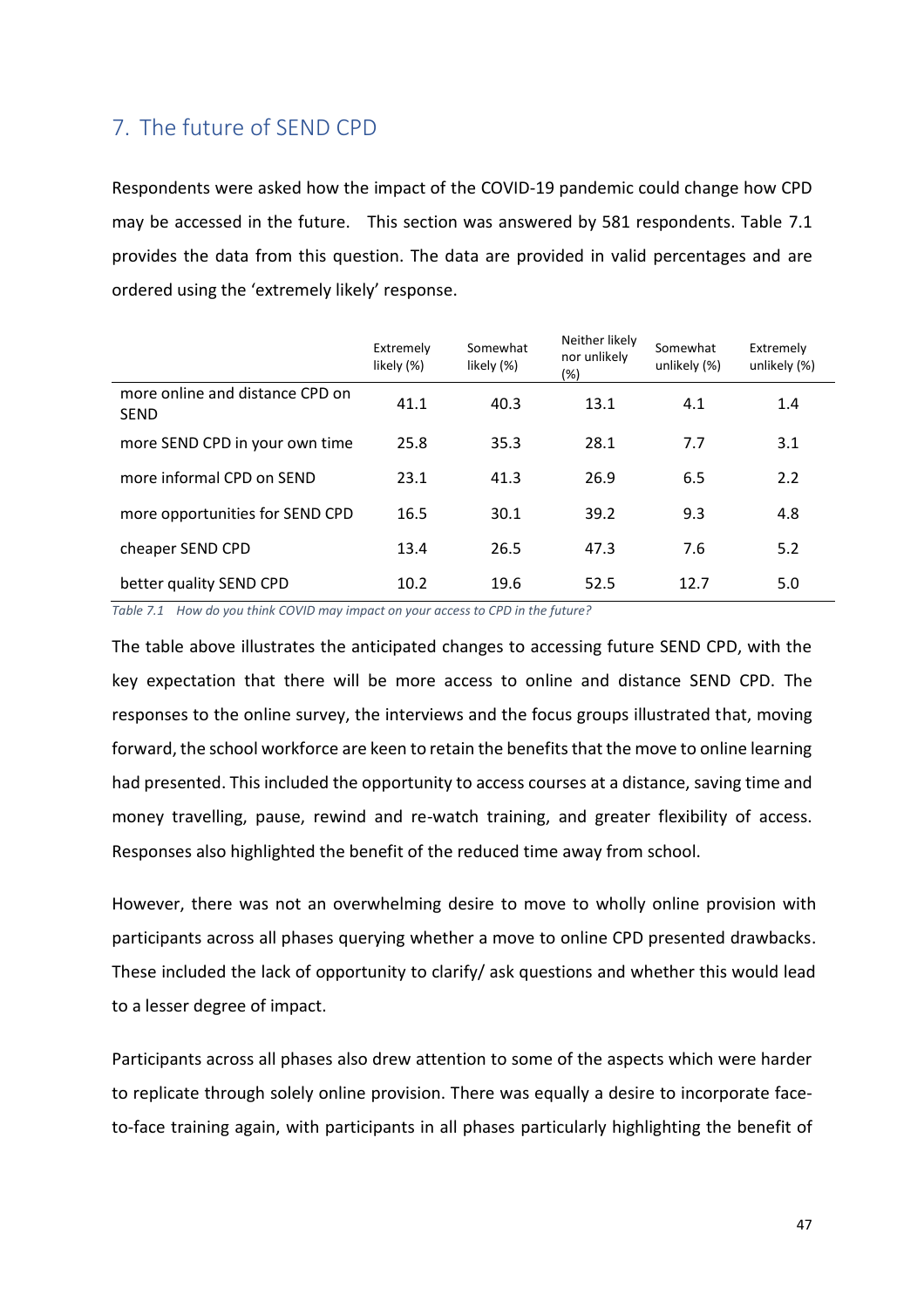networking with colleagues from other settings, as well as the opportunity to reflect and to ask questions.

*'It's nice to be able to ask questions and see things practically, or sometimes it feels naturally when somebody suggests something and a conversation can be veered in a certain direction or you can show them things that you have in school that you're using and they can give you feedback.'*

#### *Primary Teacher West Midlands*

The potential for more hybrid learning was also noted by the Whole School SEND Regional Leads, who identified the need to retain the benefits that online CPD afforded, whilst reincorporating the benefits of face-to-face CPD.

'*Lots of schools are asking now for that face-to-face opportunity to engage, and the opportunity to network beyond CPD, and once they have had that CPD opportunity to continue that networking opportunity.'*

#### *Whole School SEND Regional Lead*

A further theme from the Whole School SEND Regional Leads focus groups was the importance to consider the cumulative nature of SEND CPD, and not to view CPD as isolated incidents.

*'One session doesn't create a huge change'*

#### *Whole School SEND Regional Lead*

Interview participants were asked to consider the future of SEND CPD not only in terms of delivery but also content. The importance of support for Initial Teacher Training was apparent, as well as the importance of a distinction between phases.

*'I think there needs to be loads more initial teacher training.'*

*Secondary Teacher, West Midlands*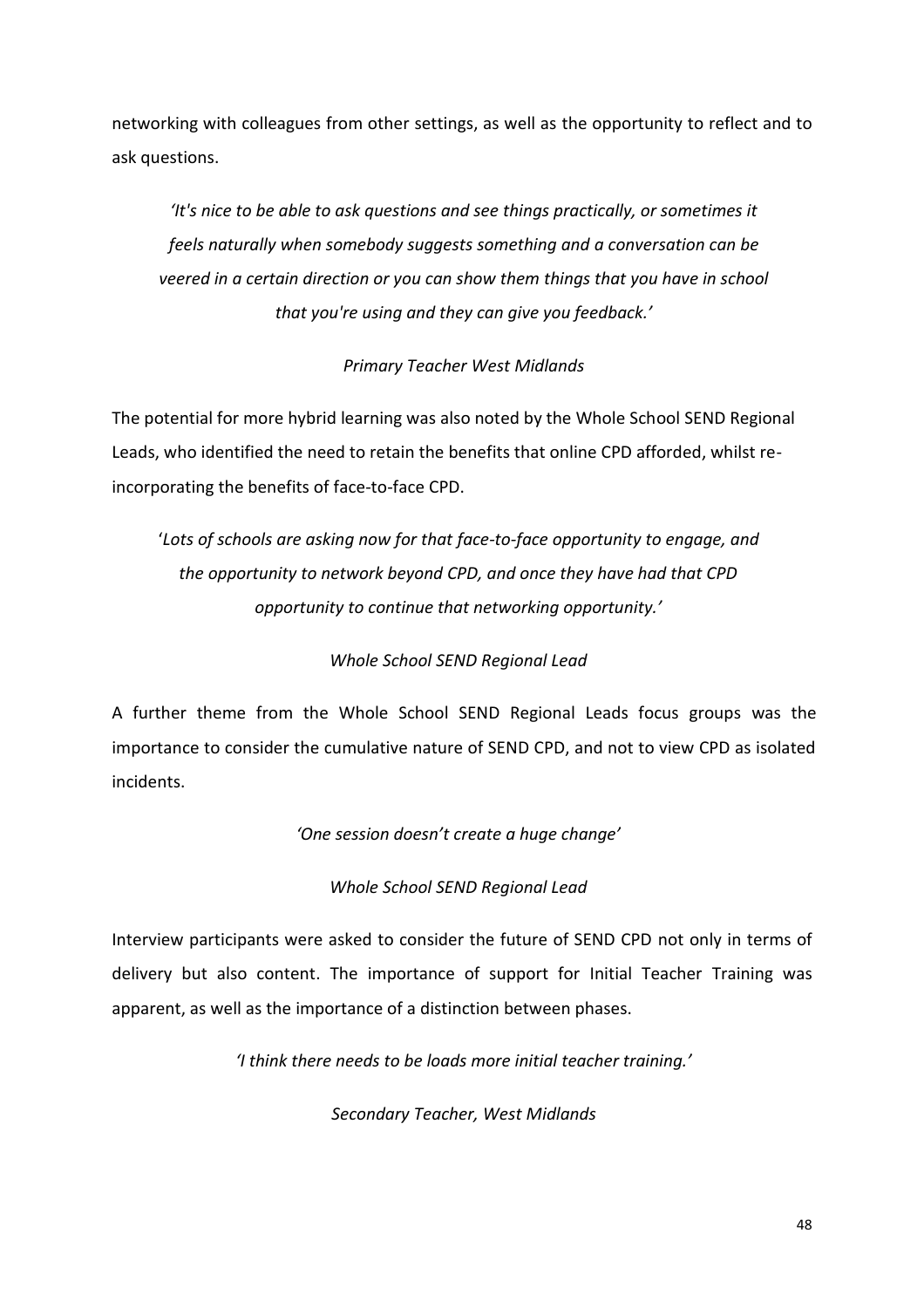*'Something that I think needs to be adapted from all the training providers is to make it inclusive to secondary school as well because secondary school is very different to primary schools.'*

*Secondary Teacher, South West*

This was a theme echoed through the Whole School SEND Regional Leads focus groups, who identified that the new Early Career Framework as well as the reformed National Professional Qualifications were *'really embedding SEND right the way through the whole of that provision'.* 

Certainly, the interviews highlighted the desire for future SEND CPD to be practically based, with approaches and strategies with one participant stating:

*'I think very practical examples would be really useful. So being shown that this is what's been used in a school, how it's worked out, maybe the pros and the cons and then how you could adapt it to your own children because sometimes there's lots of really good ideas, but they might not specifically match the need of the child in your class. So it's nice to be given suggestions of this is what you can do to adapt, or being told that it's not always set in a certain way if that makes sense.'*

*Primary Teacher, West midlands.*

Whilst there were many suggestions regarding the future focus of SEND CPD, the interviews illustrated how SEND CPD needed to be more than focused on specific areas of SEND and should include broader aspects e.g., related to high quality teaching. The interviews and focus groups highlighted how future SEND CPD needs to be sequential and cumulative. Furthermore, there needed to be greater consistency regarding the expectations of SEND CPD, for all members of the school workforce, to enable schools to meet the requirements of the SEND Code of Practice (DfE and DoH, 2015).

*'I think there is a real disparity in schools. I've never really understood why SEND CPD isn't a statutory requirement. You know, we're all teachers of SEND, and it*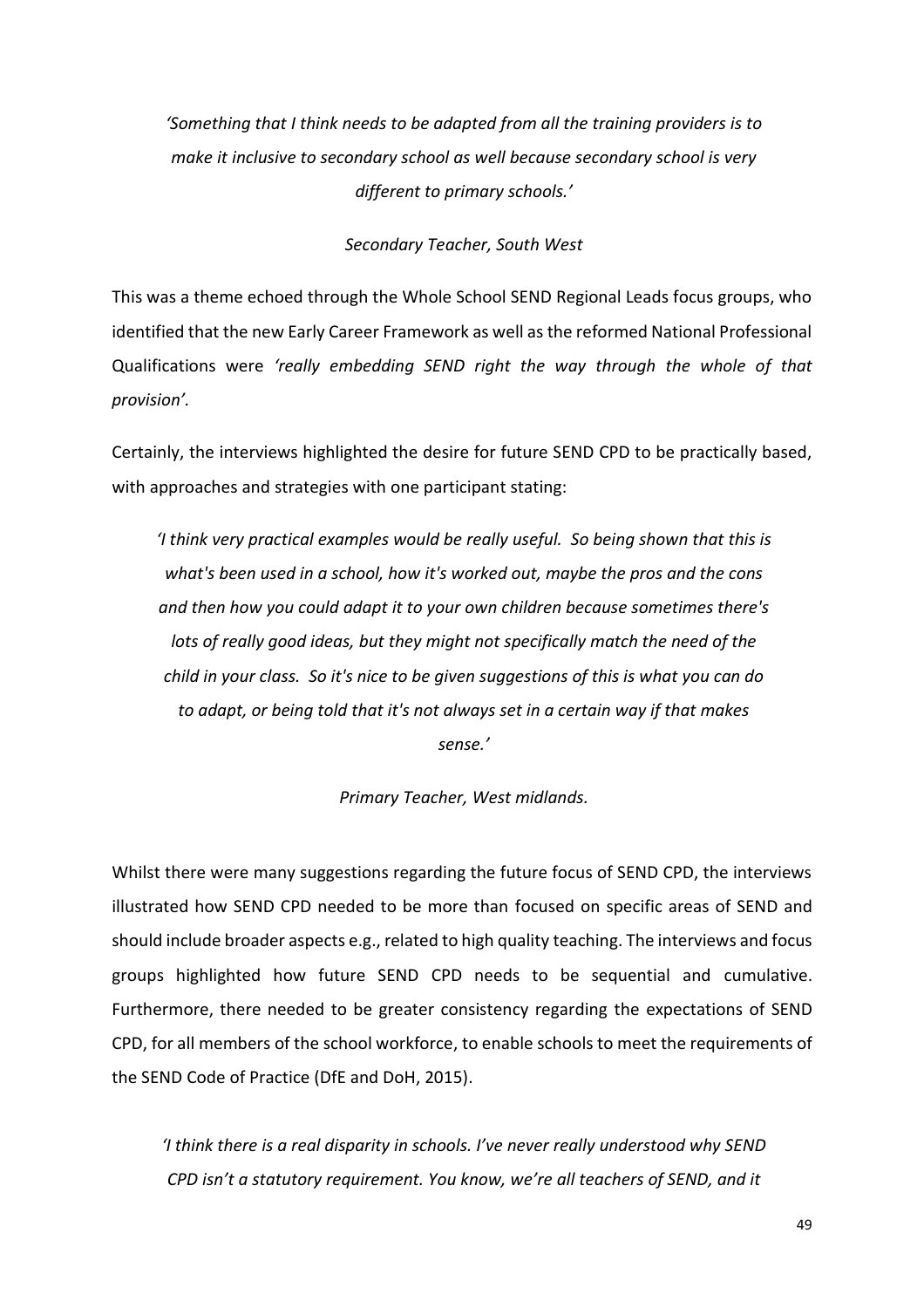*says that in the code of practice, and I think there are schools like us who, you know, have got a real focus on that and make that a huge priority, and other schools who really don't for whatever reason.'*

*Primary SENCO/SLT, South East*

Yet the interviews also drew attention to some of the current barriers to accessing SEND CPD, which require addressing to maximise the potential of future SEND CPD. Barriers specifically related to time and money, but it was impact of restrictions in these areas that school colleagues identified. This included the lack of time to cascade training to the wider school workforce, time to prioritise SEND CPD against other whole school priorities, and the available finance to fund both course attendance and course implementation. The interviews identified how SENCOs were seeking to address these concerns, which could also be considered for future delivery. This included sharing small, bitesize chunks of CPD through podcasts, as well as linking up with other schools to take part in CPD, but also reduce costs:

*'I think there are about ten of our schools who are part of a SENCO network for the group... so, if another school has had that training...then we'll kind of join or go together or one school will host.'*

*Primary SENCO, West Midlands*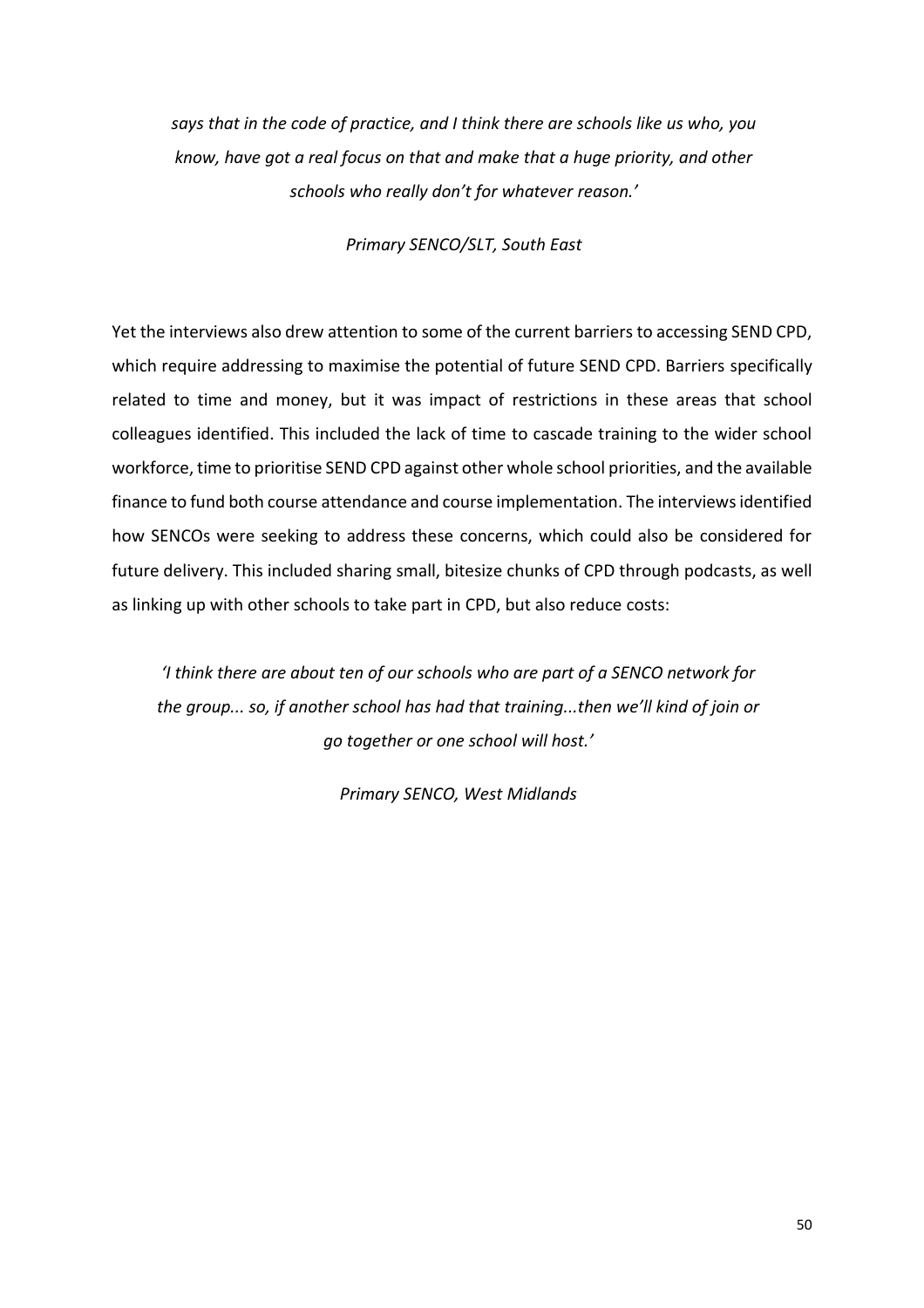# <span id="page-55-0"></span>8. Accessing information at the point of need

Within the national survey, respondents were asked "Sometimes you cannot wait for a course or more formal CPD. You need support or information straightaway or within one or two days. For example, a child enters your setting. You need information to help you deal with or support that child and their needs". They were then asked to review a range of options and consider how likely they would be to receive support from each. When considering their answer, respondents were asked to include all types of communication (e.g., accessing support face to face, online, social media, telephone etc.). This section was answered by 594 respondents. Table 8.1 provides the data from this question. The data are provided in valid percentages and are ordered according to who is 'extremely likely' to provide information at the point of need.

|                                                             | Extremely<br>likely (%) | Somewhat<br>likely (%) | Neither<br>likely nor<br>unlikely<br>(%) | Somewhat<br>unlikely<br>(%) | Extremely<br>unlikely<br>(%) |
|-------------------------------------------------------------|-------------------------|------------------------|------------------------------------------|-----------------------------|------------------------------|
| The school SENCO                                            | 63.1                    | 21.5                   | 8.8                                      | 3.9                         | 2.7                          |
| A school leader                                             | 37.5                    | 30.5                   | 12.5                                     | 12.1                        | 7.4                          |
| A specialist website                                        | 28.3                    | 48.8                   | 15.0                                     | 4.5                         | 3.4                          |
| Another member of school staff                              | 27.3                    | 51.0                   | 12.1                                     | 6.9                         | 2.7                          |
| Google searches                                             | 24.2                    | 41.6                   | 18.0                                     | 8.9                         | 7.2                          |
| A specialist or advisory teacher                            | 23.9                    | 32.2                   | 16.2                                     | 16.0                        | 11.8                         |
| A speech and language therapist                             | 16.0                    | 34.5                   | 15.0                                     | 19.0                        | 15.5                         |
| An educational psychologist                                 | 14.0                    | 32.3                   | 14.3                                     | 20.4                        | 19.0                         |
| Social Media (e.g., Twitter,<br>Facebook group)             | 13.3                    | 25.6                   | 22.7                                     | 15.7                        | 22.7                         |
| A webchat in a specialist or<br>support forum (e.g., nasen) | 10.4                    | 27.3                   | 24.7                                     | 20.9                        | 16.7                         |
| Other professional (e.g.,<br>occupational therapist, CAMHS) | 9.8                     | 28.3                   | 16.8                                     | 22.2                        | 22.9                         |

<span id="page-55-1"></span>*Table 8.1 How likely, at the point of need, would you be to receive support from the following?*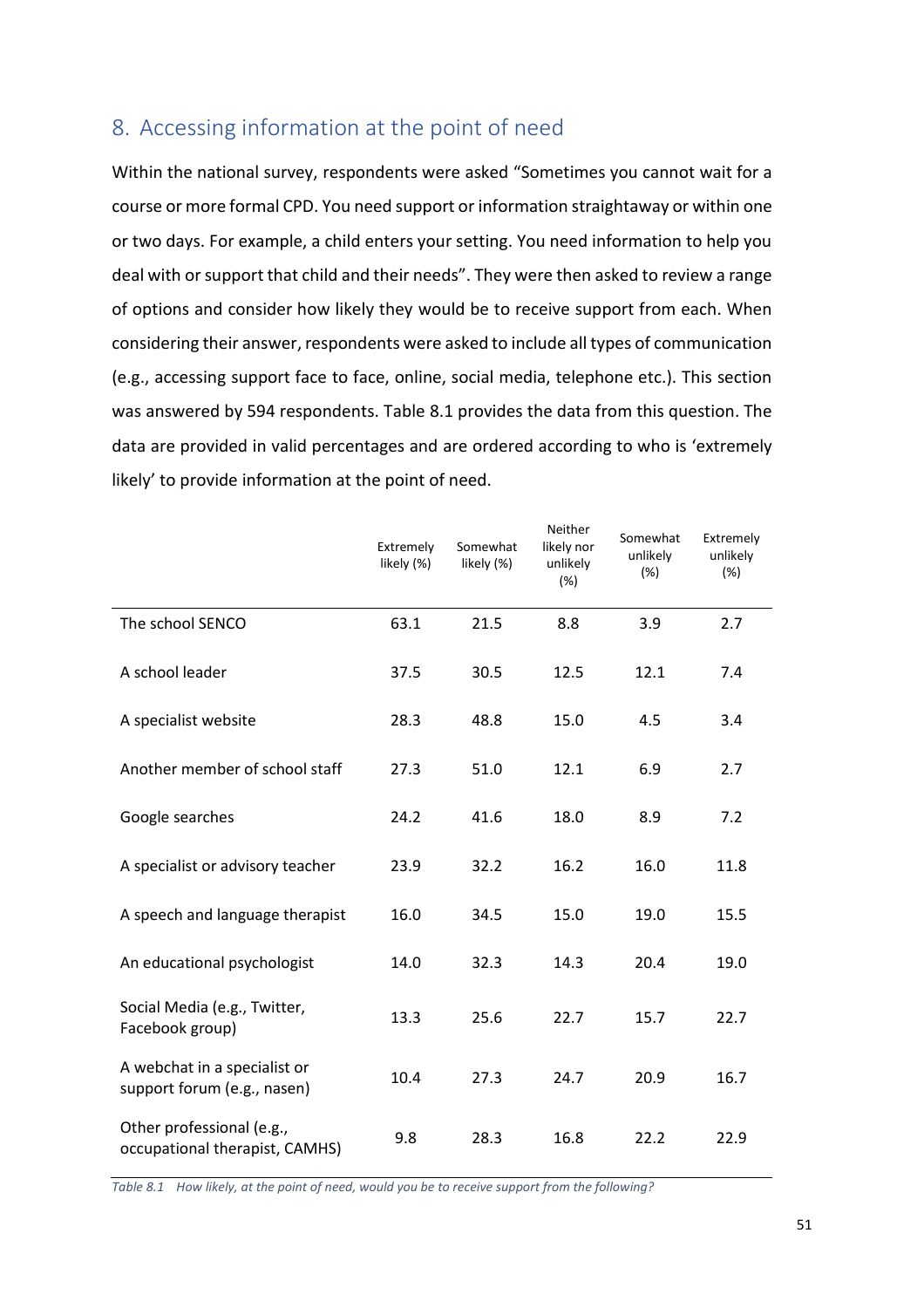Overwhelmingly, school staff sought support at the point of need from staff within school, with the SENCO appearing to provide most of this 'point of need' support. Here, one online survey respondent suggested that *'A knowledgeable SENCO who is able to observe and meet the child or talk to previous settings/schools or discuss issues is invaluable*' with an acknowledgment that the SENCO needs sufficient experience to provide '*quality advice*'. However, this should be foreshadowed with schools giving '*value to the role*' and providing sufficient time for this support at the point of need to happen as often the SENCO is not '*always available when needed'.*

Time and access were cited by respondents to explain the lower scores for accessing specialists such as Educational Psychologists and specialist teachers. Here there was a perception of a 'firewall' mechanism positioned between classroom practitioners and specialist agencies. Cited barriers included '*meeting criteria for involvement'* and the '*difficulty for staff other than those directly involved with SEND provision to access outside agency support*'. There was also the perception, that there were fewer specialist professionals working in central teams exemplified by one comment that '*accessing support at the point of need is extremely difficult in Cornwall as agencies are very limited, i.e., Speech and Language service have cut 40% of their capacity since August 2021*'.

A further issue here was the impact of the COVID-19 pandemic, with one interview participant suggesting that the pandemic had increased the workload for external agencies, therefore reducing their capacity to work directly with the school workforce:

*'So maybe COVID is draining the resources of the professionals meaning that there's less time for them to kind of provide support to teaching staff. But in terms of what's available and accessing stuff online, that's fine but yeah, I think probably it's negatively impacted on their workload which then impacts on how much they can support us.'*

#### *Secondary Teacher, West Midlands*

Yet it should be noted that when the school workforce did work with specialists, they found it beneficial for their professional practice and for the child/ young person involved. The interviews illustrated how, in a similar way as reported earlier that specific training could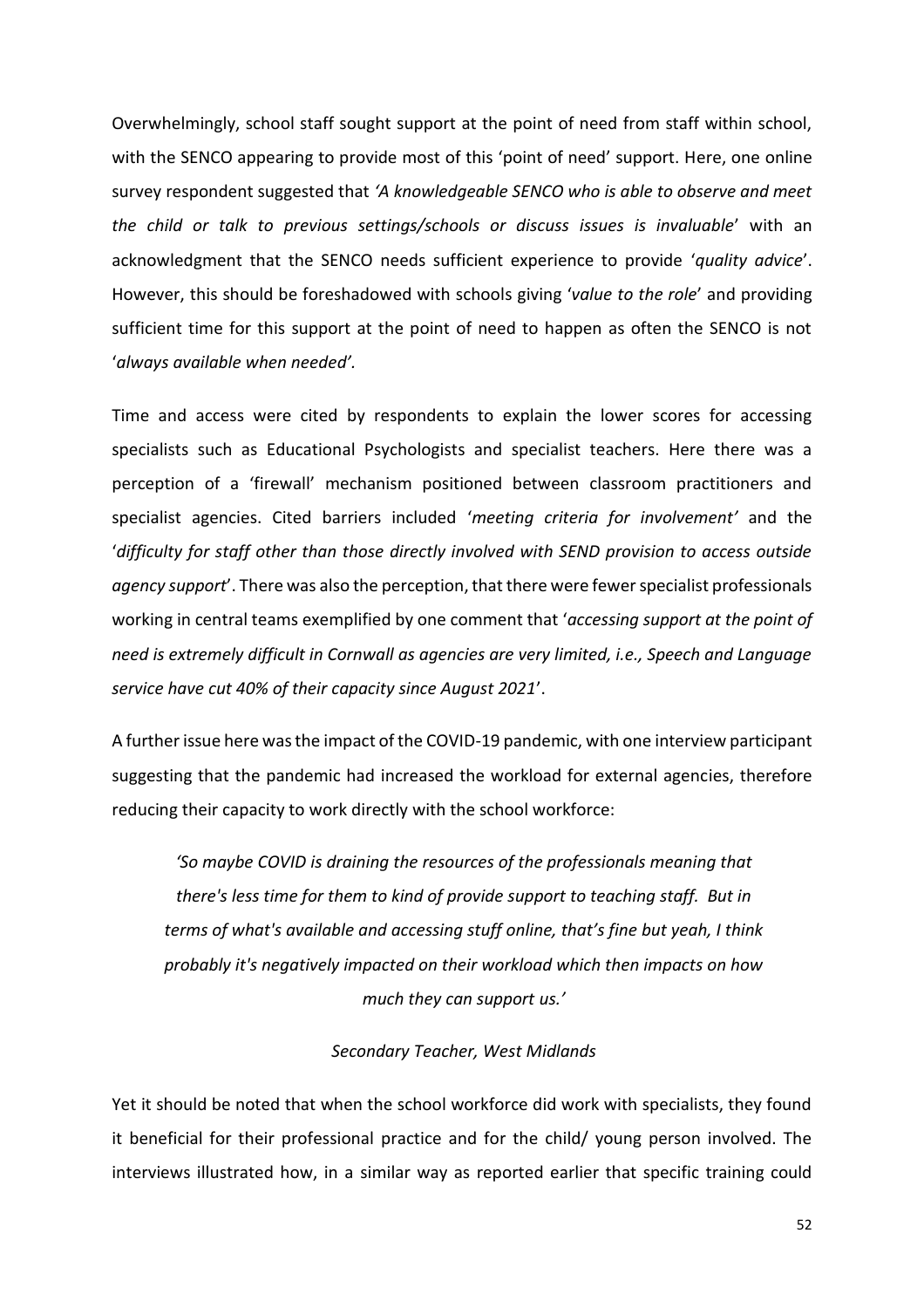benefit a number of children, support from specialists could be utilised in a number of instances:

*'When I read the EP reports, I always find that really fascinating, the different assessments that they've done with children, and what they can extrapolate from that in terms of what the child might need for their learning, or what underlying causes might be for different behaviours. And then obviously you can apply that to other children. So, if we've got two children presenting similarly, if one of them works with the ed psych, you can then obviously use that to hopefully support the other, and use the recommendations in the same sort of way. So yeah, it definitely impacts.'*

#### *Primary SENCO/SLT, South East*

Yet, a key challenge presented through the interviews was the time and space to meet and discuss with specialists.

*'No, because they just usually come to observe. They just observe and tell you what's … they just observe what they see, and they write down what they see. Well it's not really … it's a bit … they're lovely, but it's a bit passive. They give you the targets … they haven't got time to discuss what they want you to do. So if they said, I want you to … you can't watch them in action, not really. They're coming to observe. So it's almost like a diagnosis. They're coming to support a diagnosis. They're not coming to give you any professional practice.'*

*Primary Teaching Assistant, West Midlands*

Nonetheless, where resources and size allow, other settings had counteracted these issues by developing '*strong multi-disciplinary professional team that includes Specialist Teachers, Speech and Language Therapists (SALT), Occupational Therapists (OT), Educational Psychologist, Clinical Nurse Specialist and Physiotherapists'.*

Many respondents accessed websites for point of need support with fewer accessing social media. Access to accurate information was regarded as an issue within the free text comments. Here there was some trepidation about different pieces of advice across a

53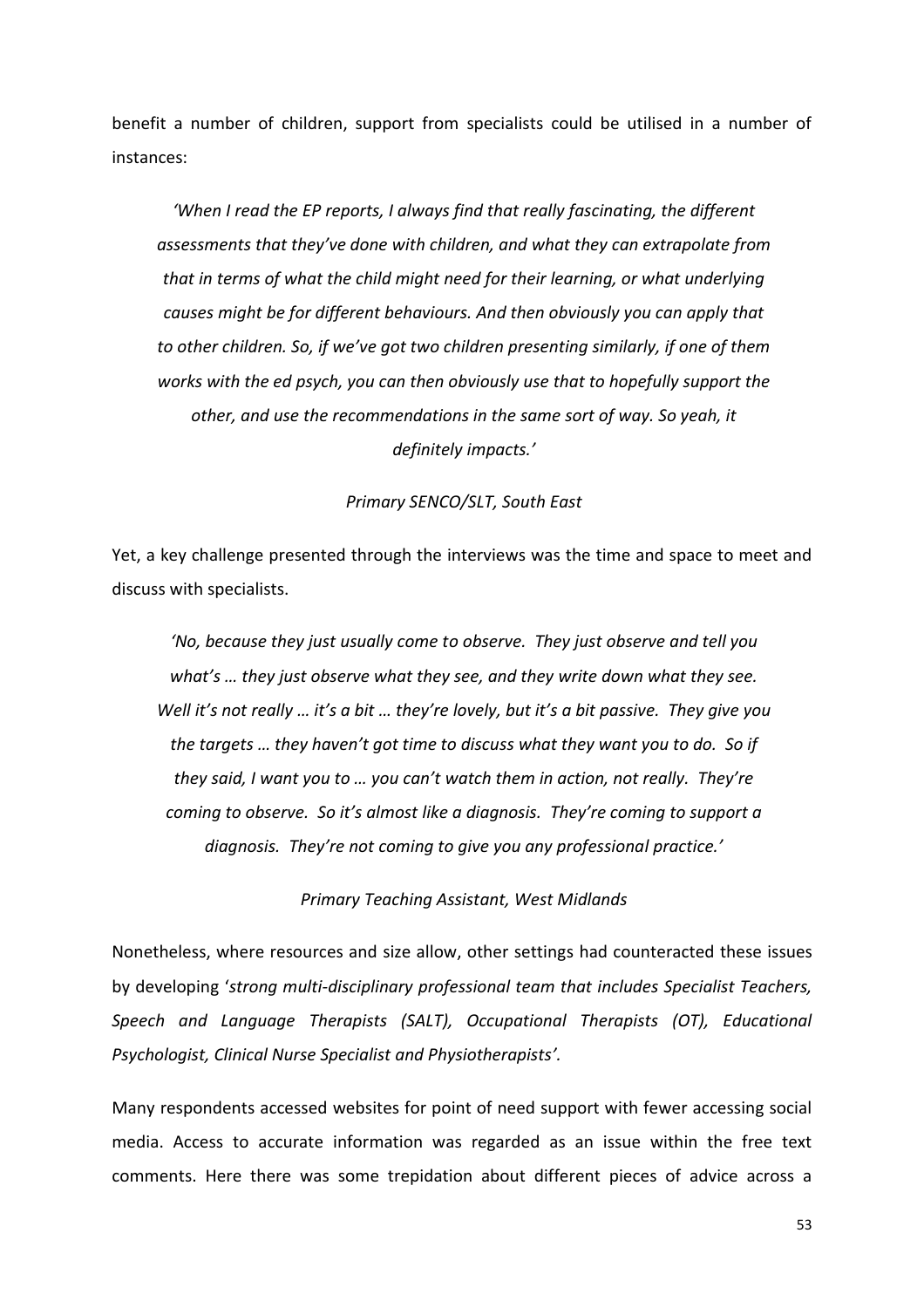multiplicity of different internet sources with one respondent suggesting that '*many teachers wouldn't know where to access the correct information'* and others suggesting that '*support organisations offer very helpful resources, but this approach relies on me using my judgement to assess the validity and reliability of a source of information'.* This issue was also raised with access to social media with respondents commenting that far too much information was not based on sound evidence. Privacy and professional issues were also cited on using social media for point of need support with one respondent not wishing to cross the boundary between the social and professional presence online. Despite this, respondents did point to useful support mechanisms including closed groups and offers on LinkedIn Learning.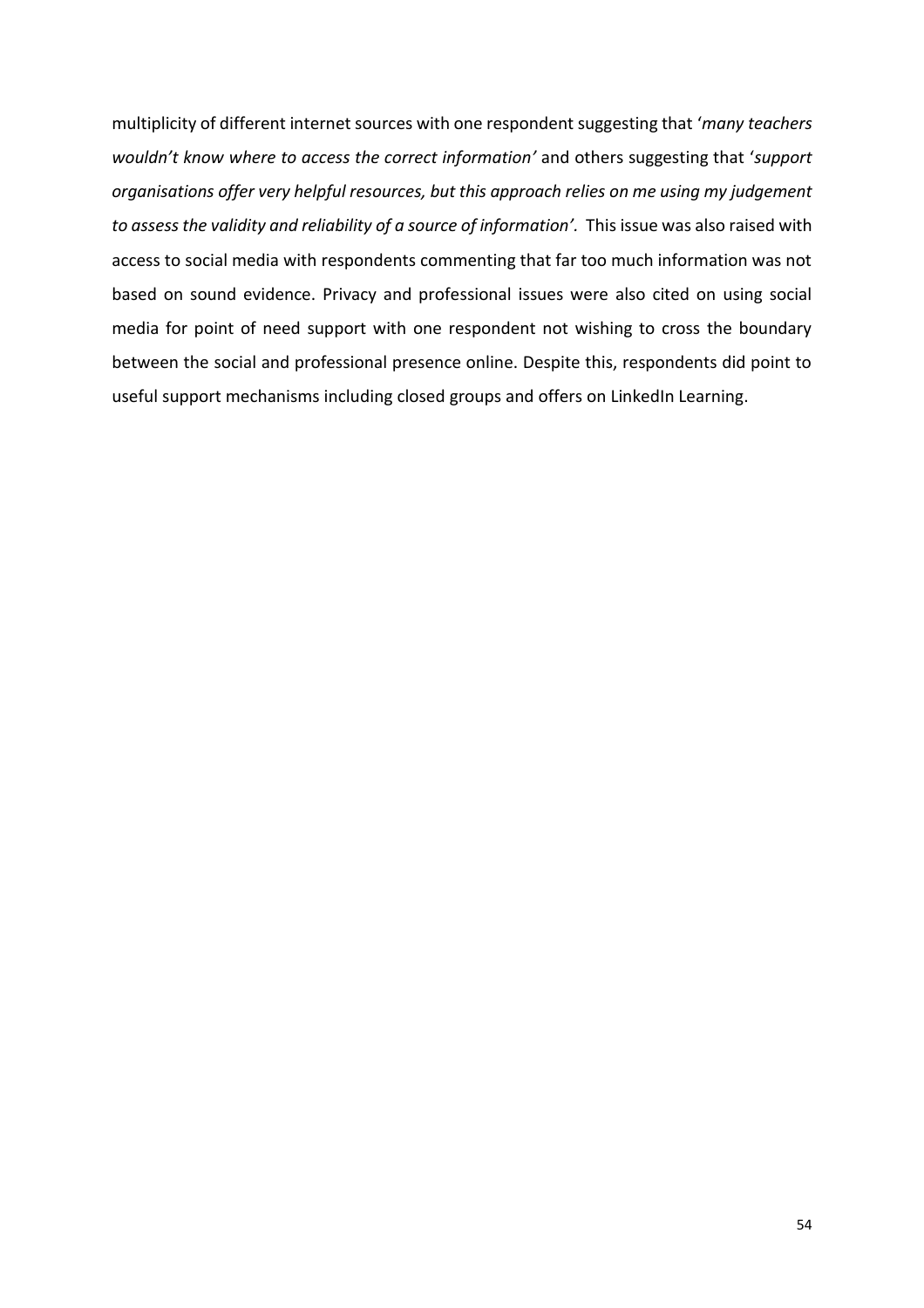#### <span id="page-59-0"></span>9. Summary and Conclusions

The data from the online survey, the interviews and the focus groups indicate that SEND CPD is a viewed as priority for many individuals and schools, with over half of the online survey respondents stating that developing effective practice for children with SEND was an essential priority for their own SEND CPD. However, this should be viewed in the light that this was a 'self-selecting online survey' and therefore may have attracted those who are already invested in this area.

The online survey, interviews and focus groups illustrate that SEND CPD priorities and access to expertise are typically facilitated by the SENCO. SENCOs take the lead on determining priorities, often with the input from other senior leaders in the setting. The determination of priorities is varied, sometimes, but not always, evidence/ need led.

Certainly, the school workforce is accessing SEND CPD in a variety of formats, although typically when CPD was considered this was often taken to mean formal training. Yet the most frequently accessed SEND CPD was not always considered, by the school workforce, as the most impactful. Respondents to the online survey highlighted the potential benefit of consultations with education professionals, as well as access to coaching/ mentoring and observations, yet this was typically the least frequently accessed. Despite certain preferences, the data indicated that the majority of forms of SEND CPD were helpful to some extent.

Whilst the recent COVID-19 pandemic has provided opportunities for increased engagement with online CPD, mitigating some of the previous issues related to time and finance, caution should be exercised regarding a complete move to this medium of CPD in the future. Online survey respondents and interview participants noted that they benefitted from face-to-face learning, specifically the networking opportunities such sessions facilitated. Equally respondents noted potentially higher levels of engagement with course content. Regardless of how the CPD is delivered, having a strong practical basis, for immediate implementation back in the classroom was important to respondents.

Equally, whilst there has, since the start of the COVID-19 pandemic, been a move towards online CPD, this has not necessarily extended into social media, with less than half of online survey respondents stating that they accessed this form of CPD.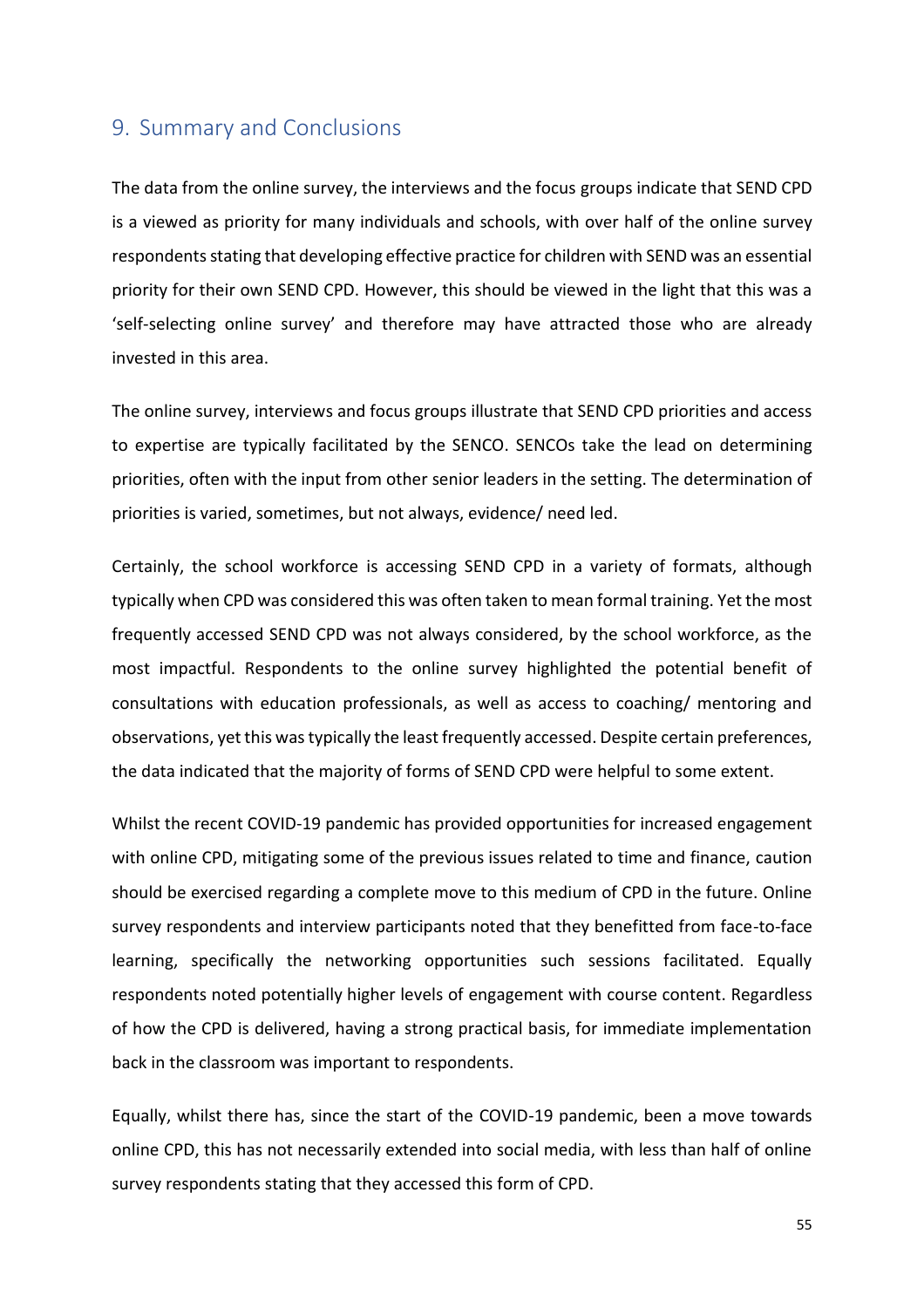The data from this research has highlighted the myriad of ways in which the school workforce are accessing both SEND CPD and expertise and the perceived benefits that such engagement brings. However, the research has also highlighted scope for development particularly in relation to wider access, consistency, addressing known barriers and 'making the most' of the wider opportunities which present in settings, with the aim of improving provision for children and young people with SEND.

*'But I think, as teachers and particularly for TAs, they want to know, "What can I try? What's the practical bits that tomorrow, when I'm working with this child, I can introduce and see the impact?'*

*Primary SENCO/SLT, South East*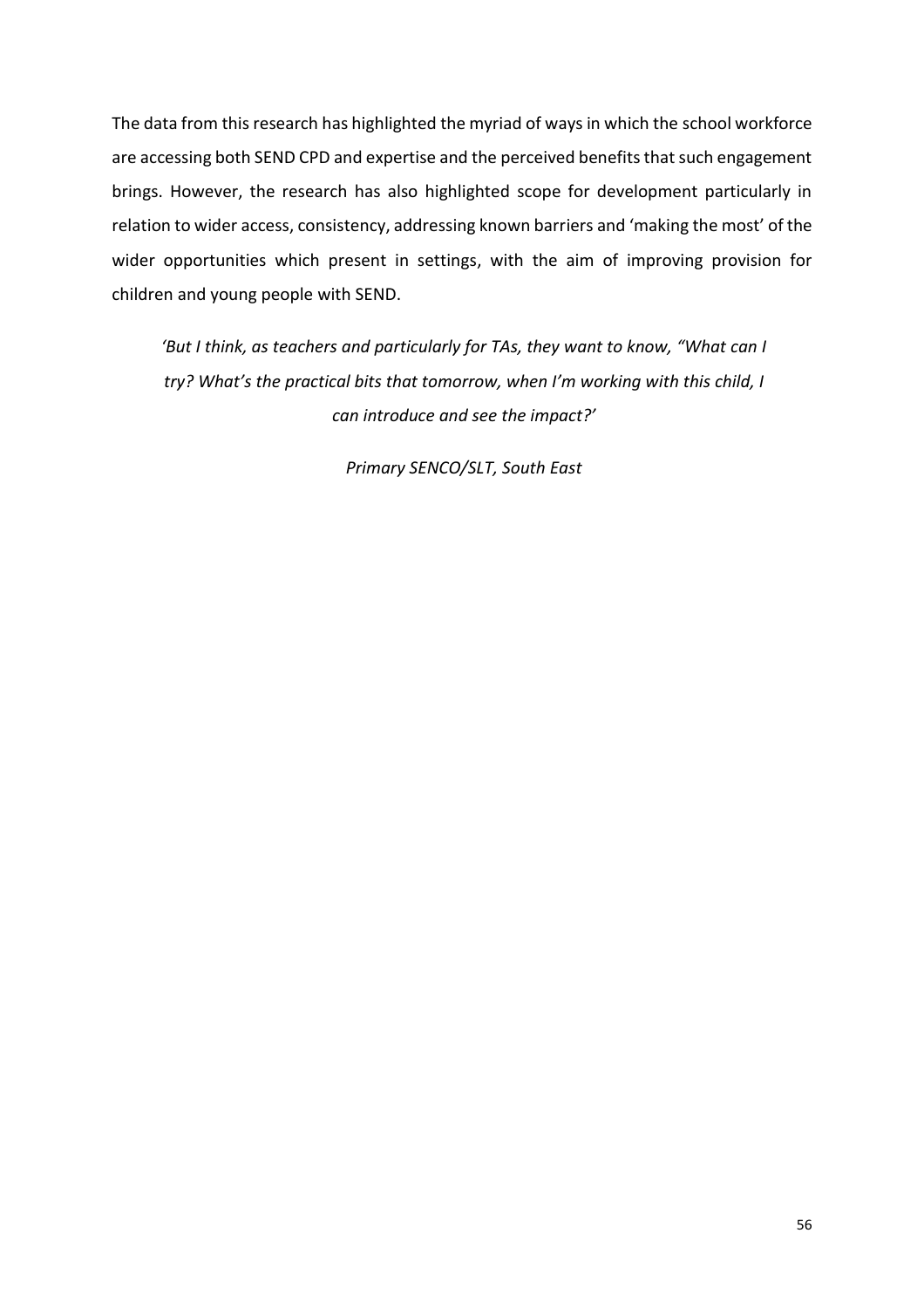## <span id="page-61-0"></span>10. Recommendations

#### SEND CPD guidance

- SEND CPD is synonymous with formal training. Additional guidance regarding the different, additional activities which also constitute CPD would be beneficial to help the school workforce in recognising the differing types of CPD available.
- Further guidance for school leaders would be beneficial regarding the type of SEND CPD which the school workforce considers to have the most impact, and guidance regarding how to access/ implement such activities would help maximise the expertise already within schools.
- A theme through the survey data and the interviews related to concerns over what constitutes good quality SEND CPD. Further signposting to SEND CPD, to the wider school workforce, would be beneficial. This should be specific to role type and provide clear pathways of SEND CPD.

#### The delivery of SEND CPD

- SENCOs and school leaders are frequently involved in the delivery of SEND CPD. However, there is potential to explore how other members of the school workforce could help in the delivery of SEND CPD. For example, teaching assistants may be able to support new colleagues through observation.
- The online survey data suggested that the majority of SEND CPD was organised and delivered 'in house', with outside providers, for example from a multi academy trust or a commercial organisation, rarely used. There is potential to support schools with networking, to either buy in or deliver SEND CPD as a cluster, delivering a bespoke package of support. The facilitation of regional SEND CPD networks would help develop this support.
- If the SENCO is the primary deliverer of SEND CPD in a school, consideration needs to be given as to how their own CPD needs are met, extending beyond that of the National Award for SEN Coordination.
- Programmes of school SEND CPD need to be regular and sequential to have maximum impact. Follow up activities/ engagement, delivered by either the CPD provider or SENCO/SLT, would support the implementation of CPD.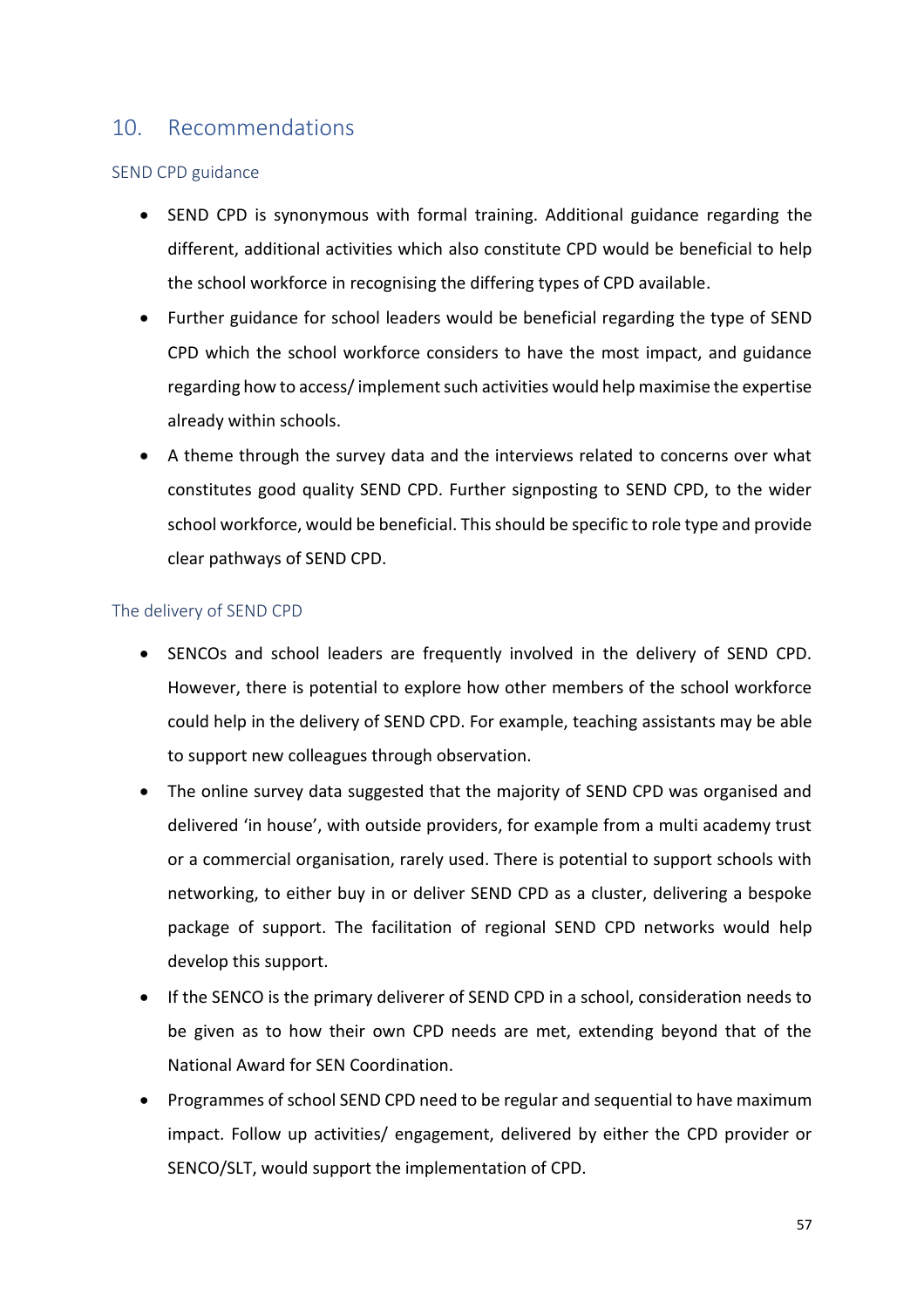#### Access to SEND CPD and expertise

- Consideration needs to be given as to how the wider school workforce can be supported with their SEND professional development. In the first instance, ensuring the wider school workforce have easy access to SEND CPD, without the SENCO acting as a gatekeeper by default.
- Online survey data, supported through the interviews, suggested that consultation with professionals and observation of colleagues was considered to be the most effective SEND CPD. However, this was not typically the most accessed. Consideration should be given as to how these activities could be further supported in schools, potentially through the creation of additional resources to facilitate such interactions, e.g., how to make the most of an observation.
- Schools need to consider how the whole school workforce can access SEND CPD and expertise. Often those working closely with the child/ young person are not able to access SEND CPD or collaborate with the outside agencies, suggesting that opportunities for development are being missed.

#### The future of SEND CPD

- SEND CPD tends to be prioritised based on identified needs and is frequently specific to an area of SEND. Support and guidance to focus on the broader aspects related to SEND support, for example High Quality Teaching, the Graduated Approach and working with parents, may help develop support at the SEN Support level.
- Whilst online SEND CPD provided a number of benefits, the benefit of face-to-face SEND CPD should not be underestimated. CPD providers should look to develop in person sessions, which also specifically facilitate time for sharing good practice and networking; elements clearly missed over the COVID-19 pandemic.
- Online SEND CPD should incorporate elements to ensure not only sequential development, but also interactive, practical elements to ensure active participation, immediate relevance to the classroom and opportunities for networking.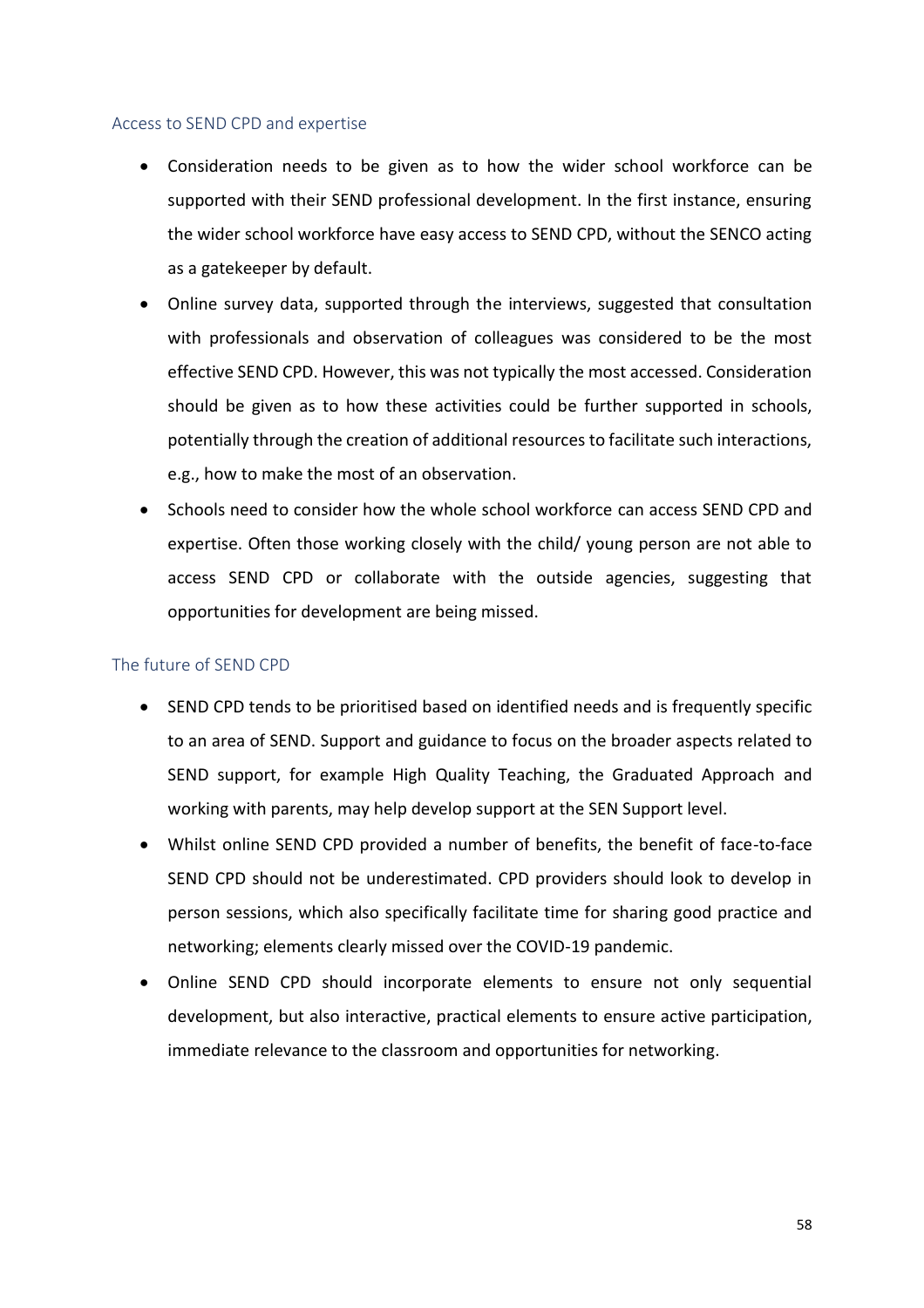#### <span id="page-63-0"></span>References

Bates, S. and Watt, L. (2016) 'Staff development for raising attainment: a practitioner's view of what works', Education 3-13, 44(1), pp. 44–52.

Boddison, A., Curran, H. & Moloney, H. (2021) National SENCO Workforce Survey: time to review 2018 – 2020. Available at: https://www.bathspa.ac.uk/media/bathspaacuk/projects/National-SENCO-Workforce-Survey--Full-Report--24.06.21.pdf (Accessed on 5th September 2021).

Cordingley, P., Higgins, S., Greany, T., Buckler, N.,Coles-Jordan, D., Crisp, B., Saunders, L. & Coe, R. (2015) Developing Great Teaching Lessons from the international reviews into effective professional development. Available at: https://dro.dur.ac.uk/15834/1/15834.pdf (Accessed on 10th September 2021).

Department for Education (2016) Standards for Teachers' professional development. Available at:

https://assets.publishing.service.gov.uk/government/uploads/system/uploads/attachment\_ data/file/537030/160712 - PD standard.pdf (Accessed on: 1st September 2021).

Department for Education (2021) Special Educational Needs in England. Available at: [https://explore-education-statistics.service.gov.uk/find-statistics/special-educational-needs](https://explore-education-statistics.service.gov.uk/find-statistics/special-educational-needs-in-england)[in-england](https://explore-education-statistics.service.gov.uk/find-statistics/special-educational-needs-in-england) (Accessed on 7th February 2022).

Department for Education and Department of Health (2015) Special Educational Needs and Disability Code of Practice: 0- 25 years. Available at:

https://www.gov.uk/government/uploads/system/uploads/attachment\_data/file/398815/S END\_Code\_of\_Practice\_January\_2015.pdf (Accessed 7th February 2022).

Health and Care Professions Council (2021) What counts as CPD. Available at: https://www.hcpc-uk.org/cpd/your-cpd/cpd-activities/ (Accessed on 10th September 2021).

Keegan, R. (2019) Unleashing the Powers Within: Delving Into Our Own Talents to Provide Effective CPD. The Physical Educator, 76(1), p. 110- 134.